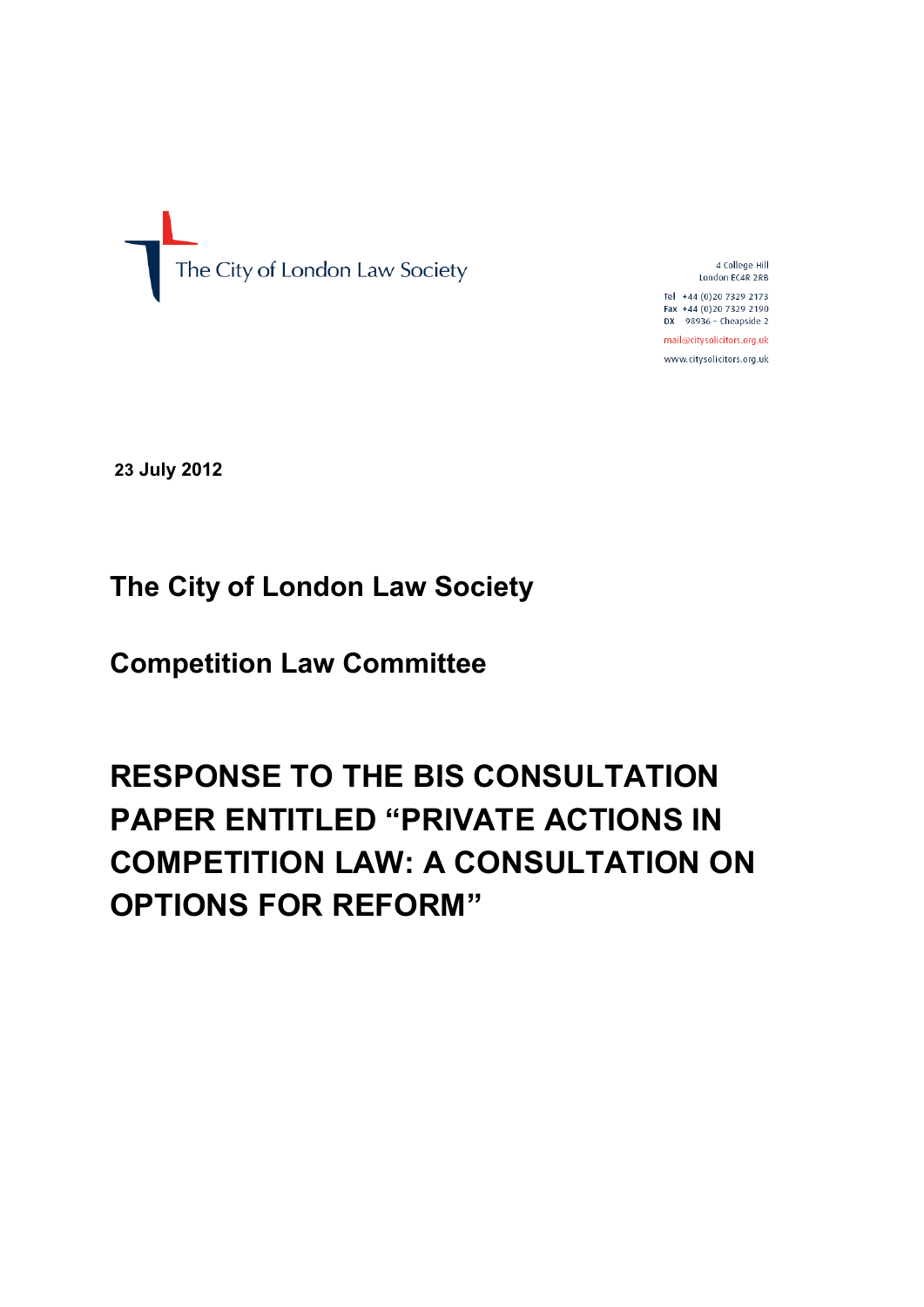# **City of London Law Society Competition Law Committee**

# **RESPONSE TO BIS CONSULTATION PAPER ENTITLED "PRIVATE ACTIONS IN COMPETITION LAW: A CONSULTATION ON OPTIONS FOR REFORM"**

# **1. Introduction & executive summary**

#### **Background to the submission**

- 1.1 This paper is submitted by the Competition Law Committee of the City of London Law Society ("CLLS") in response to the Department of Business innovation and Skills ("BIS") consultation paper entitled *"Private Actions in Competition Law: a Consultation on options for reform"*, published on 24 April 2012 ("the Consultation Paper").
- 1.2 The CLLS represents approximately 14,000 City lawyers through individual and corporate membership including some of the largest international law firms in the world. These law firms advise a variety of clients from multinational companies and financial institutions to Government Departments, often in relation to complex, multijurisdictional legal issues.
- 1.3 The CLLS responds to a variety of consultations on issues of importance to its members through its 17 specialist committees.
- 1.4 The CLLS Competition Law Committee ("the Committee") has prepared this submission. The Committee is made up of solicitors specialising in UK and EU competition law in a number of law firms based in the City of London, who advise and act for UK and international businesses, financial institutions and regulatory and governmental bodies on competition law matters.
- 1.5 The authors of this response are:

Robert Bell, *Speechly Bircham LLP* (Chairman, Competition Law Committee)

Howard Cartlidge, *Olswang LLP*

Kim Dietzel, *Herbert Smith LLP*

Nigel Parr, *Ashurst LLP*

Richard Pike, *Baker & McKenzie LLP*

Michael Rowe, *Slaughter & May LLP*

1.6 We are grateful for the contributions of colleagues on the Committee.

#### **Executive Summary**

1.7 The CLLS is generally supportive of BIS's proposals to strengthen and expand the system for bringing private actions in the UK. We have prepared detailed responses to each of the specific questions raised in the Consultation Paper and provide an executive summary of the views we express in each response below.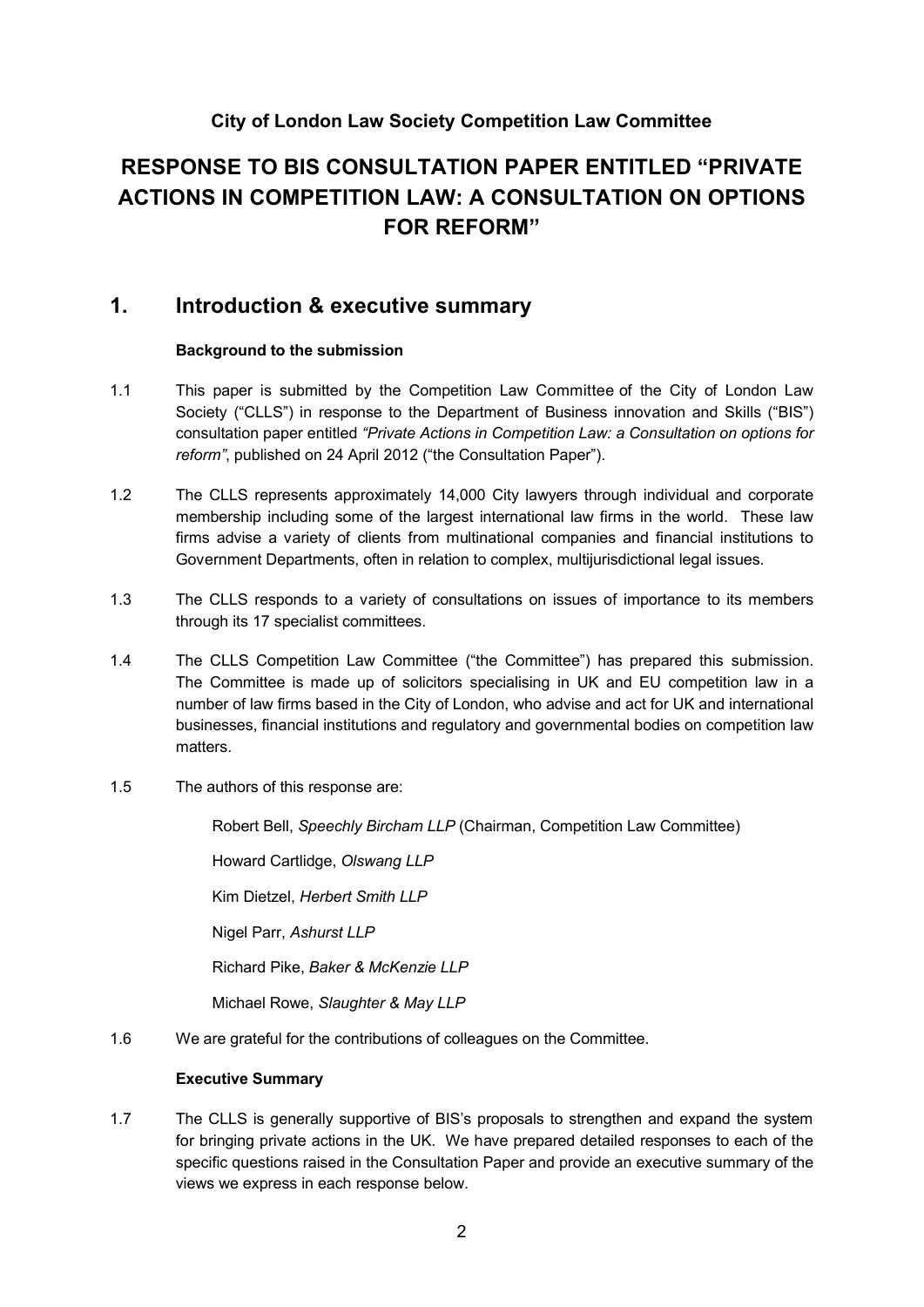- 1.8 **Role of the CAT:-** Firstly, we concur with BIS that the competition law expertise and case management experience of the Competition Appeal Tribunal ("CAT") leave it better placed than other divisions of the High Court to handle increasing numbers of private competition law actions. We further welcome the proposal to permit "stand-alone" actions (i.e. without any regulatory infringement decision having first been handed down) to be brought before the CAT, as it avoids often complex questions as to which issues in a case relate to an infringement decision and which do not. The CLLS believes that within its expanded remit the CAT should also be empowered to grant injunctions as they represent a key remedy in competition law cases, especially where Small and Medium-sized Enterprises ("SMEs") are faced with foreclosure from a market owing to the abusive behaviour of a larger rival.
- 1.9 **SME Fast Track Procedure:-** The CLLS supports in principle the introduction of a fast track model for SME claimants. However it believes that it is important that the costs and damages incentives for claimants are appropriately balanced with adequate safeguards for the rights of the defence. Retaining a margin of procedural discretion for the CAT to vary timetables and cost caps will be integral to the successful implementation of the proposals. We believe the CAT chairmen must also be given wide discretion whether to allocate cases to the fast track but that careful consideration needs to be given as to whether it is appropriate to extend any cost capping beyond the interim injunction stage, to dissuade unmeritorious actions and prevent undue prejudice to non-SME companies.
- 1.10 **SME Access to Justice:** In broad terms, the CLLS believes that the combination of the introduction of the SME fast track procedure and bolstering collective actions, together with promoting the increased use of Alternative Dispute Resolution ("ADR") (especially through the use of collective redress settlements) will provide improved access to justice for SMEs in competition law cases.
- 1.11 **Rebuttable Presumption of Cartel Losses and Passing On:-** Whilst a rebuttable presumption of loss in cartel cases would clearly benefit claimants and in theory encourage meaningful settlement discussions, the CLLS does not believe that such a presumption is appropriate in practice. In any event, the questions of whether and how to legislate on a possible "passing on" defence would need to be addressed before introducing a presumption of loss. The CLLS agrees with BIS that these would be best addressed at a European Union level.
- 1.12 **Approach to Collective Actions:-** We do not believe the system itself is fundamentally responsible for the lack of collective actions being brought. Whilst we recognise that an optin system does present difficulties with attracting high levels of participation we do not believe that this necessarily justifies the introduction of a radical opt-out model. Extending the opt-in regime may be a preferable option. That said, from a policy perspective the system for collective redress should seek to compensate the victim rather than be punitive. An opt-out system, though administratively more taxing to operate, could prove effective only provided that unclaimed damages are returned to the defendant. We believe that any other method of distributing unclaimed funds under an opt-out system, if such a system were adopted, including to the Access to Justice Foundation, would introduce an excessively punitive element to collective redress, and would in fact discourage timely settlement.
- 1.13 **Opt-out System for Businesses:-** We do not consider that it is necessary to go so far as to adopt an opt-out model for collective actions. However if an opt-out model is adopted we would support the extension of opt-out collective actions so that they are available to SMEs and other business claimants, if necessary and appropriate, and, potentially, for combined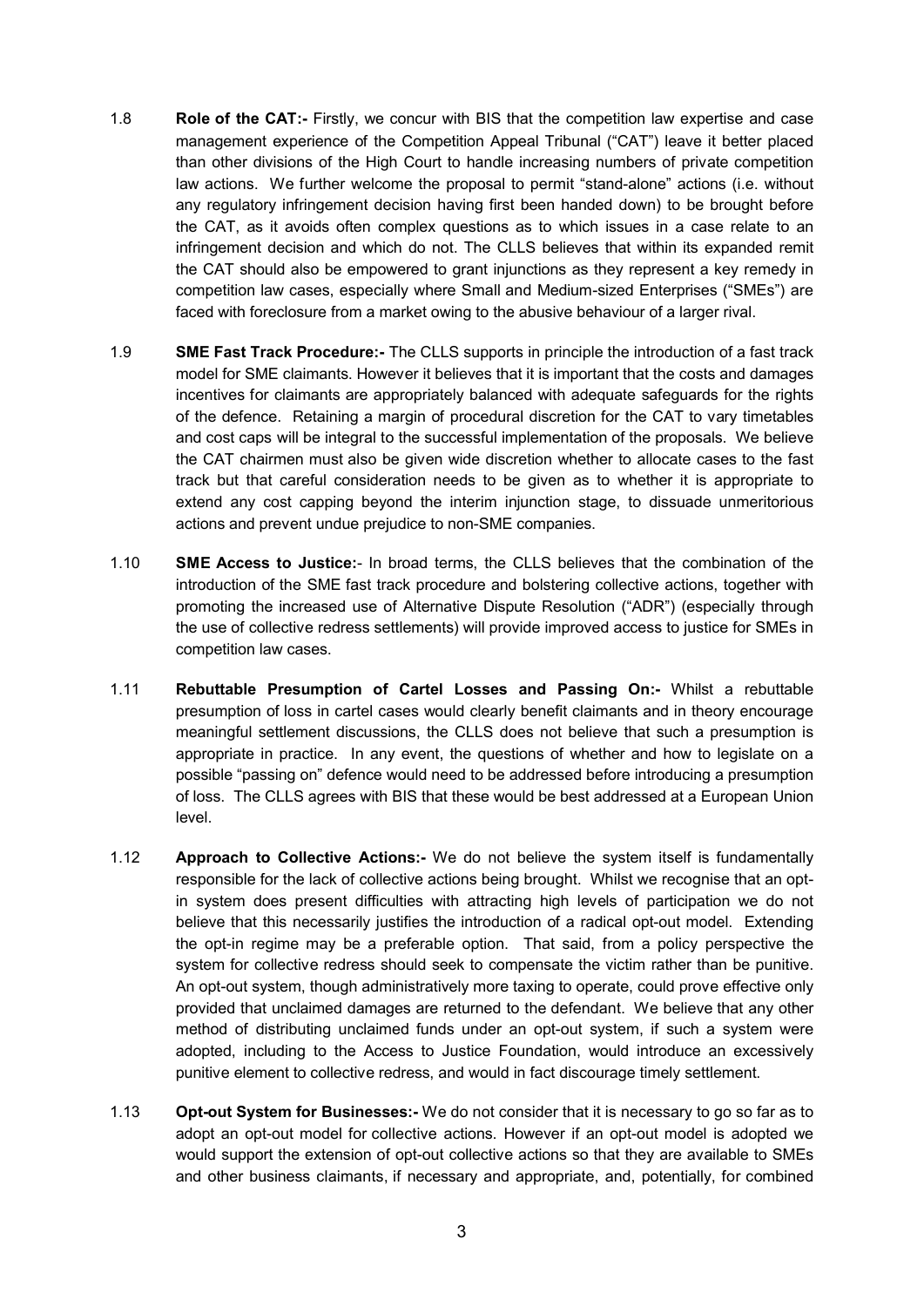claims involving both appropriate businesses and consumers (subject to any issues regarding the defence of "passing on"). We view it as essential that the CAT have the power to reject unmeritorious or vexatious claims at a preliminary certification stage. Among other things, this will protect consumers from signing up in large numbers to claims that ultimately prove unfounded.

- 1.14 **Costs and Information Exchange:-** We do not believe that collective actions will result in either increased information exchange or in a significant jump in the number of "stand-alone" cases brought, although there is no reason why collective redress should not be permitted in such cases. It is essential, however, that the "loser pays" costs principle is retained in "stand-alone" as well as follow-on actions, even if this may require an amendment to the CAT Rules of Procedure 2003 (SI 2003/1372) ("CAT Rules") to mirror the Civil Procedure Rules 1998 (SI 1998/3132) ("CPRs") in providing explicitly that "costs follow the event". We agree with BIS that there should be no punitive or treble damages awards in collective actions (nor in any private competition law claims). Deterrence should remain the preserve of public enforcement and significantly increased damages awards could stimulate a rise in the number of spurious claims. As regards access to justice, cost capping may promote it by providing greater certainty for claimants as to exposure in limited cases where appropriate, but in our view a reciprocal cap in favour of defendants should also be considered. Contingency fees, meanwhile, may also facilitate a rise in claims by providing an extra source of funding, but could give rise to perverse incentives, especially for legal advisers, so should, on balance, continue to be outlawed for collective competition law actions.
- 1.15 **Bringing Collective Actions:-** Empowering competition authorities as the specified bodies for bringing collective actions, meanwhile, may lead to efficiency gains but could dent access to justice given that it would appear unlikely that the Office of Fair Trading ("OFT") or, in due course, Competition and Markets Authority ("CMA") will bring claims. As for private bodies, authorised representative organisations, such as Which? and other consumer or trade associations, should have standing. Subject to consideration on certification as to the suitability of the representative claimant, private individuals and relevant businesses should also have standing to act as representative, in order to facilitate access to justice. However, standing should not extend to law firms or litigation funders/sponsors.
- 1.16 **Strong Encouragement for Voluntary ADR:-** The CLLS believes that ADR should be strongly encouraged in all types of private competition law action but not be made mandatory. We would not be in favour of a pre-action protocol, because it would be impractical where claimants often need to act without warning to secure the jurisdiction of the English courts, but we would instead propose a system whereby the parties are incentivised under the rules on costs to follow a "post-issue" ADR protocol, at least by the time of preparing defences. We would not consider the role of establishing initiatives to promote ADR as a role suitable for the CLLS, but would fully support such initiatives generally.
- 1.17 **Cost Orders:-** The CAT Rules on formal settlement procedures should be amended, as they currently provide little incentive for either side to settle, though this should not be replaced by the CPR Part 36 regime, as it fails to address joint and several liability among large groups of defendants. Furthermore, where a claimant is awarded damages exceeding only some of the offers it has received from defendants, its costs should only be paid by those defendants who did not make an offer or whose offers were beaten.
- 1.18 **Redress Schemes and Role of Competition Authorities:-** Redress schemes, meanwhile, should remain voluntary, with the competition authorities having the power to certify such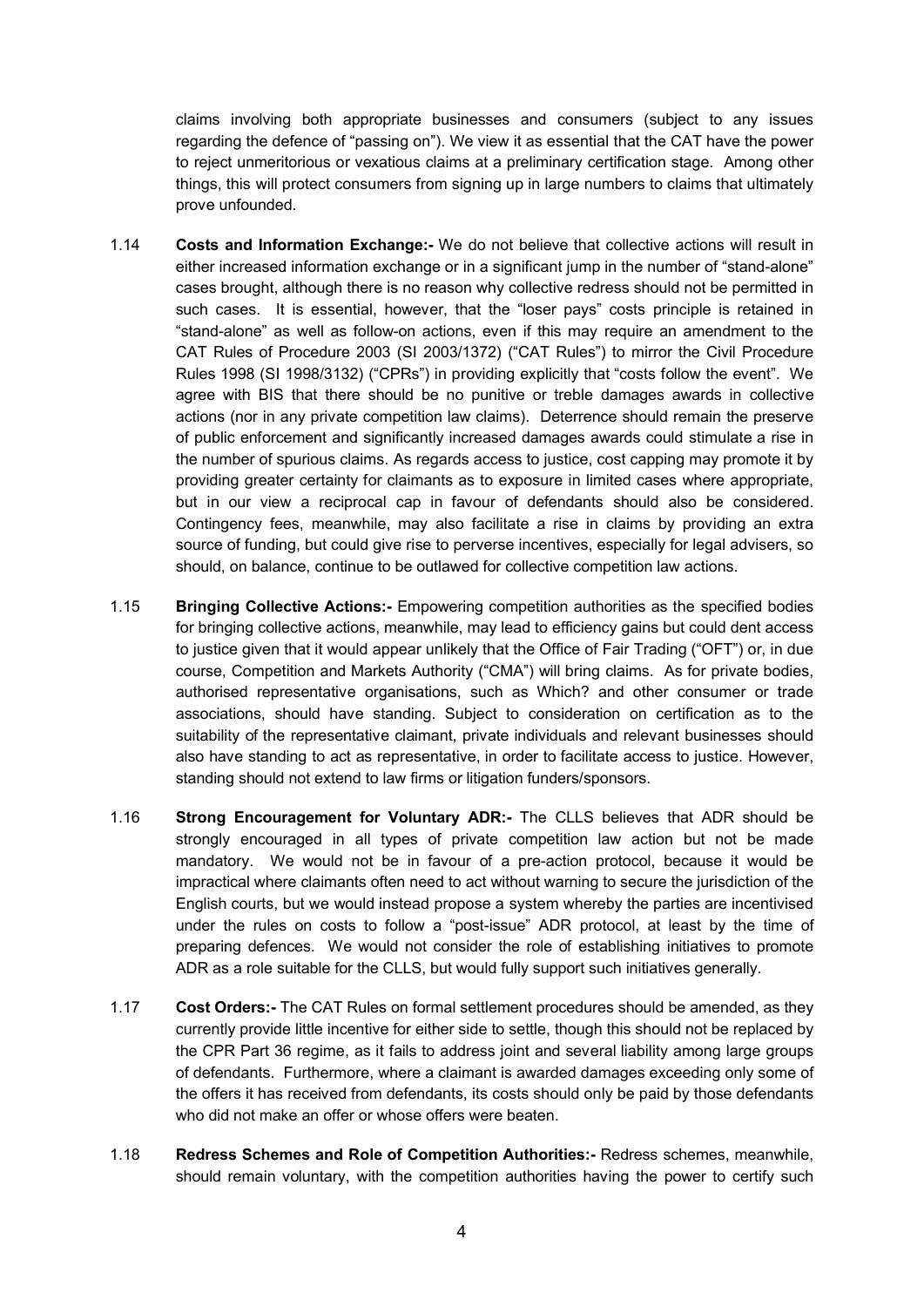redress but not to impose a scheme on an unwilling defendant. In any event, if the authorities were given the power to impose redress, it is questionable how this could be enforced practically. Binding commitments to provide voluntary redress should, meanwhile, prompt at least a modest reduction (of at least 10%) in any regulatory fine imposed on the relevant defendant(s), although such reductions need not necessarily be capped. An expanded regime for bringing private actions could complement public enforcement very effectively, by compounding the deterrent effect of the financial penalties imposed by the Office of Fair Trading ("OFT") or, later, the Competition and Markets Authority ("CMA"), supporting the victims of infringements and facilitating "stand-alone" claims in cases where the OFT's prioritisation and resource concerns dissuade it from investigating.

- 1.19 **Status of Leniency Applicants:-** Since potential leniency applicants may be deterred if they fear exposure to private actions, we therefore support proposals to protect certain documents from disclosure (namely those that would not have come into existence but for the leniency process). We do not see much benefit in limiting joint and several liability for leniency applicants, certainly on a unilateral national basis.
- 1.20 We do not believe any other measures are necessary to bolster public enforcement.

# **2. Specific BIS questions**

# **General Comments on the CAT and its role**

- 2.1 The CLLS welcomes the fact that BIS is consulting on options for reforming the system for bringing private competition law actions in the UK.
- 2.2 The CLLS is generally in favour of increased scope and access for private parties to bring actions for redress against infringements of competition law.
- 2.3 We strongly support the proposal that the CAT becomes the principal forum for bringing private actions in the UK. The CAT has well recognized expertise in ruling on complex competition law issues and in managing competition law cases efficiently. In particular, we welcome proposals to expand the CAT's jurisdiction to hear stand-alone as well as follow-on cases and to grant injunctive relief, which promise to establish the CAT as a recognised venue for pursuing redress against alleged anti-competitive behaviour.
- 2.4 The introduction of a fast track procedure for SMEs and an opt-out system for collective redress also looks set to alter substantially the competiton litigation landscape in favour of claimants.
- 2.5 However, some procedural and jurisdictional questions set out in our detailed responses below bear serious consideration.

#### **Responses to specific questions**

## **Q1. Should section 16 of the Enterprise Act be amended to enable the courts to transfer competition law cases to the CAT?**

**A:** Under section 16 of the Enterprise Act 2002 ("EA 2002") the Lord Chancellor may currently make regulations to enable the High Court (or, in Scotland, the Scottish Court of Session) to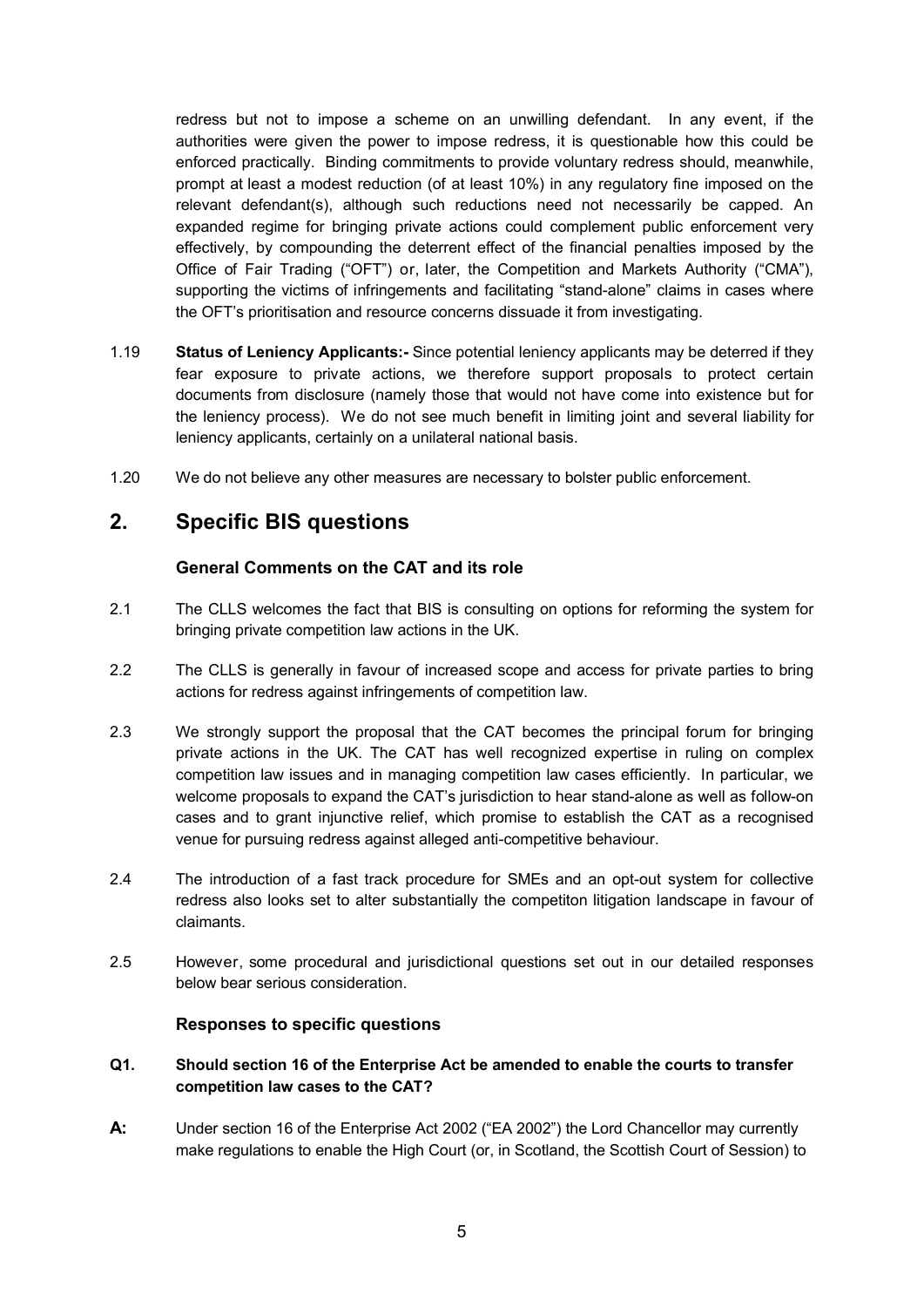transfer from the High Court to the CAT "so much of any proceedings before the court as relates to an infringement issue".<sup>1</sup>

The Government is proposing to amend and implement section 16 so that the presiding judge in a case before the High Court can determine whether it is appropriate under the particular circumstances to transfer the proceedings all or part of the proceedings to the CAT.

In addition, where the High Court judge hearing a case in the High Court is also a CAT Chairman it is proposed that he be given discretion to allow the hearing to continue in the High Court whilst also making use of the procedures, members, staff and facilities of the CAT. Furthermore, it is suggested that a greater number of representative actions are permitted to be brought under the CPRs.<sup>2</sup>

We support the proposals to allow the transfer of competition law proceedings to the CAT and for discretion to be given to CAT Chairmen to use the resources of the CAT to hear competition cases in the High Court. As mentioned above the CAT is an expert tribunal skilled in hearing complex competition law claims and this will help fully utilize its expertise. We also welcome the additional flexibility of transferring claims which contain noncompetition elements where the principal claim is competition-based.

However, the question of limitation periods will need to be addressed under the expanded regime for transferring cases to the CAT. Cases before the High Courts are subject to the general rule under Section 2 of the Limitation Act 1980 ("LA 1980") for actions brought under tort, being six years from the date the cause of action accrued or the date of knowledge, whichever is the later. Meanwhile, proceedings in follow-on actions in the CAT become time barred two years from the determination of the appeal process in respect of any relevant regulator's infringement decision (see section 47A of the Competition Act 1998 ("CA 1998")).<sup>3</sup> There is also a prohibition in Paragraphs 31 (1)-(3) of the CAT Rules that states follow-on actions cannot be brought until the determination of the appeal process notwithstanding the presence of a regulator's infringement decision.

Where proceedings in a High Court case have been transferred to the CAT it will be important to ensure that a two speed approach does not arise and that there is no room for confusion as to which time limit applies. In particular, such confusion can arise with regard to claims that are partly stand-alone and partly follow-on, and cases which involve both competition law and non-competition law issues.

In order to avoid any confusion, we would support the adoption of a single limitation period for competition claims regardless of whether they are stand-alone or follow-on. By way of a suggested example, this could be based upon the six year limitation period applicable to tortious High Court proceedings under Section 2 of the LA 1980. This would mean that both stand-alone and follow-on claims would have a limitation period of six years from the date on which the claimant first had knowledge of his loss. However, we would welcome other proposed limitation periods, provided that whichever period is chosen applies universally to all competition law claims and thereby avoids the procedural uncertainty of having a "two

 $1$  Per Section 16(6) of the EA 2002, an "infringement issue" is defined as "any question relating to whether or not an infringement of the Chapter I prohibition or the Chapter II prohibition; or Article 81 or 82 of the Treaty has been or is committed".

<sup>2</sup> Per Rule 19.6, CPRs

<sup>&</sup>lt;sup>3</sup> Rule 31, CAT Rules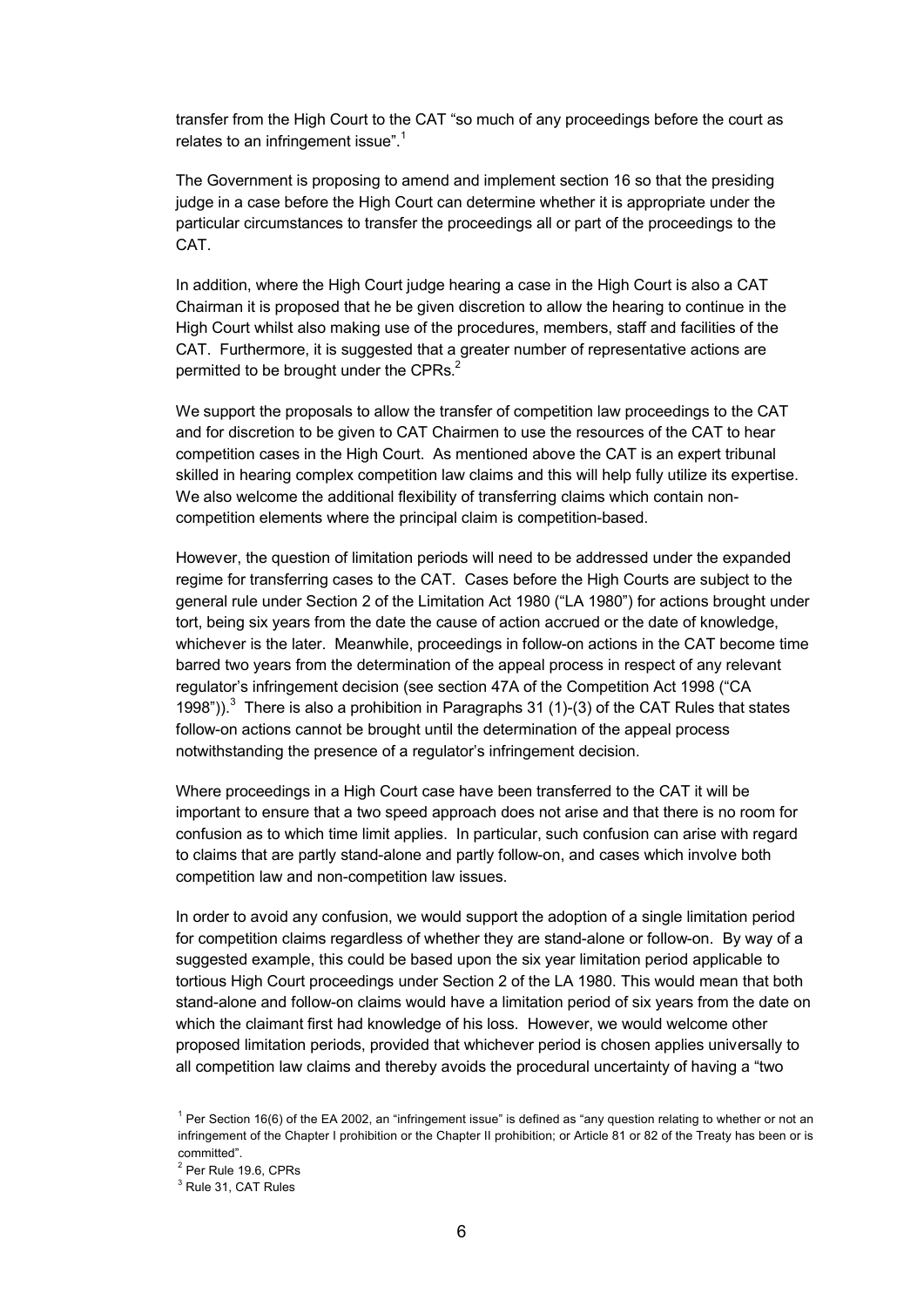speed" regime. Such uncertainty can give rise to the expenditure of further cost and time in pursuing satellite litigation on issues relating to procedural arguments on limitation.

It will be for the Court to determine when the claimant first had knowledge. In the vast majority of cartel cases the date of knowledge is likely to be the date of the infringement decision, due to a lack of evidence. If there was a concern that knowledge would be imputed to the claimants prior to the infringement decision the CAT Rules could provide for a rebuttable presumption that knowledge shall be imputed to the claimant from the date of the infringement decision.

Secondly, now that jurisdiction to commence stand-alone and follow-on actions is to be amalgamated in the CAT we would recommend that the prohibition on starting proceedings in follow-on actions in Paragraph 31(1)-(3) of the CAT Rules be removed. This rule currently causes claimants to start proceedings in the High Court rather than the CAT after a regulator's infringement decision but prior to the determination of the appeal process to claim jurisdiction for the case in the UK Courts.

#### **Q2. Should the Competition Act 1998 be amended to allow the CAT to hear stand-alone as well as follow-on cases?**

**A:** A party seeking redress for anti-competitive behaviour can currently bring either (i) a standalone private action before the High Court; or (ii) a follow-on action after the determination of the appeal process against an infringement decision by the relevant competition authority before the CAT.

At present, follow-on actions are potentially easier to pursue but it may take far longer as the claimant has first to await a decision and the determination of the appeal process before commencing proceedings. In addition, of course, there is no certainty of any regulator's decision being handed down condemning the behaviour in question. Stand-alone actions always present difficulties with proving breach, especially in light of the often complex economic issues at stake and difficulties in obtaining the necessary evidence.

The Government believes that making it easier to bring stand-alone actions is essential in order to complement the work of the OFT and other concurrent UK competition regulators.

It is proposed that the CAT will take on an expanded role permitting claimants to file standalone claims directly before it. This would involve passing an amendment to Section 47A of the CA 1998 such that there is no longer any requirement for a prior administrative decision. This expanded scope would also incorporate the competition law elements of that substantial number of cases where the competition law claim is principal among several other, noncompetition law claims.

We agree with the UK Government that the case management experience and competition law expertise of the CAT and its panel members leave it better positioned than certain other parts of the High Court to take on an increased competition claim caseload by permitting stand-alone claims.

Allowing for stand-alone actions to be brought directly before the CAT also avoids potentially complicated questions as to what issues in a case are or are not related to a regulatory infringement decision. The current jurisdiction of the CAT only extends to follow-on actions. Therefore, claimants must demonstrate that they have "suffered loss or damage as a result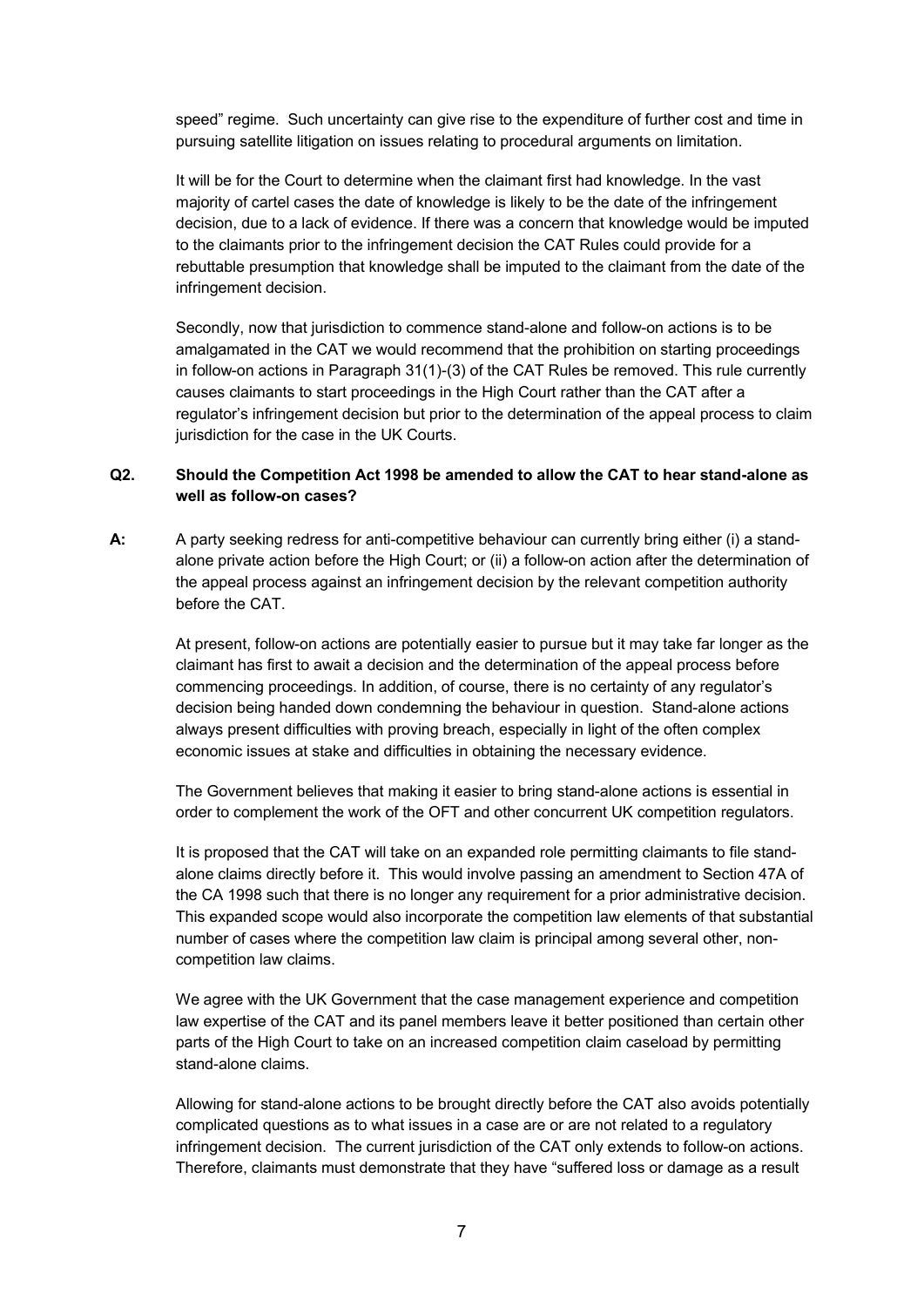of the infringement of a relevant prohibition", covered by the infringement decision. $4$  The question whether and which parts of a claim relate to an infringement decision for these purposes can become extremely complex and time consuming, as demonstrated in the case of *English Welsh & Scottish Railway Limited v Enron Coal Services Limited* [2009] EWCA Civ 647, where this issue was taken up to the Court of Appeal on various points.

#### **Q3. Should the CAT be allowed to grant injunctions?**

**A:** Injunctions can currently only be granted by courts, tribunals and bodies designated as a Superior Court of Record. The CAT does not possess that status at present.

The UK Government is proposing that the CAT be designated as a Superior Court of Record and be permitted to hear applications for and to grant injunctions.

Injunctions are important in delivering redress in competition law cases, particularly where small businesses and consumers are affected. In our experience, SMEs usually need assistance to combat abusive behaviour by larger rivals where there is a relationship of reliance (e.g. they may be a supplier as well as a downstream competitor) and that larger rival is seeking to foreclose them from the market by refusing to supply. In these types of cases injunctive relief is the primary remedy. Although in certain circumstances damages could be an alternative or additional remedy, they do not deliver a meaningful remedy to many exclusionary abuses.

Therefore a CAT without the jurisdiction to grant injunctive relief would lead to a half-baked, inefficient and ineffective system which would substantially undermine the logic of combining stand-alone and follow-on actions into a single venue for competition law claims. The availability of swift interim relief is often essential in order to protect claimants' interests.

#### **Q4. Do you believe a fast track route in the CAT would help enable SMEs to tackle anticompetitive behaviour?**

**A:** CAT proceedings currently give the CAT some discretion as to case management and directions on timetabling. However, no specific provision is made to allow for a fast track or "no frills" procedure. The burden of this procedural rigidity inevitably falls upon SMEs.

SMEs are a very important constituent of the business community and the economy in the UK. According to the Federation of Small Business, SMEs account for over 90 per cent of all enterprise in the UK.<sup>5</sup> Consequently, it is crucial to protect their ability to compete vigorously on the market.

The Government is aiming to provide "genuinely accessible recourse to the courts"<sup>6</sup> by introducing a cheaper, quicker and simpler process, involving capped costs, a reduced timetable (certainly not allowing for cases to last over a number of years) and facilitating access to free legal advice.

The Patent County Court ("PCC") represents the closest model currently in existence in the UK. The fundamental principles behind the PCC seem to have informed the CAT fast-track proposals.

 $4$  Section 47A(1) of the CA 1998.

<sup>&</sup>lt;sup>5</sup> Federation of Small Business, available at http://www.fsb.org.uk/stats

<sup>6</sup> Consultation Paper, paragraph 4.34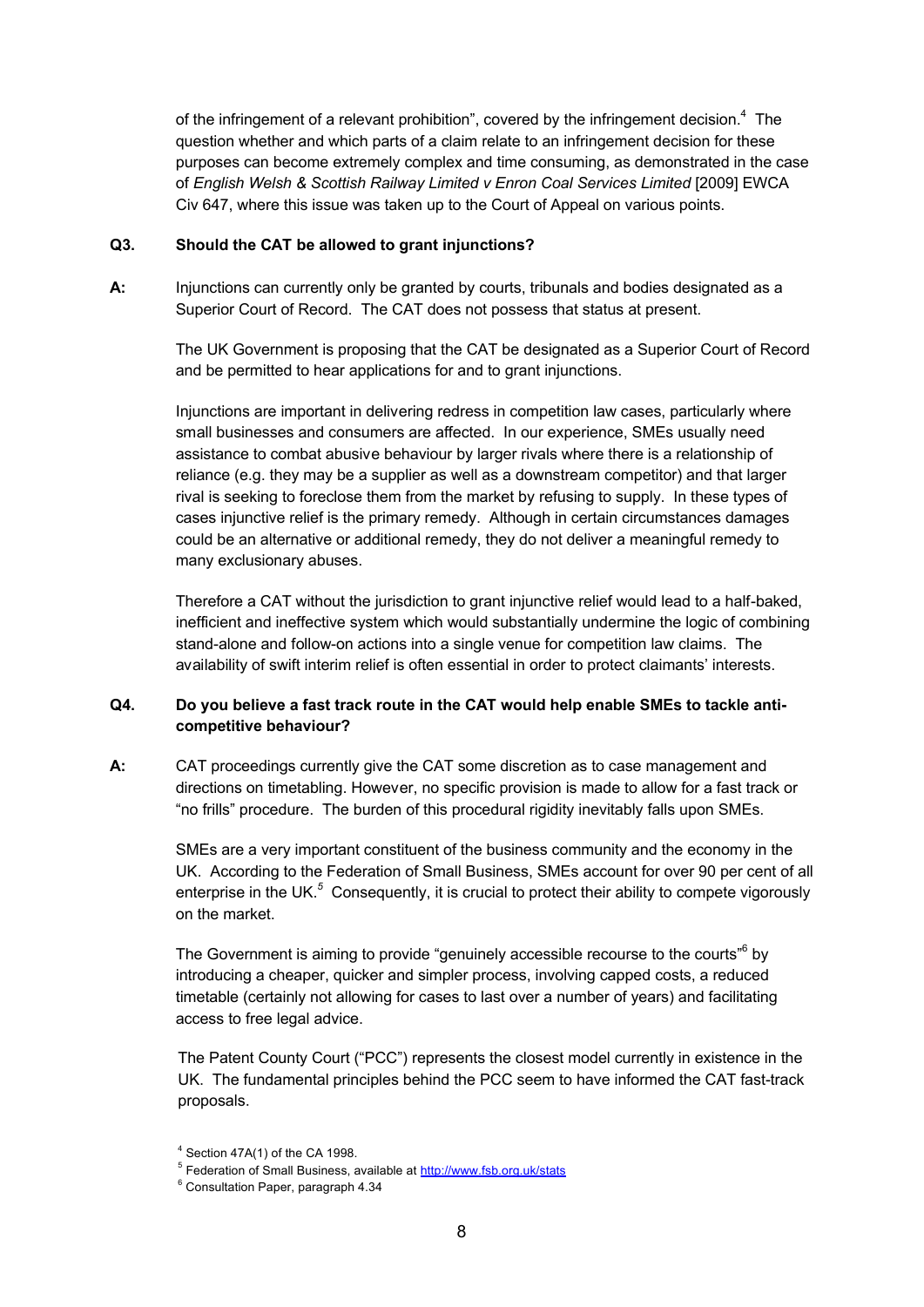According to its court procedure guidance ("the PCC Guidance"), the PCC:

"aims to provide cheaper, speedier and more informal procedures to ensure that small and medium sized enterprises and private individuals are not deterred from innovation by the potential cost of litigation to safeguard their rights. Longer, heavier, more complex, more important and more valuable actions belong in the High Court".<sup>7</sup>

The key proposals for the CAT fast track are to: (i) give CAT panel members discretion to waive or limit any obligation on SME claimants to provide a cross undertaking in damages in injunction proceedings; (ii) impose a cap on liability for defendants' costs up a maximum of £25,000; (iii) establish a link with the Competition Pro-Bono Service so that SMEs can have the strength of their case assessed free of charge before applying to the fast-track; (iv) give CAT Chairmen the power to determine formal applications for fast track allocation (with payment of a refundable deposit); (v) charge no or limited court fees; (vi) hold shortened oral hearings completed within a matter of days; and (vii) determine the issues "on the papers" where possible.

In principle we cautiously welcome the introduction of a fast track procedure from which SMEs can benefit. Such a procedure would provide access to justice for a vulnerable group of smaller /medium-sized companies who:-

- are less able to persuade competition authorities to take up their case; and
- are likely to be deterred by the cost and complexity of bringing a private action.

The introduction of this process is part of a policy objective of Government to create a more claimant-friendly litigation landscape for competition cases. If implemented, this proposal would be a significant step towards this goal.

Nevertheless, the fast track system will only work well if the rights of the defence are adequately balanced with those of SMEs.

In our view, there clearly need to be appropriate costs, damages and procedural incentives by making access to the courts cheaper, quicker and simpler for SMEs than under the present system. For instance, SMEs in an abuse of dominance case have to be given some meaningful incentives to resort to court proceedings. Therefore we welcome initiatives to cap costs, ensure the swift granting of injunctions with limitation or waiver of crossundertakings in damages, seek the resolution of cases within six months and impose a potential cap on damages.

However, it appears to us that no competition law case is the same. Rather, they often vary greatly in complexity. Therefore, more discretion should be given to the CAT to vary time and costs limits and liability caps during the case management process along the lines highlighted by BIS in its Consultation Paper. *<sup>8</sup>* Such discretion should be limited so as not to undermine the principal purpose of the fast track procedure, namely to give some certainty on costs and liability exposure in the event of the claimant being unsuccessful.

 $7$  Patent County Court Guide (issued 12 May 2011), available at http://www.justice.gov.uk/downloads/courts/patents-court/patents-court-guide.pdf, p. 5

<sup>8</sup> Consultation Paper, paragraph 4.34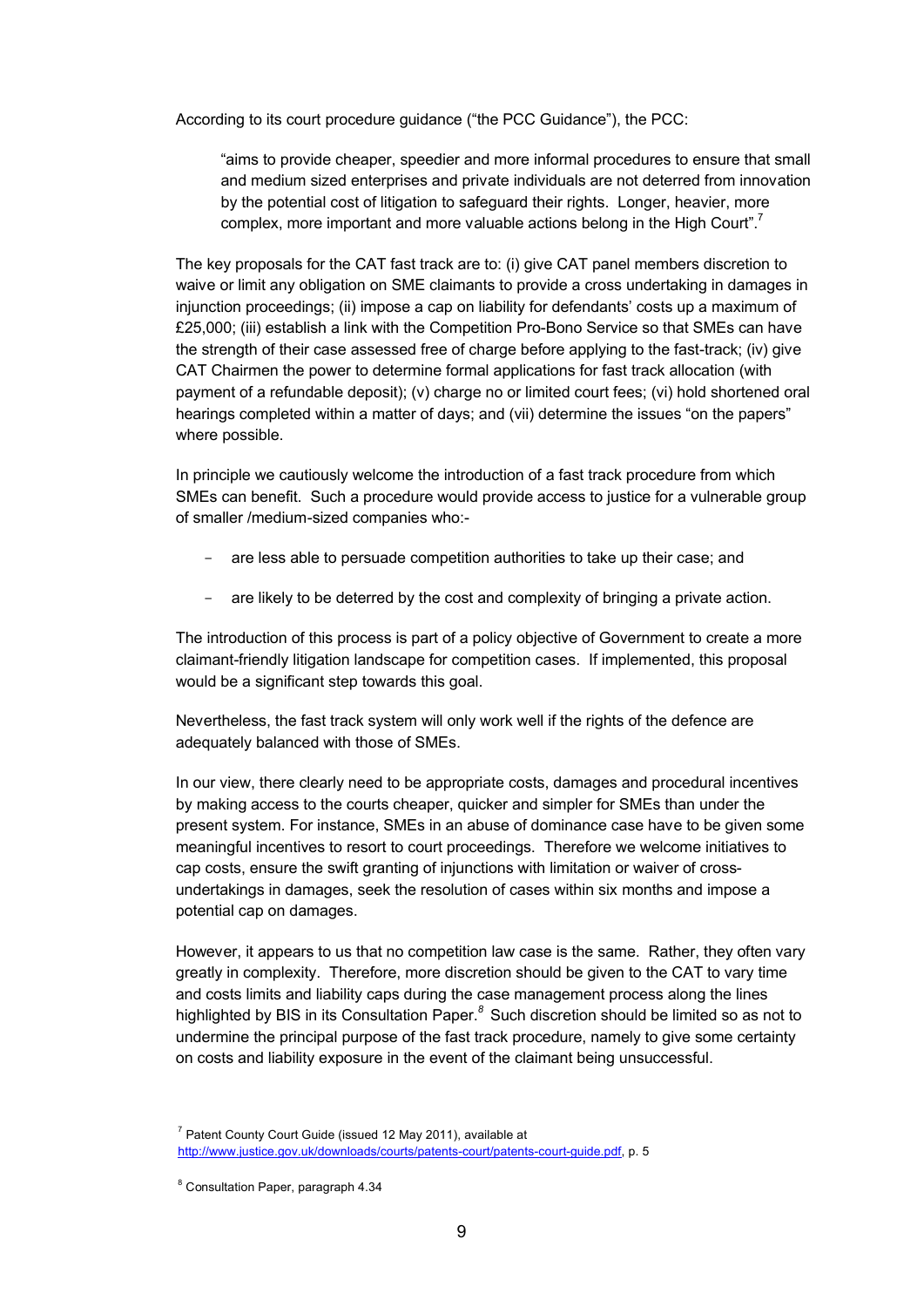The questions as to what discretion should be given and to the nature of any limitations are discussed below in response to Question 5.

#### **Q5. How appropriate are the design elements proposed, in particular cost thresholds, damage capping and the emphasis on injunctive relief?**

**A:** Whilst, as stated in the previous response, we cautiously welcome the introduction of an SME fast track procedure, we believe that great care must taken in designing such a procedure to ensure that support for SMEs does not result in processes with an in-built prejudice against non-SMEs. It is important that the fast track procedure does not result in non-SMEs incurring significant costs, both legal and in management time, in defending cases with little or no merit.

We also question whether availability of a fast track should necessarily be limited to SMEs but not also be potentially applicable to other businesses wishing to bring cases equally suitable for a speedier and cheaper process.

In this context, an effective filter of suitable cases is essential and we therefore welcome the proposed role for the CAT chairman in deciding whether to allocate cases to the fast track.

A further proposal that could retain the benefits of a fast track for SMEs (and potentially others) whilst not prejudicing defendants would be to model the CAT fast track on the arrangements already applied in the High Court (Rules 26.6 to 26.8 of the CPRs). These rules could be adapted to set a higher monetary limit for fast track treatment, and make certain (limited) amendments to the other relevant criteria. This approach would allow the CAT to take account of the SME status of the claimant as a relevant consideration rather than being strictly necessary for entry to the fast track.

For example, the CAT Rules could provide that the CAT fast track should be the normal track for claims where:

- The value of the claim is less than £500,000 $^9$  (where value is defined in the same way as in the High Court, though a claim with a higher value could in suitable circumstances still be allocated to the fast track);
- The trial is likely to last for no more than three days<sup>10</sup>; and
- There are unlikely to be more than four experts between the parties<sup>11</sup>.

Adapting the approach in Rule 26.8 of the CPRs the matters to be considered by the CAT in allocating the case could include:

- the financial value, if any, of the claim both in absolute terms and relative to the resources of the claimant and defendant;
- the nature of the remedy sought and, in particular, whether an injunction is sought to prevent ongoing allegedly anti-competitive conduct;

 $^9$  The maximum for the fast-track in the High Court is much lower, at £25,000.

<sup>&</sup>lt;sup>10</sup> As compared to one day in the High Court.

 $11$  This is essentially the same as in the High Court, where the requirement is that there be no more than two fields requiring expert evidence and one expert in each field for each party. Referring to four experts allows for the possibility that the CAT might require the use of joint experts.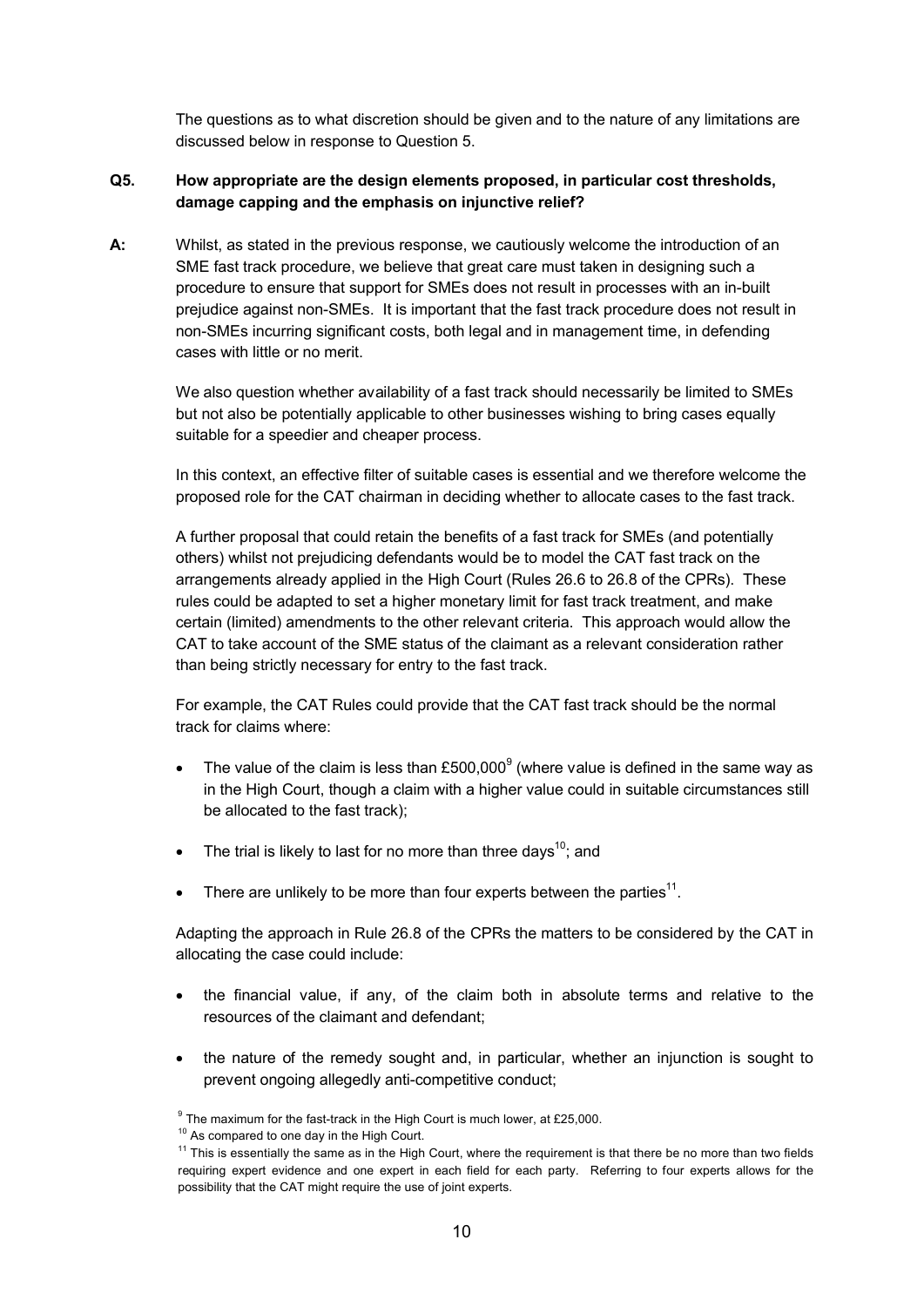- the likely complexity of the facts, law or evidence;
- the number of parties or likely parties;
- the value of any counterclaim or other Part 20 claim (or equivalent under CAT Rules) and the complexity of any matters relating to it;
- the amount of oral evidence which may be required;
- the importance of the claim to persons who are not parties to the proceedings and the importance of the claim to the parties beyond the relationship between themselves (e.g. whether the claim may have wider ramifications for the defendant). Consideration should be given as to whether the dispute can be narrowed or otherwise dealt with in such as a way as to reduce the wider significance of the case;
- the views expressed by the parties; and
- the circumstances of the parties. In particular, the CAT should more readily allocate cases to the fast track where some or all of the parties are consumers or SMEs.<sup>12</sup>

With respect to the other proposed design elements, it does not appear appropriate that a specific cost cap should be applied to every case that is allocated to the fast track. In any event, a costs cap of £25,000 is clearly wholly inadequate for a case that goes to full trial, even (or potentially especially) when the case is conducted on an expedited basis, where costs can easily be 10 or even 20 times that amount.

A better approach would be to give CAT Chairmen discretion as to what caps to set, but to give them firm and clear guidance on how they should approach matters. Relevant guidance could sensibly indicate that:

- There should be an expectation that cost caps will be applied in all fast track cases unless there are exceptional circumstances;
- Particular weight should be given to the circumstances of the claimant(s) and the risk of a denial of access to justice. It may be relevant to take account of the availability of insurance, the terms on which the claimant has obtained its own legal representation and whether there might be other claimants that could share the burden;
- It will be legitimate for the CAT to take account of its early impressions of the merits of the case in deciding on the level of the cap; and
- Consideration should be given as to whether the case can be narrowed or preliminary issues tried, subject to individual caps, as a way to reduce the scope of issues in dispute and/or the wider significance of the case.

Illustrations could be provided of what an appropriate cap might be in particular cases. In order that a claimant can make an informed decision as to whether to proceed, a decision as to track allocation and any costs cap could made at an early stage, with no costs liability should the claimant abandon its case at that stage.

 $12$  These nine factors are all included in a more limited form in Rule 26.8 of the CPRs. We have merely expanded some of the factors to include elements focusing more specifically on the concerns relevant to competition matters in the CAT and the reasons for creating a fast-track.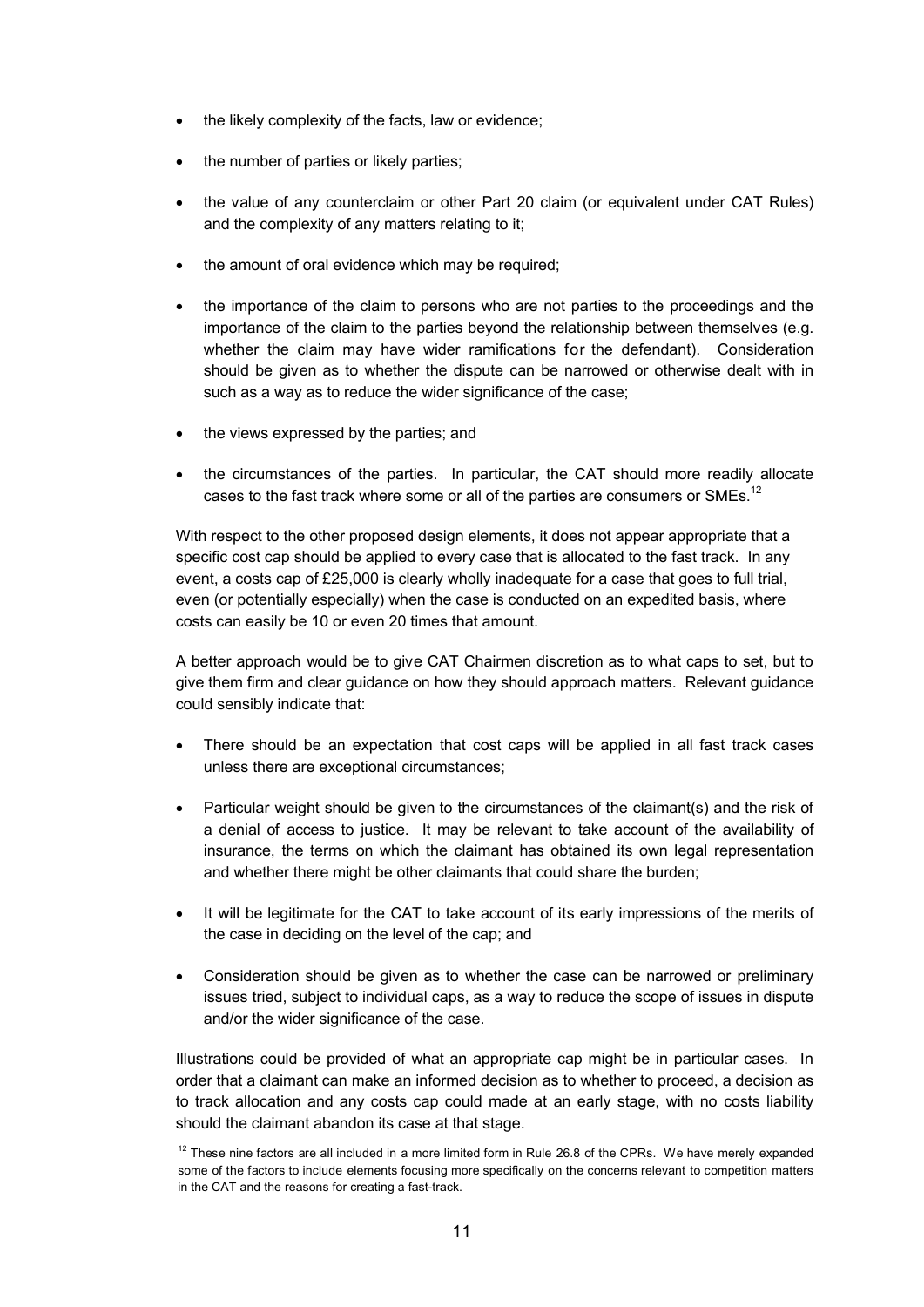With respect to injunctive relief, the CAT should have at least flexibility as to whether to provide for cross-undertakings in damages, taking into consideration similar factors to those outlined above in relation to cost caps and track allocation.

#### **Q6. Should anything else be done to enable SMEs to bring competition cases to court?**

**A** In our view, the combination of a new fast track procedure, an enhanced system for bringing collective actions and increased use of ADR and collective settlements are sufficient to enable SMEs to bring competition cases to court.

# **Q7. Should a rebuttable presumption of loss be introduced into cartel cases? What would be the most appropriate figure to use for the presumption?**

**A:** A rebuttable presumption of loss clearly provides an advantage to claimants as in practice it is likely to be a minimum starting point for settlement discussions. By increasing the likelihood of a satisfactory outcome for the claimant, this proposal is likely to encourage actions against cartelists and provide a clear basis for settlement (albeit not necessarily a basis that cartelists would welcome).

It is also true that a cartel member is most likely to have evidence of how the cartel agreement influenced its pricing policies and the factors that the cartelist would have applied in determining prices (and therefore the likely outcome). We would note, however, that disclosure should go some way towards ensuring that the claimant would have similar access to documentary evidence on this issue, though not witness evidence.

However, it is not clear how such a presumption can be introduced without resolution of whether the passing on defence is to be permitted. The presumption only makes sense if there is no passing on defence, as otherwise there would be a presumption of loss by the direct customer that may distort calculations of the total losses a cartelist must compensate. This is because the direct purchaser may have passed on to indirect purchasers all of what it perceived to be its loss, but this may be more or less than the suggested presumed level of loss of 20% of the original purchase price.

As to whether 20% is an appropriate figure, we would note that evidence for cartel overcharges is relatively limited, and of course cartels arise in a very wide range of industries with many different factors influencing price, so that a blanket 20% presumption is unlikely to reduce the scale of work carried out by both sides to establish the quantum of any losses.

# **Q8. Is there a case for directly addressing the passing on defence in legislation? If so, what outcome is desired and how, precisely, should this best be done?**

**A:** We agree with the Consultation Paper that any legislation addressing a passing on defence would be best dealt with at an EU level. Failure to do so risks opening cartelists to multiple claims in different jurisdictions depending on whether or not the passing on defence is available.

# **Q9. The Government seeks your views on how well the current collective action regime is working and whether it should be extended and strengthened.**

**A:** In assessing the effectiveness of the current collective regime, there is the temptation to draw a link between the fact that only one collective action has been brought in almost ten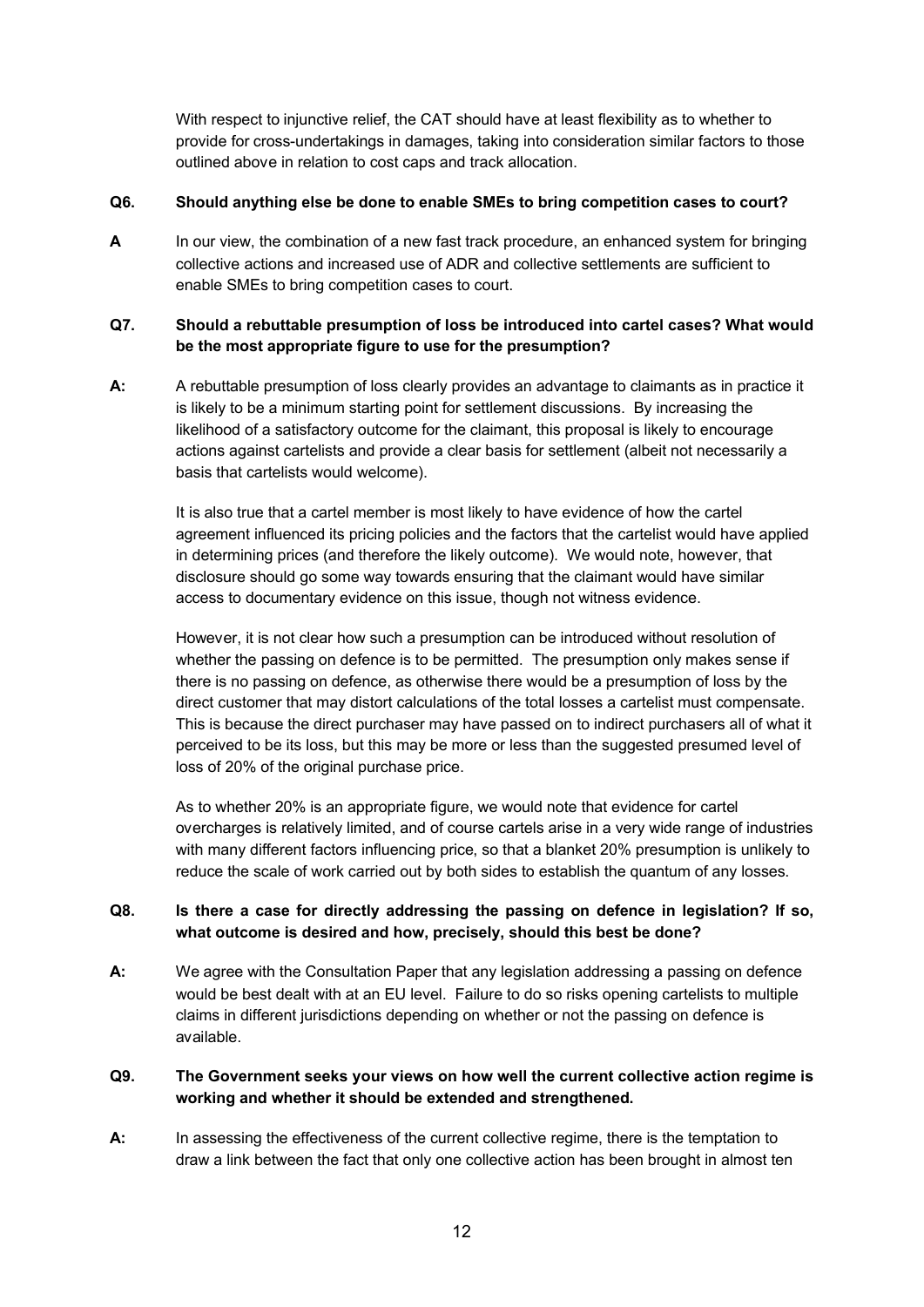years (*JJB*<sup>13</sup>) and that case's limited success. In our view, the reasons for the low incidence of collective actions and the limited success of the *JJB* case need to be carefully considered.

First, there are certain obstacles to bringing civil claims of any sort (i.e. not just collective actions for breaches of competition law) and these are no doubt partly responsible for the very low number of collective actions. Key amongst these are the fact that it is unfortunately often not economical to litigate claims for very small losses (in part addressed by judicial processes such as small claims hearings) and the risk of costs exposure that deters claimants from bringing proceedings for relatively small claims.

 In addition, a number of infringement decisions reached by the OFT/European Commission do not readily lend themselves to collective redress claims; in many cases the infringing conduct will have taken place in an upstream market, making it difficult to assess what proportion of overcharge (assuming the competition infringement leads to an overcharge) was ultimately passed down to consumers.<sup>14</sup>

 While, as described elsewhere in this response, we are broadly supportive of extending the collective action regime in a measured and proportionate way, it is not clear that this will overcome these more generic obstacles to bringing claims for very small amounts of loss. As described in our response to Question 29, we do see a limited role for the CMA/OFT to assist with some form of redress in these cases (possibly along the lines of the agreed resolution arrangements imposed by the OFT in the *Independent Schools* fees investigation) that are clearly unsuited to litigating, even on a collective basis.

 As regards the outcome in *JJB*, the single collective action brought to date, we note that the case was hampered by certain issues that will not be present in all collective actions. First, the very low level of damages  $(E20)$  in question meant that a degree of inertia in claimants coming forward was inevitable; cases involving frequent, low-value purchases of consumer goods over a period of time (e.g. petrol) or higher value, less frequent, consumer purchases (e.g. notebook computers) are more likely to attract higher rates of participation. A settlement offer of a free mug and t-shirt made by JJB before the Which? representative action was commenced would also have reduced participation. Moreover, six years had passed since the time of the infringing conduct; records (customers' receipts) were not readily available and even the majority of football shirts purchased had long since disappeared. Finally, the action was limited to those who had made personal purchases of the football shirts.

 The design of the current collective action regime cannot therefore be held exclusively responsible for only one collective action having been brought or the limited success of that case. At the same time, we do recognise that certain aspects of the current regime do not readily facilitate collective redress for breaches of competition law. In particular, the requirement for a body designated by the Secretary of State to bring a collective action under section 47B of the CA 1998 (currently only Which?) impose a material restriction on claimants' access to collective actions and is, in any event, a blunt mechanism for certification of the appropriateness of a claimant. We similarly do not see a compelling rationale for limiting collective actions to consumers who have made purchases for personal consumption (but equally do not support a wholesale extension of the regime to businesses generally (see our response to Question 11 above).

<sup>13</sup> *The Consumers Association v. JJB Sports Plc* (Case No. 1078/7/9/07).

<sup>&</sup>lt;sup>14</sup> For example, the three highest fined cartels sanctioned by the European Commission include cartels in the markets for Car Glass, Gas Insulated Switchgear and Elevators and Escalators.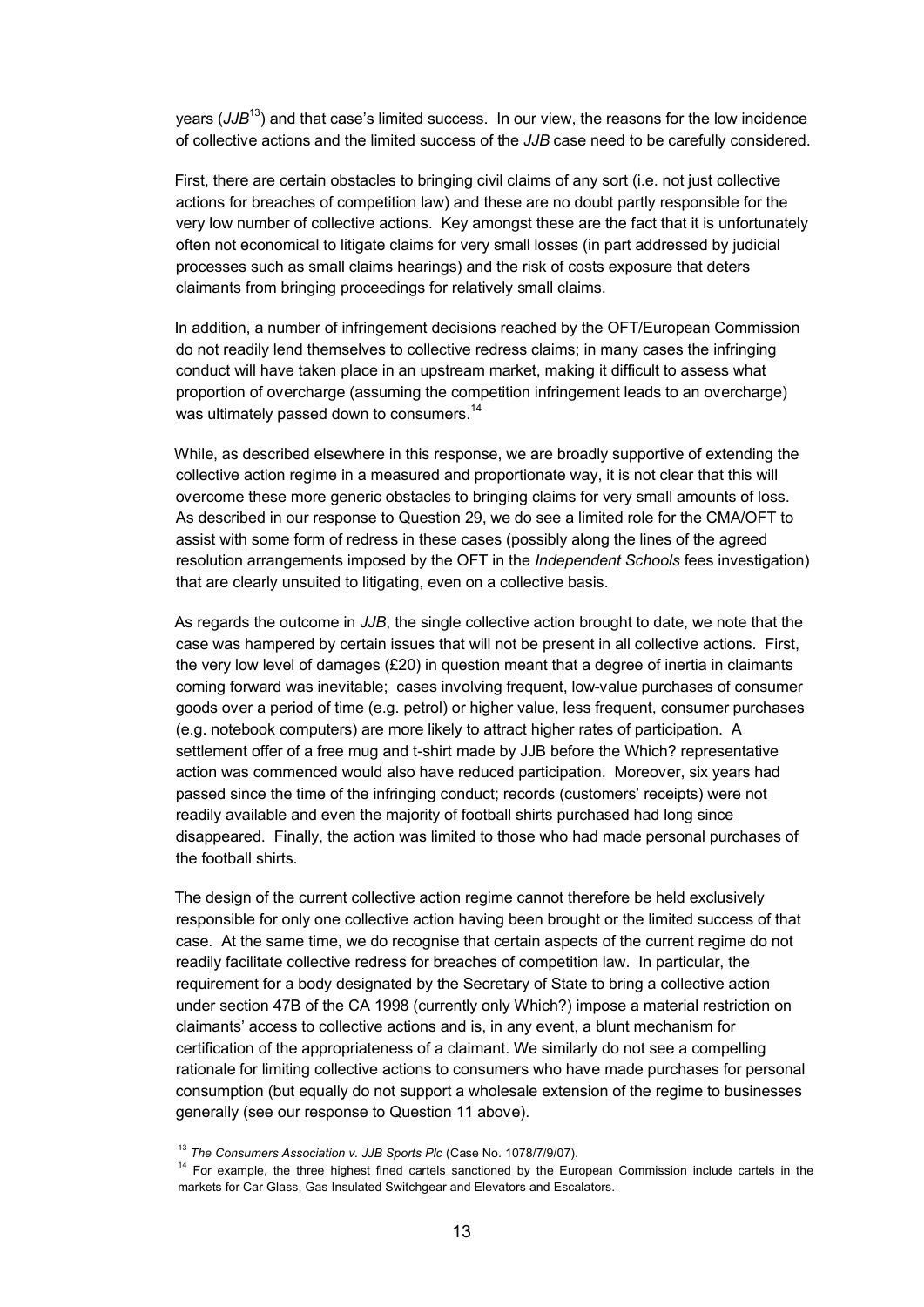Finally, we accept that a pre-action opt-in regime faces challenges in attracting high levels of participation in collective actions, noting the evidence put forward by the Government at paragraph 5.19 of the Consultation Paper. We do not though consider that this in itself automatically justifies a shift to an opt-out model for collective actions (see details of our position in our response to Question 14). Rather, a measured and proportionate extension of the opt-in collective actions regime, together with a small but defined role for the OFT/CMA (see response to Question 29), is likely to result in greater access to redress for consumers and/or small businesses that suffer loss arising out of breaches of competition law.

# **Q10. The Government seeks your views on whether the proposed policy objectives for extending collective actions, taking into account redress, deterrence and the need for a balanced system, are correct.**

**A:** From a pure policy perspective, we are not persuaded that there is justification for the inclusion of deterrence as an express policy objective connected with the reform of collective actions in competition law. Deterrence, as a policy objective, is a function of public law enforcement. Competition law is vigorously imposed in the UK and EU with heavy fines imposed; such fines being levied at a level that is designed to deter others from infringing competition laws. In addition, the criminal cartel offence, orders for disqualification of directors and the career-terminating nature of being found guilty of the cartel offence offer deterrents to responsible individuals.

 In contrast, collective actions concern the private enforcement of competition law, the rightful policy objective of which is redress to those harmed by anti-competitive conduct. Damages awarded in collective actions should compensate for losses suffered arising out of infringements of competition law but a further punitive aspect is not appropriate. As described further in our response to Question 16, this would offend the legal principle against double jeopardy. Moreover, the existing private enforcement regime (and indeed UK litigation generally) also entitles claimants to an award of interest on their loss and a right to recover costs from the defendant(s) provided their case is successful.

 At the same time, we recognise that, in practice, an effective private enforcement regime contributes to a deterrent effect as businesses contemplating engaging in anti-competitive conduct will weigh the perceived gains of such conduct against both the punitive fines that may be imposed in public enforcement action and the payment of redress arising in private enforcement action. This is undoubtedly a desirable outcome and lends support to the pursuit of increased access to redress as a policy objective.

 Ultimately though, if an expansion of the regime to a highly litigious US-style model is to be avoided (and the Government is clear this is not its desired outcome), then the need for a balanced system ought to be a cornerstone policy objective of reforms to the regime. In particular, it is important that extensions to the collective action regime do not erode the rights of defendants and that where significant extensions to the regime are proposed that adequate safeguards are put in place to shield defendants from unmeritorious and/or opportunistic claims.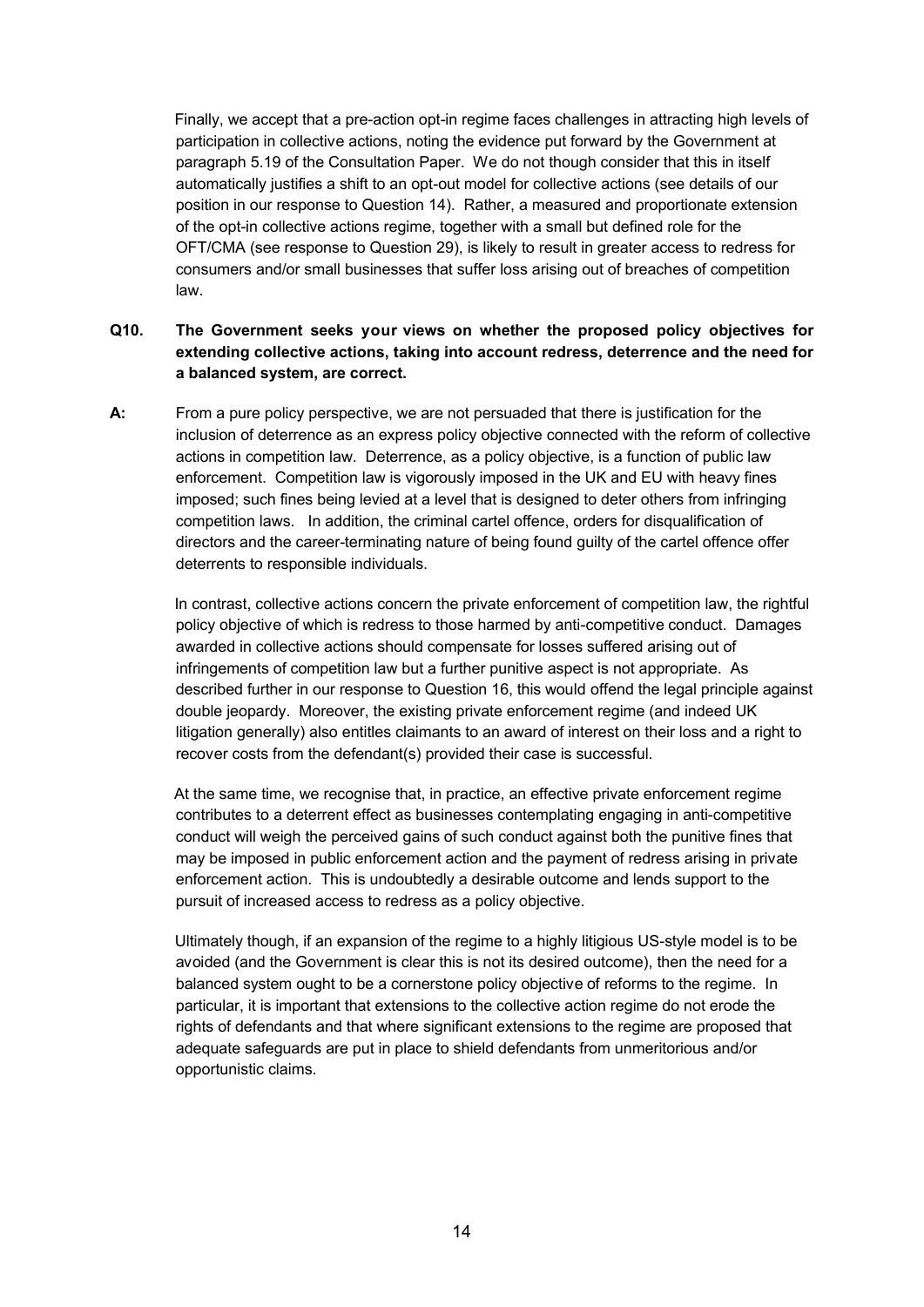#### **Q11. Should the right to bring collective actions for breaches of Competition law be granted equally to businesses and consumers?**

**A:** We are in principle supportive of collective actions being made available to businesses, provided, however, that they are only made available to businesses who would not otherwise have appropriate access to redress. In particular, we recognise that in some cases the barriers that hinder consumers from seeking redress will also apply to SMEs. In contrast with larger/well resourced companies, for SMEs the costs of bringing legal proceedings in the CAT or High Court are likely to be prohibitive (particularly when the risk of costs exposure is taken into account). Additionally, even if an SME is able to bear the costs of litigation (noting that the corollary of the loser pays principle is that it will recover costs if successful) it may be that, much like with consumers, its quantum of loss does not justify the expense of bringing legal proceedings to recover its losses. This point is illustrated by BIS's example of cartelised printer cartridges (see Box 3 of the Consultation Paper).

At the same time, many businesses (especially larger/well resourced businesses) have adequate access to redress for competition law infringements. An increasing number of claims are brought by businesses in both the CAT and the High Court seeking damages for breaches of competition law. In addition, it will frequently be the case that larger/well resourced businesses which have suffered loss due to an infringement of competition law will have an important commercial relationship with the defendant(s) meaning a commercially negotiated form of redress is often able to be reached. Such negotiated outcomes represent, in our view, a more efficient means of obtaining redress. Even if this is not the case, larger/well resourced businesses are well placed to weigh the merits of bringing litigation in the light of the value and strength of their claim, much in the same way as they would, for example, in a dispute with a supplier over faulty goods.

We accordingly question whether, for larger/well resourced businesses, collective redress is an appropriate means of recovery. Previous proposals to develop more extensive collective redress mechanisms have focussed on the need for a mechanism to efficiently allow the bringing of "mass" claims for small amounts of individual harm (see for example DG SANCO consultation paper "Follow-up to the Green Paper on consumer collective redress", 2009). Making collective redress available to large businesses who are sophisticated and well resourced is not consistent with the stated aim of collective actions and is likely to incentivise the bringing of claims that collective redress is not designed to apply to.

As noted above, we are, in principle, supportive of the collective actions regime being extended to include SMEs. Although we consider that the regime should not, in practice, be open to larger/well resourced businesses, we do not propose that the regime is strictly extended only to a defined class of SME claimants. We can envisage attempts to define a class of SMEs, to whom the collective action regime would apply, resulting in extensive satellite litigation concerning claimants' status as SMEs (and in this respect see also our response to Question 4).

 In light of this concern, it would seem necessary to extend the collective action regime to businesses generally but to provide clear guidance for the CAT to apply at the certification stage to ensure, on the one hand, that the regime is made available to appropriate SMEs, while on the other hand, not extended, except in appropriate cases, to larger/well resourced businesses for whom collective action is not necessary and/or appropriate. In particular, we are concerned to ensure that the regime is not unnecessarily extended to larger/wellresourced businesses that, acting collectively, would be able to bring serious pressure to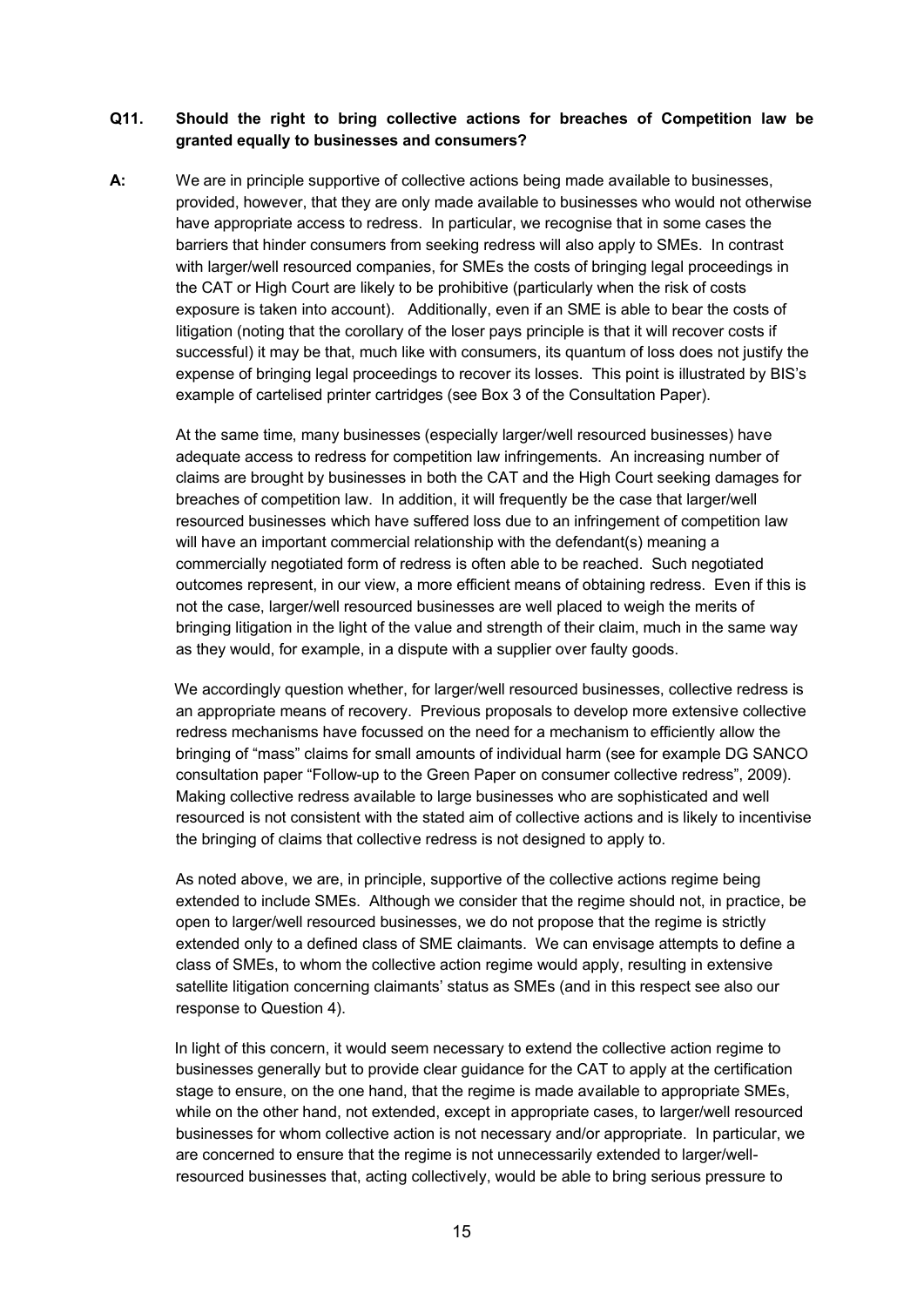settle, above and beyond the ordinary pressures of a strong case. Extending the regime in this way will require the CAT to be provided with detailed guidance as to which businesses the collective action ought to be potentially available to (see response to Question 15).<sup>15</sup>

For the avoidance of doubt, provided they do not have divergent positions on passing on, we see no reason why mixed representative claims of SMEs and consumers could not be brought.

# **Q12. Should any restrictions be introduced to prevent such cases being used as a vehicle for anti-competitive information sharing?**

**A:** We do not envisage anti-competitive information sharing to be a material concern in allowing collective actions to be brought by SMEs.

Insofar as stand-alone proceedings alleging ongoing or very recent breaches of competition law (and will therefore involve current or very recent pricing data) are brought, we remain of the view that the risk of collective actions facilitating anti-competitive information sharing remain low:

- First, the issue already exists in the context of certain types of competition cases that come before the CAT, namely appeals by multiple parties of decisions of sectoral regulators such as Ofcom, and also in connection with merger inquiries and appeals. It is common practice for these sorts of cases to involve extensive use of complex confidentiality/counsel-only arrangements to avoid the risk of any inappropriate information sharing.
- Practitioners are therefore familiar with the use of such arrangements (as is the CAT) and are well placed to advise their clients on ensuring such safeguards are in place. Similarly, practitioners are well aware of the implications of the sharing of price/future strategy-related information between competitors in terms of Chapter I of the CA 1998 / Article 101 of the TFEU and thus are well placed to ensure their client's conduct in collective actions is competition law-compliant.
- Finally, we note that, under its current rules of procedure, the CAT has extensive case management powers, more than sufficient to enable it to make orders to obviate the risk of any such inappropriate information exchange. All but two of the CAT Chairmen also hold warrants as High Court judges in that court's Chancery or Commercial divisions and it is our experience that CAT Chairmen can be relied upon to take case management decisions that effectively deal with the often complex issues arising in competition litigation. We see no reason why, in cases where information sharing safeguards are plainly necessary, that these could not be imposed by the CAT.

 In the case of follow-on actions, any pricing information relevant to the parties' claims will be historic; indeed, it is not uncommon for the pricing information to date back as far as a decade prior to the bringing of the claim.<sup>16</sup> While, as noted in our response to Question 13,

 $15$  We would also expect quidance to be published by the CAT, possibly by way of an addition to its Guide to Proceedings.

<sup>16</sup> It is acknowledged that the Court of Appeal's pending judgment in *Deutsche Bahn & Ors v. Morgan Crucible & Ors*, an appeal from a CAT decision, holding that the two year limitation period for bringing proceedings for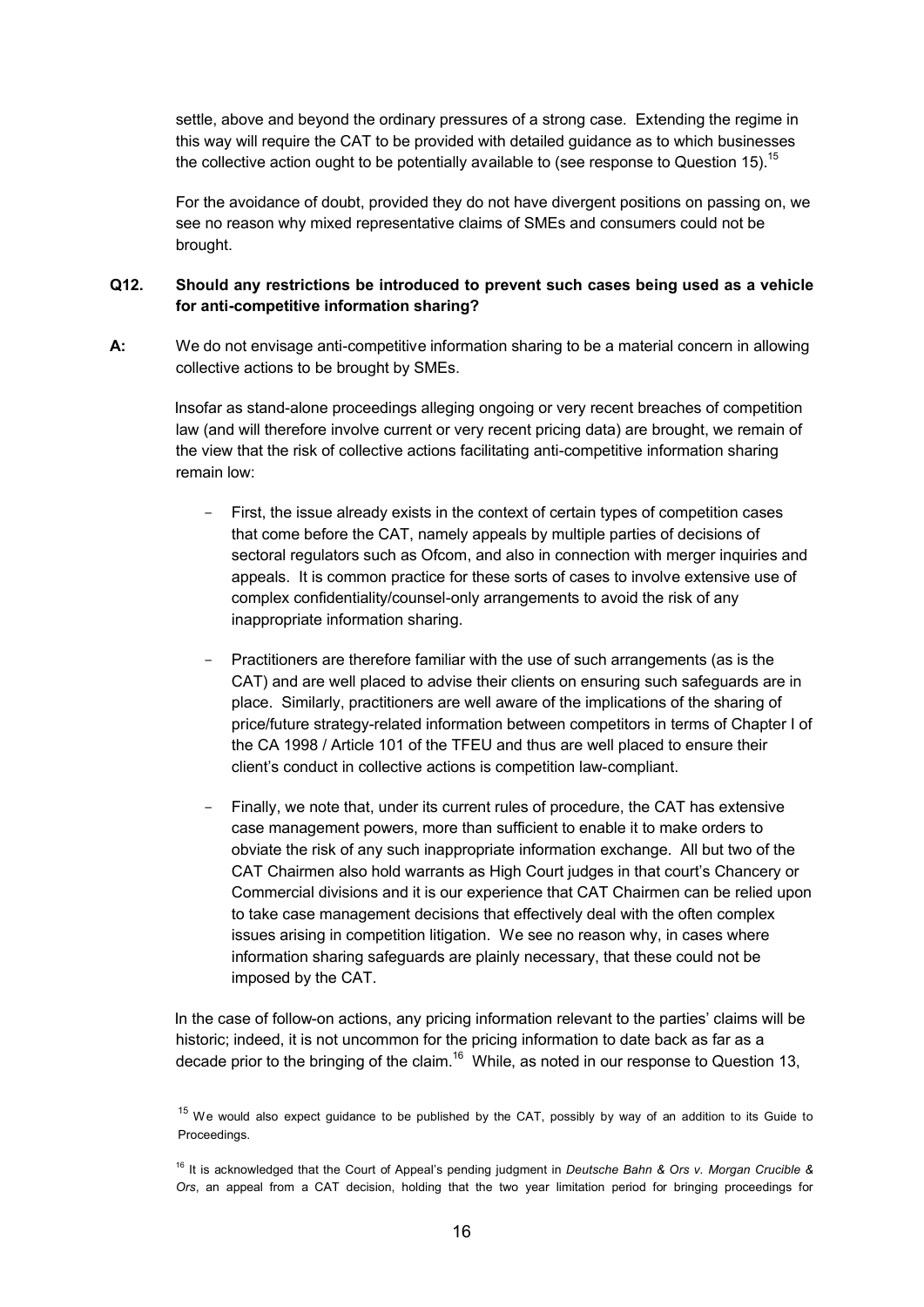we are not, in principle, opposed to the collective action regime being extended to include stand-alone claims, we do not expect the extensions to the regime of the sort supported in this response to lead to a dramatic increase in the number of stand-alone cases; the less burdensome onus in follow-on cases of establishing causation and quantifying loss means these cases are likely to remain more attractive for both collective and individual actions.

 For the above reasons, we do not consider that any specific restrictions are required to guard against anti-competitive information sharing.

#### **Q13. Should collective actions be allowed in stand-alone as well as in follow-on cases?**

**A:** We do not oppose collective actions being allowed in stand-alone as well as follow-on cases (as detailed in our response to Question 2, we are supportive of widening the CAT's jurisdiction to hear stand-alone claims for breaches of competition law). There does not appear to be any principled reason why eligible parties (i.e. SMEs and consumers) should be precluded from bringing a claim to recover losses arising from breaches of competition law simply because the OFT/European Commission has not investigated the matter and determined an infringement of competition law. The OFT/European Commission have limited enforcement resources and therefore necessarily limit their enforcement of suspected infringements of competition law to cases judged to be highest priority.

 It is our view that, in the interests of achieving a balanced system of private redress, standalone collective actions ought to be subject to rigorous examination at the certification stage. The complexities associated with establishing an infringement of competition law, which is often reliant on sophisticated expert evidence (particularly in "effects"-based cases) and the corresponding costs that feature in such cases make it essential that opportunistic and/or spurious stand-alone claims are detected and thrown out at the certification stage (see further detail in our response to Question 15).

 In light of the complexity, lower prospects of success (compared with a follow-on action) and very high legal costs associated with bringing stand-alone cases, we consider that it is essential that defendants in such cases are fully availed of the costs protections ordinarily afforded in commercial High Court litigation. Specifically, it is essential that the loser pays principle is preserved in stand-alone cases. We also do not consider cost caps to be appropriate in stand-alone cases. As discussed in more detail in our response to Question 18, "after the event" ("ATE") insurance is available to cover claimants' costs exposure to the defendant(s); if a credible case exists, then ATE insurance ought to be readily available.

# **Q14. The Government seeks your views on the relative merits of permitting opt-out collective actions, at the discretion of the CAT, when compared to the other options for collective actions.**

**A:** It is accepted that the only collective action for a breach of competition law brought thus far (*JJB*) had a very low opt-in rate (fewer than 0.1% potentially affected). However, as noted in our response to Question 9, there are a number of reasons for the low participation rates encountered in *JJB*, not all of which are directly linked to the design of the UK collective action regime. While, as reflected elsewhere in this response, we are broadly supportive of a measured and proportionate extension to the current collective action regime, we agree

-

damages in the CAT is unaffected by appeals of the infringement decision by other addressees, may see a number of claims brought more quickly following an OFT/European Commission infringement decision.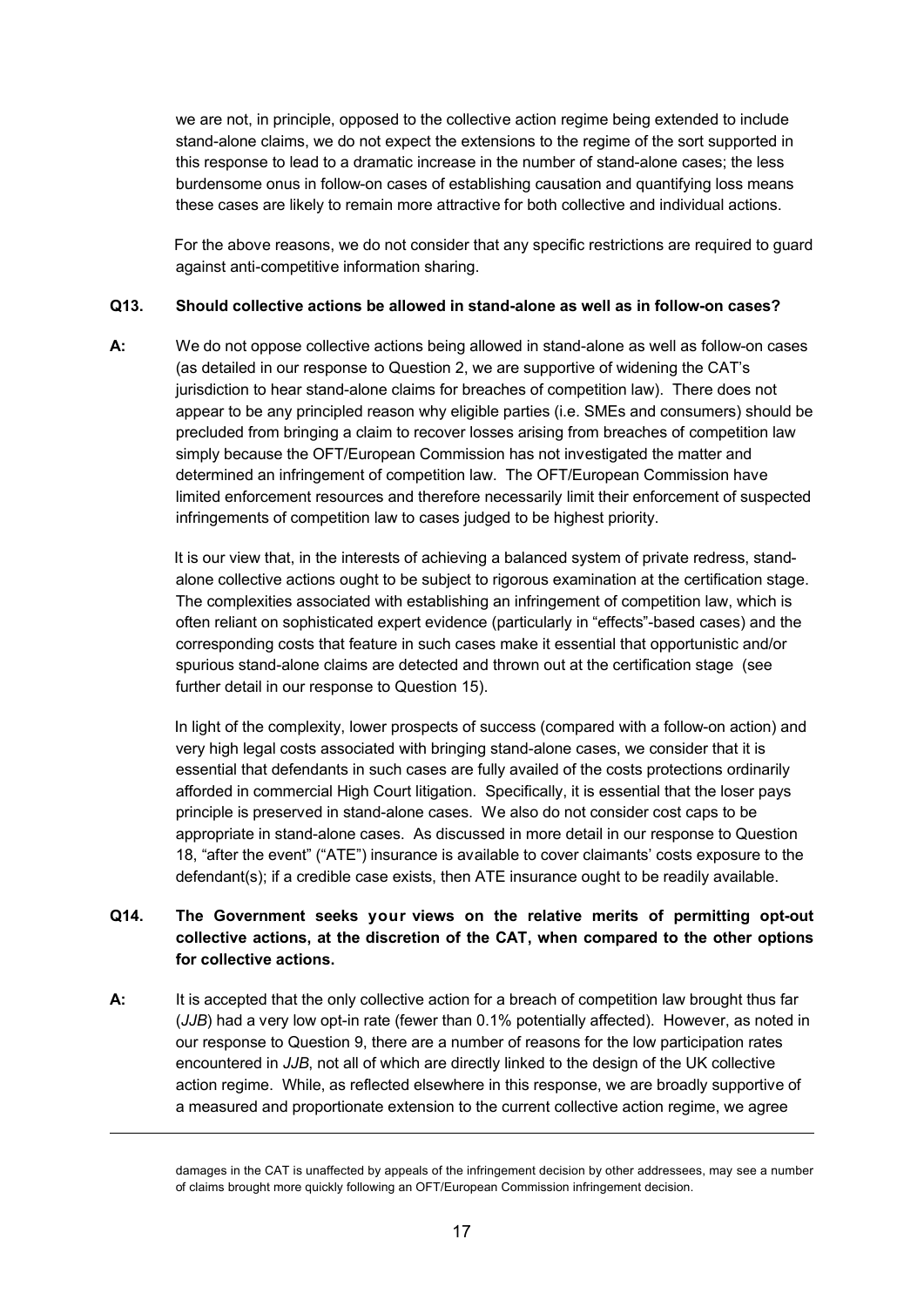with BIS that the regime must be carefully designed to prevent vexatious or unmeritorious claims or the use of the court mechanism as a strategic tool in disputes between parties.*<sup>17</sup>*

 In considering whether an enhanced and extended collective action regime is best facilitated by an opt-in or opt-out system, we consider that the starting point ought to be to determine whether deficiencies of the current opt-in model could not be adequately addressed via amendments to the existing opt-in system (a significantly less radical departure). In our view there are a number of amendments that could be made to extend the existing opt-in system that would address what we consider to be its two real deficiencies: (i) low participation rates (outside the *JJB* case, other evidence put forward by BIS suggests participation levels in non-competition cases are not high); and (ii) limited incentives for the defendant(s) to settle a collective action under an opt-in model because they will remain exposed to further actions (subject to them being brought within the applicable limitation period).

 In our view an enhanced pre-damages opt-in system could be designed so as to make significant headway on the two issues identified above.

- First, by allowing claimants to opt-in up until a late stage in proceedings<sup>18</sup>, this means that the representative claimant is not required to identify a sufficiently large group of claimants before commencing proceedings. A representative claimant will be able to use the heightened publicity arising from the commencing of proceedings to attract further claimants to the action once it has been commenced. Given the complexities that arise even in follow-on actions, this would give representatives a window of at least six months (assuming the cut-off is some time prior to trial) to publicise the case and increase the class of claimants.
- This in turn will make the prospects of settlement materially more attractive to a defendant (assuming the claim has a reasonable prospect of success) as the additional time given for affected parties to opt-in and the heightened publicity ought to diminish the chances of further, separate, claims being brought against the defendant(s);
- Moreover, as compared with an opt-out model, it would also allow a court to accurately set the quantum of damages it orders the defendant(s) to pay, rather than having to estimate the total quantum of damages that the defendant(s) is/are liable for. While in some cases, where the period of infringing conduct is quite recent and there is a relatively limited number of parties who have suffered loss and/or detailed sales records, this will be relatively straightforward; in cases which involve sales made a long time ago, estimating the total quantum of damages will be difficult.

 As noted below, retaining a hybrid model of this type also avoids the issue of how to distribute/return unclaimed damages (we are opposed to unclaimed damages not reverting to the defendant(s)).

Moreover, a pre-damages opt-in model avoids difficult jurisdictional issues. If an opt-out action were to be introduced, this would give rise to complex questions of jurisdiction in cross-border cases, which do not appear to be have been considered within the Consultation

<sup>&</sup>lt;sup>17</sup> Consultation Paper, paragraph 5.32.

<sup>&</sup>lt;sup>18</sup> We would envisage that this could be as late as a short time prior to the matter going to trial. There may be some merit though in making the cut-off point slightly earlier – say, three months prior to trial – to maximise the prospects of a pre-trial settlement.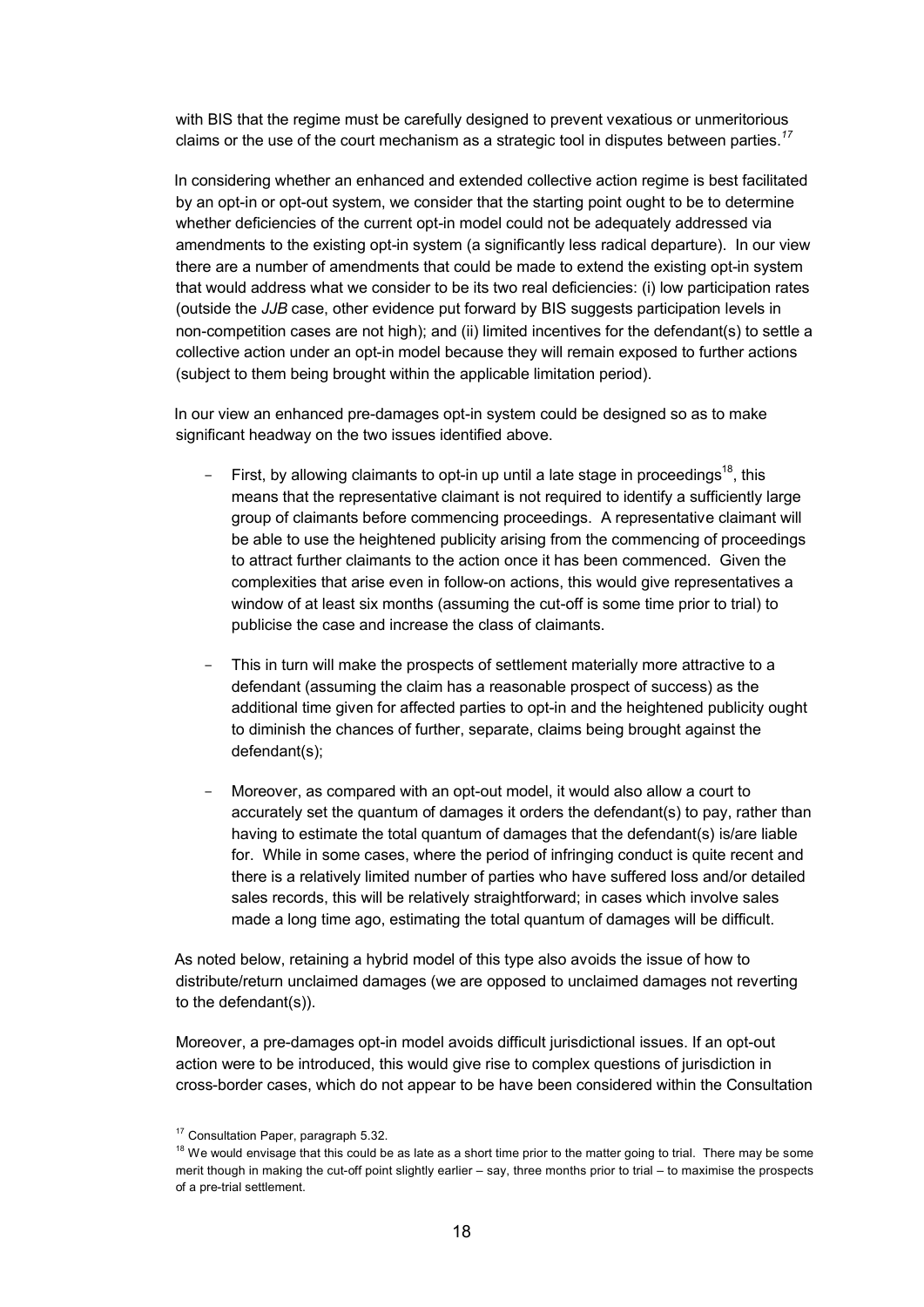to date, namely, whether those who had suffered loss in other jurisdictions would automatically form part of the class of claimants (and, if so, whether those claimants would be bound by any judgment or settlement of the action, even if they took no part in it and may have been unaware of it) and whether any judgment or settlement would be enforcible in other jurisdictions. If overseas claimants would form part of the class, but questions about enforceability arose, then this could expose defendants to a risk of double jeopardy.

 For these reasons, we do not consider that it is necessary to go so far as to adopt an opt-out model for collective actions. Extending the collective actions regime in the measured and proportionate way advocated in this response, namely via an enhanced opt-in system, will already involve significant change to the existing regime and will see the CAT presented with an extensive volume of new cases raising novel and untested issues. Given that, in our view, an enhanced opt-in system for the most part addresses shortcomings identified with the existing regime, shifting to an opt-out model would constitute an unnecessarily radical change to the regime.

 We note, however, the Civil Justice Council's view that the distinction between opt-in and opt-out is not necessarily clear cut and accept that the substantive differences between an enhanced pre-trial opt-in system and an opt-out system where unclaimed damages revert to the defendant(s) are (see further response to Question 20 below) limited. Provided adequate safeguards are put in place, we would not therefore be strongly opposed to the adoption of an opt-out system under which unclaimed damages are returned to the defendant(s). However, we consider that from an administrative perspective, moving to an opt-out system is more challenging (for example, issues as to appropriate representative claimants are more complex due to the fact that they will have to be certified by the CAT as representative of all potential claimants) and it risks creating divergent interests between those driving litigation and those who have suffered loss (see response to Question 18), leading us to prefer a system which operates under an enhanced opt-in model.

#### **Design Details of an Opt-Out collective Action Regime**

#### *Certification*

# **Q15. What are your views on the proposed list of issues to be addressed at certification?**

**A:** We see the certification process as being vital to ensure that extensions to the current opt-in model are not permitted to give rise to unmeritorious and/or opportunistic claims. We agree that a rigorous certification process could be implemented via changes to the CAT Rules.

 We agree with the inclusion of all of the points raised by the Government (at paragraph A3 of Annex to the Consultation) in the certification process, all of which will allow the CAT to filter out unmeritorious claims and/or claims not suited to collective action at the earliest stage possible. It is essential that the CAT is given the opportunity to vet collective actions before they are brought, not just in order to ensure defendants are not required to instruct legal representation and incur costs to defend unmeritorious and/or inappropriate claims to the stage at which they are able to have them struck out, but also so as to provide certainty for representative claimants and other claimants potentially party to a claim. In particular, it would be an undesirable outcome if a large number of consumers were persuaded to join up to a claim that was ultimately flawed or hopeless, especially if brought close to the expiry of the limitation period (and consumers and SMEs will not be well placed to judge the strength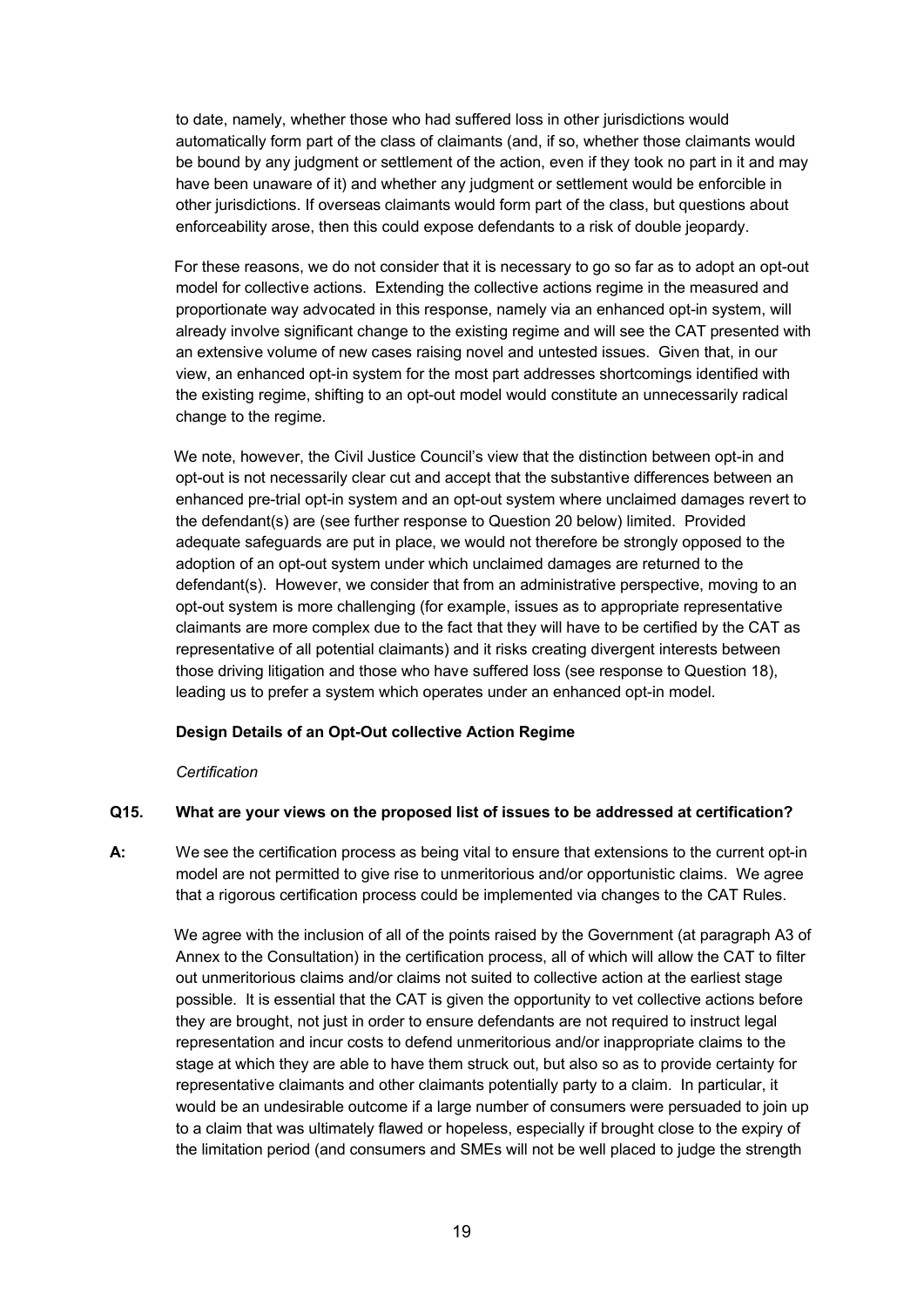of the case). For the above reasons, we are supportive of the CAT also considering the following at the certification stage:

- As part of considering whether the representative claimant has sufficient funds to cover the costs of the defendant should its case be unsuccessful, we consider that the CAT should form a view as to whether an order for security for costs is likely to be required. Such an order may well dampen a representative claimant's appetite for bringing a claim and it is preferable that representative claimants have the opportunity to reconsider commencing proceedings once the CAT has issued a (non-binding) view on the issue at certification stage.
- Whether the collective action has a reasonable or arguable case on jurisdiction. If it is clear to the CAT that there is no jurisdiction for the representative claimant to bring the claim then they should decline permission to bring proceedings.
- Similarly, the CAT should ascertain that the representative claimant has reasonable grounds to consider that the claim is within the relevant limitation period (within two years of the relevant date).<sup>19</sup> We recognise that limitation is usually used as a shield, with the onus on the defendant to plead and argue limitation as a defence; however, in the circumstances it seems appropriate for the CAT to be able to ensure that the claimant has a clear, at least arguable, basis for considering their claim to be brought within the relevant limitation period.

 As we advocate the extension of the collective actions regime to businesses, but with an overwhelming focus on providing access to justice for SMEs (see response to Question 11), if a representative action is being brought on behalf of businesses then we would propose that the CAT determines whether the representative claimant (and any claimants that have opted-in at the time of certification) are appropriate businesses to be bringing a collective action for redress having regard to factors, such as: (i) whether they have the resources (within their corporate group) to bring the claim alone; (ii) the quantum of loss they are each claiming as against the costs they are likely to each incur in bringing the claim; and (iii) whether they are seeking to bring a collective action in good faith.

# **Q16. Should treble or other punitive damages continue to be prohibited in collective actions?**

**A:** We agree with BIS's conclusion that treble or other punitive damages should continue to be prohibited in collective (and indeed any other form of) competition law actions.

 As outlined in the response to Question 10 above, the proper objective of collective redress (and any form of private competition law action) is compensation for losses suffered, not to punish defendants.

 Punishment/deterrence lies in the realm of the public enforcement system and is sufficiently provided for by the ability of the OFT/sectoral regulators and the EU Commission, to impose significant fines, and the ability of the OFT to take additional action in the form of criminal prosecution of individuals and the disqualification of directors.

<sup>&</sup>lt;sup>19</sup> As indicated above at footnote 4 the position on when the CAT's two year limitation period starts to run is currently unclear but it is expected that the Court of Appeal's judgement in *Deutsche Bahn* (due imminently) will clarify the position.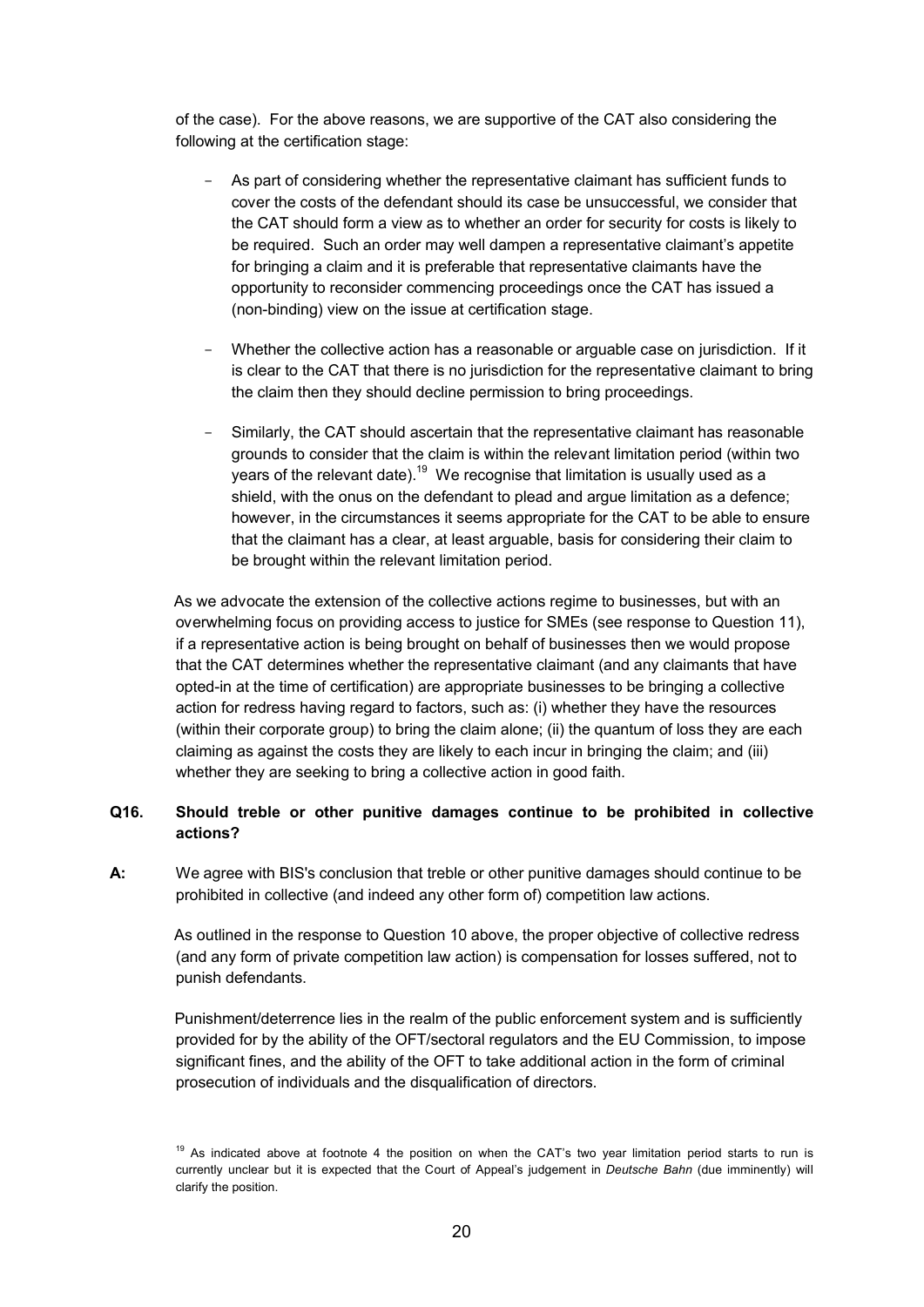Moreover, the existence of such punitive damages would infringe the principle of non bis in idem/double jeopardy. This issue was recognised at first instance in *Devenish Nutrition v Sanofi-Aventis SA*<sup>20</sup> in respect of the issue of whether exemplary damages should be awarded: "the principle of non bis in idem precludes the award of exemplary damages in a case in which the defendants have already been fined (or had fines imposed and then reduced or commuted) by the Commission."<sup>21</sup>

 Moreover, we agree with BIS that to allow such damages would encourage unmeritorious/spurious claims and would clearly place undue compulsion on defendants to settle; this would not be consistent with the stated aim of seeking to prevent the perceived excesses of the US system. This is particularly the case given that under English law, unlike in the US, interest will be payable from the date of loss (at least in the High Court). If a claimant could recover both interest and treble damages there would be a large inflation of recovery.

 In addition, if treble or other punitive damages were available this will impact on undertakings' assessment as to whether to make leniency applications, being likely to deter undertakings from doing so and thereby undermining the public enforcement regime.

 Finally, it is unclear why competition law claims over and other deserving claims in other areas should benefit from such damages. Connected to this point, the existence of damages would again lead to claimants seeking to "shoe-horn" what is not in reality a competition law claim into a competition framework in order to benefit from treble or other punitive damages.

#### **Q17. Should the loser-pays rule be maintained for collective actions?**

**A:** We consider that it is very important that two-way cost shifting/the "loser pays" rule be maintained for collective actions, in particular for stand-alone actions (see Question 13 above). This is an essential safeguard against unmeritorious/spurious claims, as BIS recognises (paragraph A.9 of Annex A). Lack of such cost-shifting is a clear factor leading to the volume of litigation and instances of unmeritorious/blackmail litigation in the US system.

 However, unlike in the High Court, where CPR 44.3 provides that the basic rule is that costs follow the event, the CAT Rules do not explicitly contain any default rule in favour of the loser pays principle. "Loser pays" is therefore only the starting point, the CAT stressing that it should retain the flexibility to deal with costs on a case-by-case basis $^{22}$  and that the CAT has discretion whether to award costs in particular set of circumstances and what amount to award.<sup>23</sup>

 Allowing too much flexibility would undermine the important role of cost-shifting in making claimants (and funders) aware that they are at risk of a significant costs order if unsuccessful.

 Therefore if a revised collective action in the CAT were to be introduced, in particular involving any move away from pure opt-in claims and/or extending collective actions to stand-alone cases, it is submitted that the CAT Rules should be amended to provide that in

<sup>&</sup>lt;sup>20</sup> [2007] EWHC 2394.

<sup>&</sup>lt;sup>21</sup> The recent award by the CAT of exemplary damages in 2 Travel Group plc (in liquidation) v Cardiff City Transport *Services Limited* [2012] CAT 19 does not alter this conclusion, concerning as it did a narrow category of case where the OFT had found an infringement but had not imposed penalties.

<sup>&</sup>lt;sup>22</sup> See for example *The Institute of Independent Insurance Brokers v DGFT* [2002] CAT 2.

<sup>23</sup> See for example *Vodafone Ltd and others v OFCOM* [2008] CAT 39.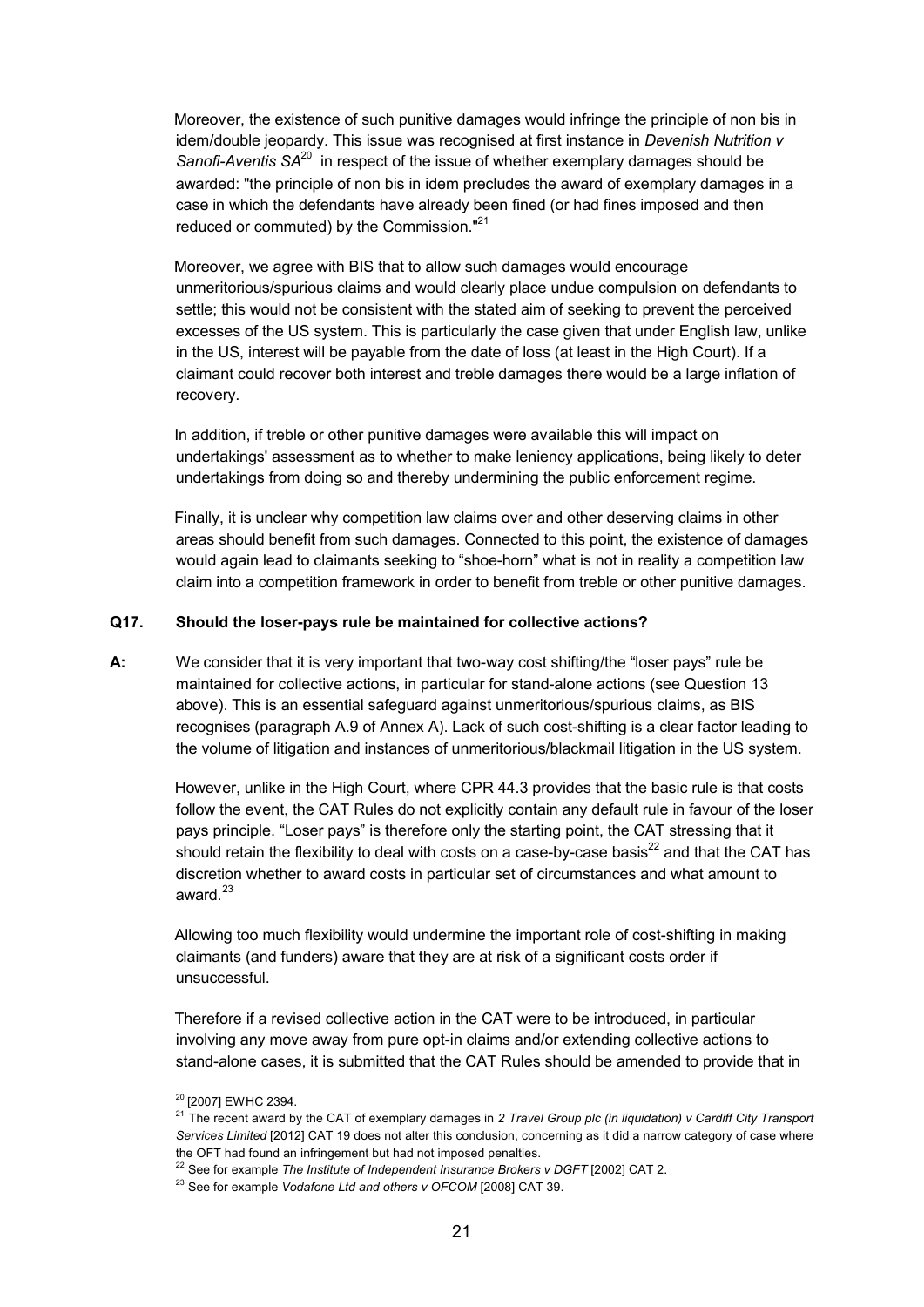such private enforcement cases the basic rule is that costs follow the event, as under the CPRs in the High Court.

 Hand in hand with the clear maintenance of the "loser pays" rule in such cases is the need for the representative claimant's ability to meet the defendant's costs to be a key factor on certification, and, as raised in the response to Question 15 above, for the CAT to order security of costs where appropriate (in relation to which we submit that consideration be given to applying an adjusted test on security of costs in a collective action to reflect the enhanced risks involved, in particular in stand-alone cases).

 In addition to the above, funders should also be liable for the defendant's costs in such cases if the claim is unsuccessful, in accordance with the decision in Arkin v Borchard.<sup>24</sup>

# **Q18. Are there are circumstances in which it should be departed from, either (a) in the interests of access to justice or (b) where the costs of the claimant could be more appropriately met from the damages fund?**

#### **A: (a) In the interests of access to justice**

 We consider that cases cost-capping may only be appropriate in truly exceptional cases in this context.

 Cost-capping may facilitate access to justice by providing certainty as to costs exposure. Cost-capping can also in some circumstances benefit defendants, for example incentivising claimants to control costs where they have entered into funding arrangements which would mean that they would otherwise not have incentives to do so.

However, given the brake this exerts on unmeritorious claims, the default "loser pays" principle should only be departed from with great caution. It should be remembered that claimants can in principle seek ATE insurance (despite the premium being unrecoverable once the relevant provisions of the Legal Aid, Sentencing and Punishment of Offenders Act have come into force) in appropriate cases, which assists with costs certainty. Cost capping should therefore only be ordered in clearly appropriate cases, which would depend for example on the relative size and strength of the parties, and the type of case - for example it is submitted that cost-capping should not occur in stand-alone case (see Question 13 above) - and be subject to a merits test.

 In addition, the CAT would need to ensure that any cost cap was realistic, in light of the inevitable technicality and complexity of competition law private enforcement cases.

 It may also be appropriate/necessary in some cases for claimants to agree to accept limitations on the scope of claims/issues pursued in return for cost capping orders.

 Finally, BIS does not indicate whether it considers that cost capping would be a one way measure or whether there would also be some level of cap on the recoverability of the claimant's costs; symmetry/reciprocity should in our view be required in order to ensure fairness and that the claimant retains incentives to control its costs.

<sup>24</sup> [2005] EWCA Civ 655.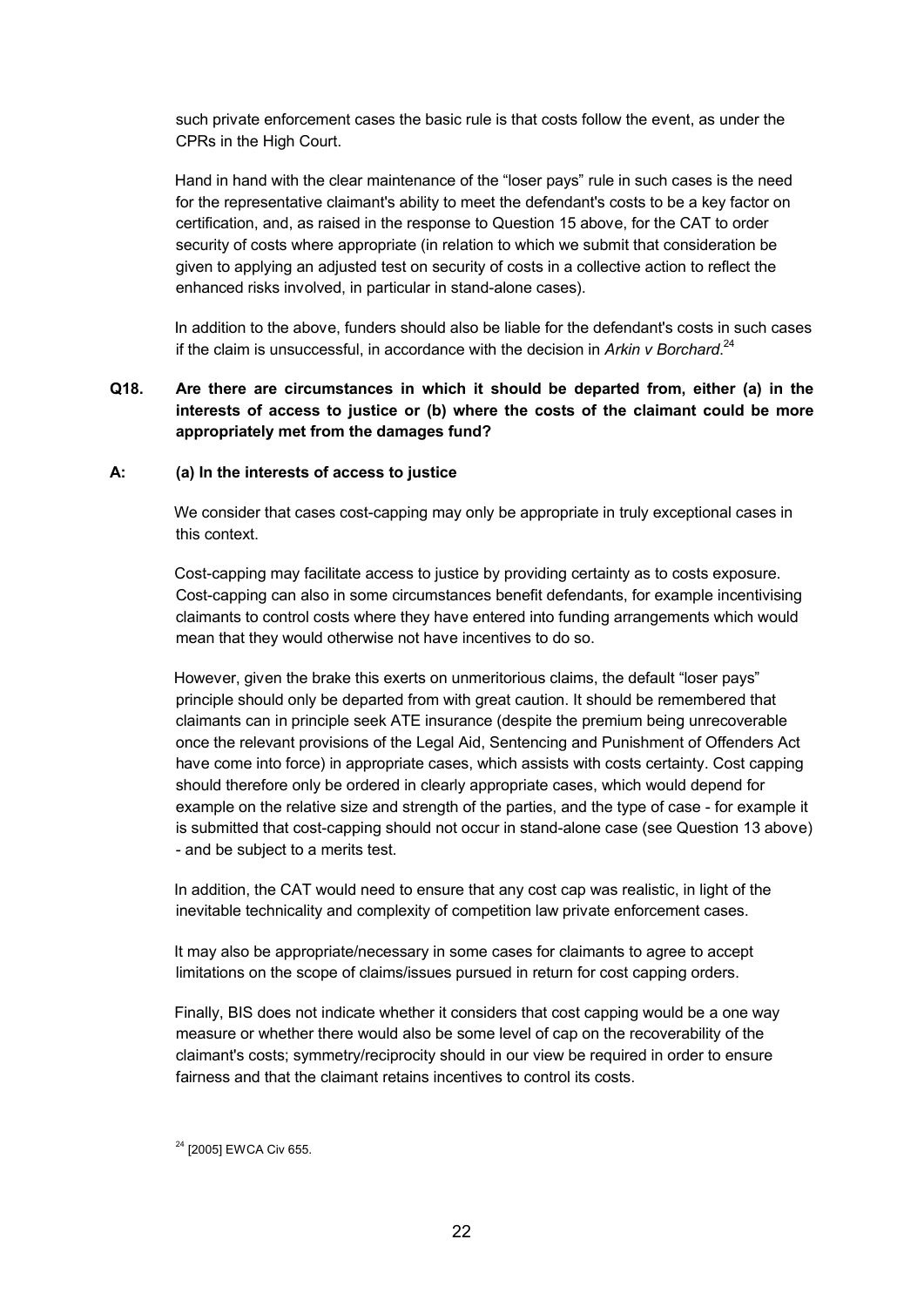## **(b) Where the costs of the claimant could be more appropriately met from the damages fund**

 We do not follow the reference in paragraph A.11 of Annex A to the Ministry of Justice response to Lord Jackson's *Review of Costs in Civil Litigation* (December 2009) in this context. If this refers to the lifting of restrictions on Damages Based Awards ("DBAs") now implemented by the Legal Aid, Sentencing and Punishment of Offenders Act, under a DBA arrangement a successful claimant will still recover its base costs from the defendant (the success percentage payable to its lawyers being deducted from the damages pay-out, as with the success fee under a Conditional Fee Arrangement ("CFA")).

 In any event, the proposal that a successful claimant's costs be deducted from the damages pay-out rather than extracted from the defendant as per the usual rule does merit some consideration, in the circumstances raised in the Consultation Document, i.e. if an opt-out action were introduced under which unclaimed funds did not revert to the defendant (which, as per our submissions in response to Question 14 above and Questions 20-21 below, we oppose). However, we note that such a proposal may serve to give law firms greater incentives to influence the level of damages, leading to potential perverse incentives and making settlements more difficult to achieve. If implemented, this issue should be dealt with on certification.

 It is not clear in what other circumstances BIS envisages that such an exception could be ordered.

#### **Q19. Should contingency fees continue to be prohibited in collective action cases?**

**A:** This is a complex question, as, on one view, allowing contingency fees/DBAs would provide an additional source of potential funding for claimants and therefore potentially facilitate greater access to justice.

 However, allowing DBAs in collective competition actions would give rise to the following concerns:

- The interest of lawyers in the level of damages awarded can create perverse incentives/conflicts of interest between the law firms driving the litigation and those who have suffered loss. This is also likely to make settlements more difficult.
- DBAs would also lead to incentives to inflate the size of the class in an opt-out case/the size of the potential damages.

 Allowing DBAs in collective competition law actions may also in fact undermine wider access to justice aims, as such fee arrangements would incentivise lawyers to concentrate on cases with high overall damages/a high number of claimants, to the detriment of other claims where consumers/businesses have suffered from competition law breaches (and also those stand-alone cases where the main relief sought is injunctive).

 Overall, therefore, we would agree that contingency fee arrangements/DBAs continue to be prohibited in such cases.

 We note however that many professional funders operate on the basis that their financing fee is a percentage of the claimant's overall damages recovery, and therefore the issues raised above may arise regardless of the fee arrangements with legal representatives.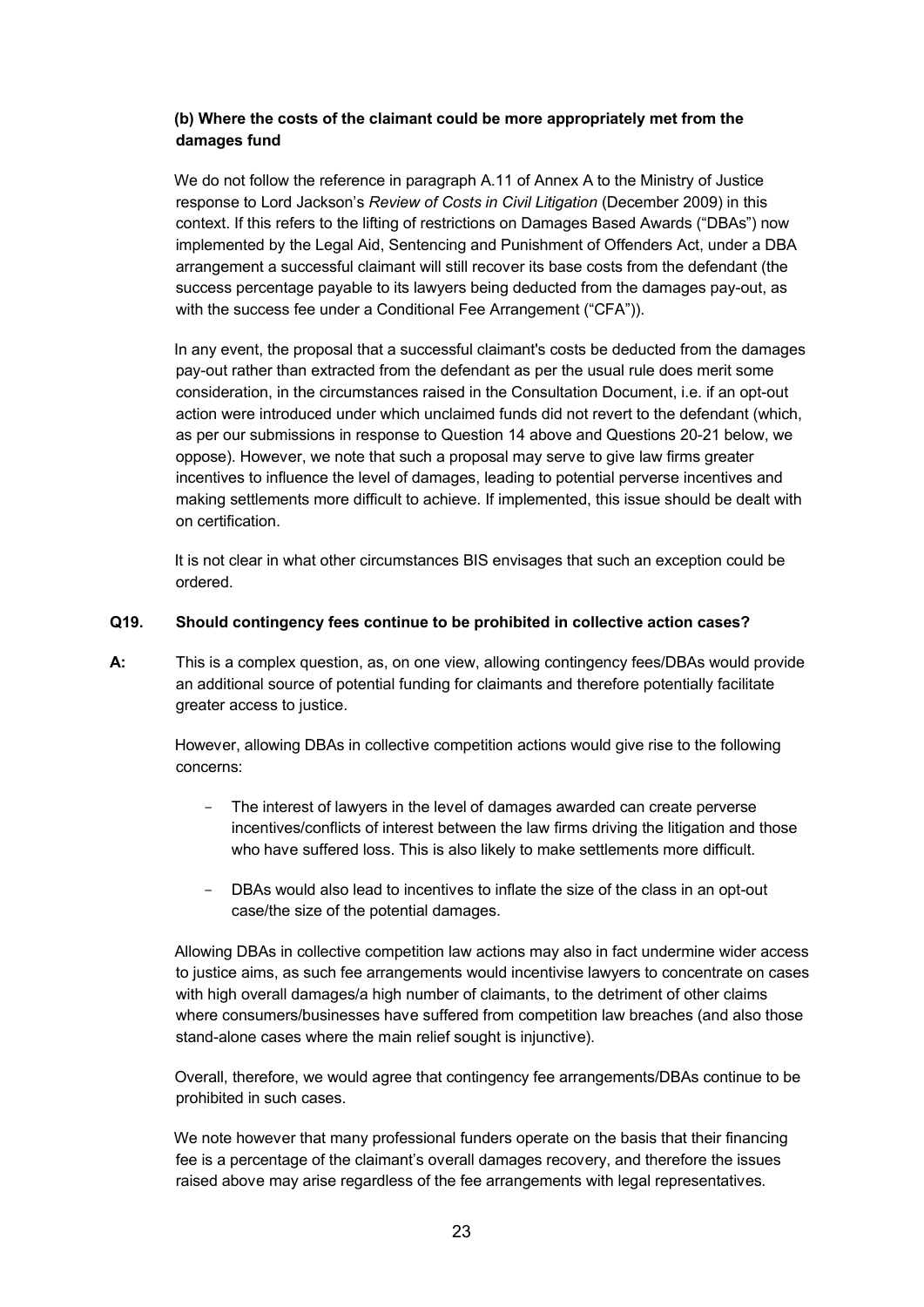The Consultation Paper does not address whether DBAs will also be prohibited for individual competition law claims brought either in the CAT or the High Court; if not, this may give rise to complexities in the co-existence between the different forms of action (and disincentives in utilising the collective action regime).

 Finally, in relation to other fee structures such as CFAs, we assume there is no intention to depart for competition cases from the reforms recently enacted within the Legal Aid, Sentencing and Punishment of Offenders Act abolishing recovery of CFA success fees and ATE premiums from defendants. This will be an important further safeguard against unmeritorious claims.

#### **Q20. What are the relative merits of paying any unclaimed sums to a single specified body, when compared to the other options for distributing unclaimed sums?**

**A:** If an opt-out action were to be introduced, contrary to our submissions in the response to Question 14 above, the option of paying unclaimed funds to a single body is unjustifiable and inappropriate, resulting in an unjustified windfall to the Access to Justice Foundation or other specified body. It will in our view also risk undermining incentives for defendants to reach settlements.

 An opt-out action combined with any option for the distribution of unclaimed funds other than reversion to the defendant would in our view cross the line from compensation to punishment. Such a model does not aim at or result in compensation/redress, but at punishment and deterrence, which, as discussed above, should not be policy objectives in the private enforcement realm.

 The concerns expressed by BIS over a "windfall" to the defendant (paragraph A.26 of Annex A of the Consultation Paper) in a defendant reversion model confuses punishment/deterrence and redress functions, and ignores the fact that the defendant will in most cases have already been fined significant sums. Similarly, the purpose of competition law private actions is not to provide funds to "benefit society" and therefore it is unclear why one of the reasons given for rejecting defendant reversion is that it would reduce funds that would otherwise benefit society (paragraph A.26 of Annex A of the Consultation Paper).

 Reversion to the defendant is the only option which would be consistent with the compensatory objective of private actions.

 This is particularly the case given that the size of the unclaimed fund pot in opt-out cases, and therefore the level of the damages awarded which does not in fact compensate those wronged, can be very high.

 On this point we note that reference within the consultation document to median participation rates in opt-out cases when assessing the type of regime most likely to deliver redress (see our response to Question 5 above) is misplaced. The statistics referred to – 87-99% participation – in fact reflect the level of potential victims opting out of such actions, not the level of victims who actually claimed their share of the damages award, and therefore do not provide any insight into the actual level of redress achieved and the level of "punishment" rather than redress present within the system.

 The US experience in fact shows that claim rates can be very low and therefore unclaimed fund amounts very high. For example, in *Re Domestic Air Transportation Antitrust Litigation*  137 FRD 677 (N.D. Ga 1991) the redemption rate for the coupons issued in settlement was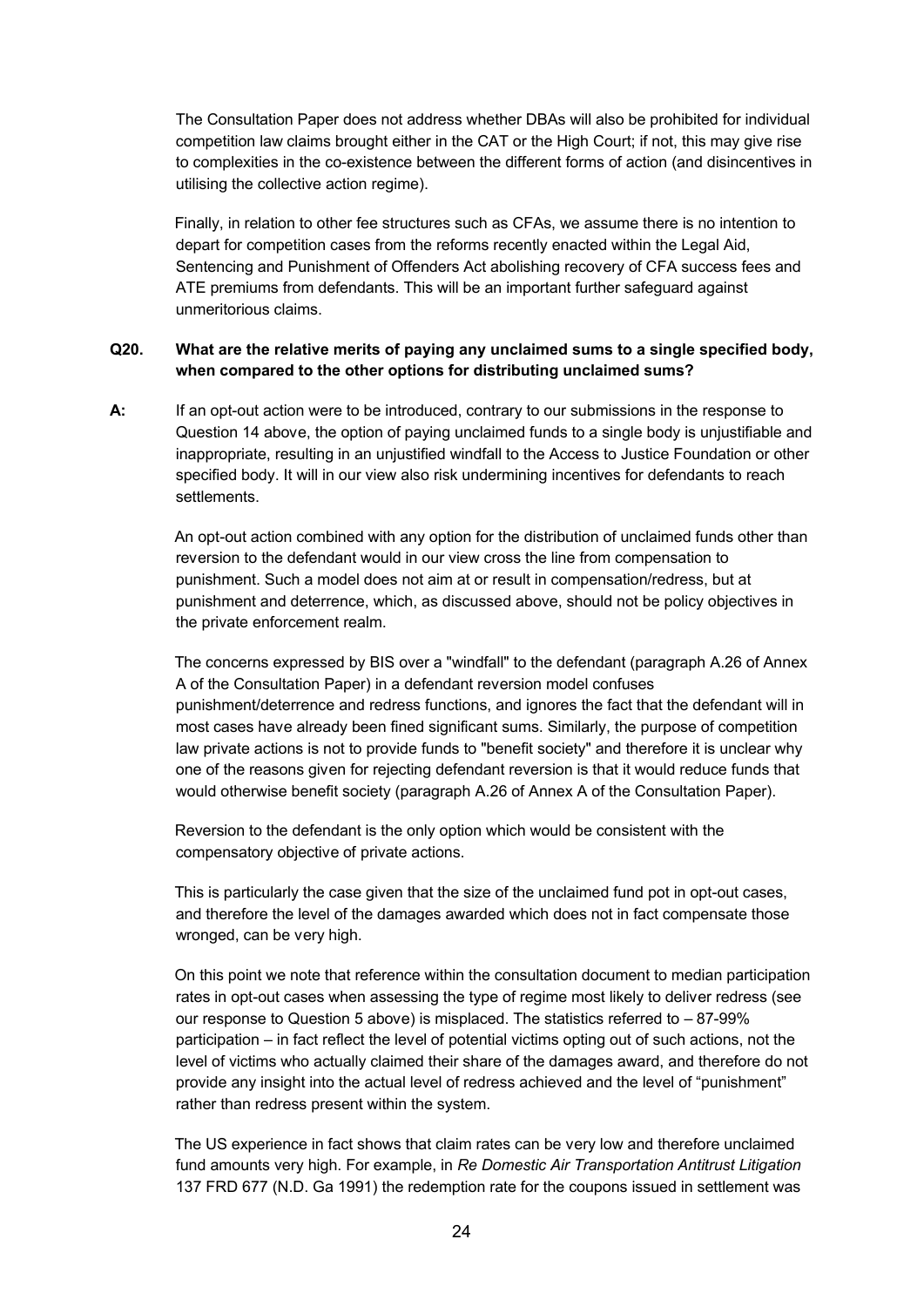less than 10% of the potential class members, and in *Princeton Economics Group, Inc. v AT&T* 768 F. Supp. 1101 (1991) the redemption rate was around 12%.<sup>25</sup>

 In addition, depending on how the issue of non-UK claimants is resolved, double jeopardy issues could arise if such claimants formed part of the class, and therefore the damages pot, but there were issues about the enforceability of the judgment or settlement outside the UK. If a claimant brought a claim elsewhere and the CAT's judgment was not recognised as binding, the defendant would be at risk of paying twice for the same harm in the absence of reversion.

Allowing reversion to the defendant would also ensure that incentives to settle are not undermined (which would breed inefficiency in the system), in particular where arrangements with litigation funders involve remuneration on the basis of a proportion of the damages pot.

 The concerns expressed by BIS about defendants under this model having incentives to minimise the awareness of the award are in our view overstated, and can be dealt with easily. Court approval of the settlement/award process, including the mechanisms implemented for notification of those eligible and management of the distribution of damages, for example through use of established claims management/handling companies to handle publicity and distribution (as exist in the US system), will remove any concern in this regard.

# **Q21. If unclaimed sums were to be paid to a single specified body, in your view would the access to justice foundation be the most appropriate recipient, or would another body be more suitable?**

**A:** Please see our response to Question 20 above. It is in inappropriate and unjustifiable for unclaimed funds to be paid to a single specified body, as is any mechanism for dealing with unclaimed funds other than reversion to the defendant.

# **Q22. Do you agree that the ability to bring opt-out collective actions for breaches of competition law should be granted to private bodies, rather than granting it solely to the competition authority?**

#### **A: Competition authority**

There would be some advantages in a competition authority  $-$  i.e. the OFT/CMA  $-$  being the specified body to bring collective actions, for example given its expertise and knowledge, and given that this may lead to voluntary redress schemes being agreed as part and parcel of the investigation in a more cost effective and efficient manner (this would obviously not apply to EU Commission follow-on or stand-alone actins). In addition, restricting collective actions to the OFT/CMA would be a safeguard again unmeritorious/spurious claims.

 However, such an approach may raise questions of fairness, given that, at least in UK cases, it would be the same body which has investigated and adjudicated on the question of infringement bringing the action.

 Moreover, we agree with BIS' conclusion that granting the right to bring collective actions only to the competition authority would not increase access to justice/ability to obtain redress. The OFT/CMA would simply be unlikely to bring claims in light of resource

<sup>&</sup>lt;sup>25</sup> See Thari/Blockovich, "Coupons and the Class Action Fairness Act" (2005) 18 Geo. J. Legal Ethics 1443.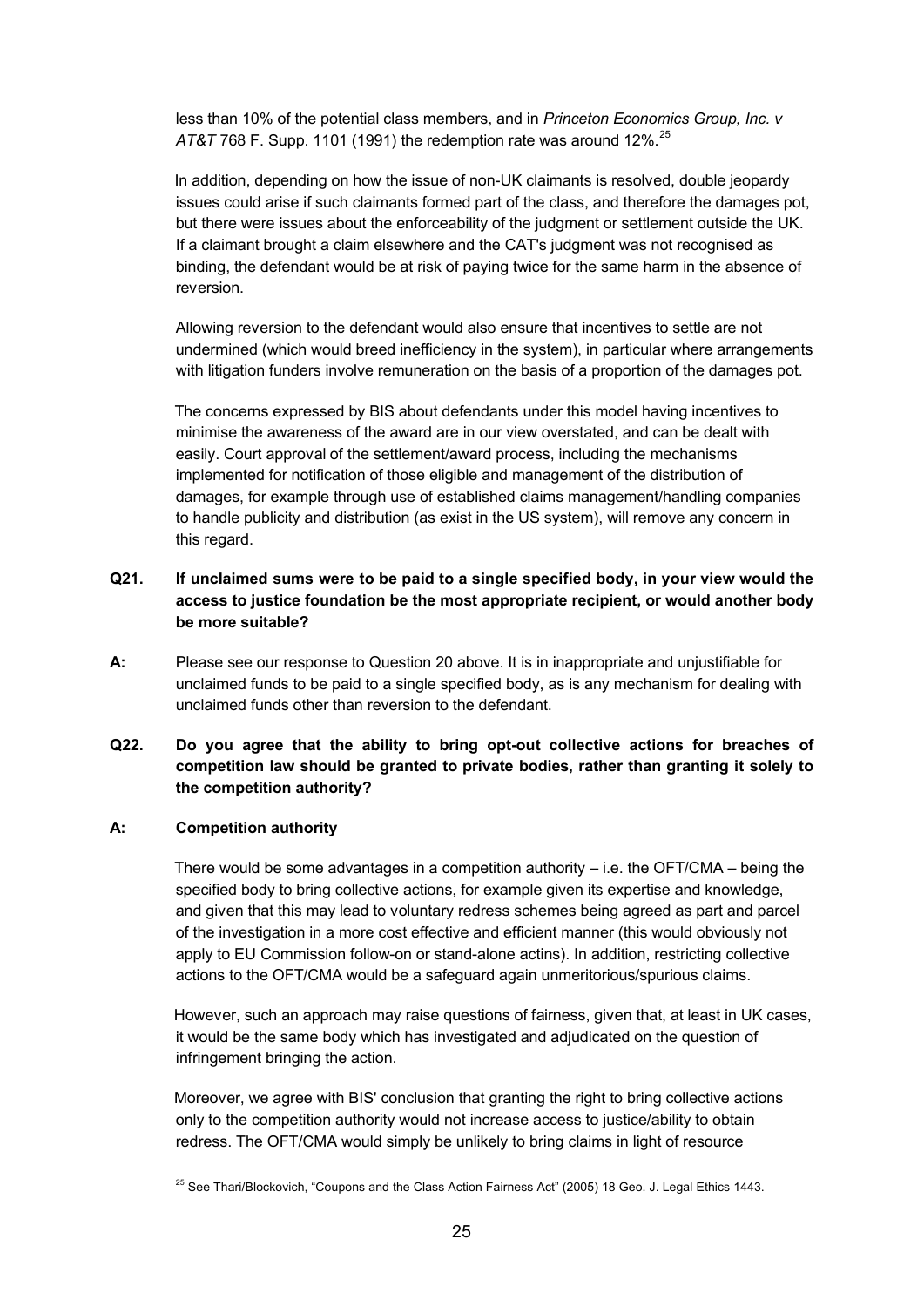constraints and competing priorities. This is particular the case in relation to stand-alone claims and EU Commission follow-on claims.

 Finally, if the OFT/CMA were to have the ability to bring damages actions, this may also reduce incentives on undertakings to seek leniency.

#### **Private bodies**

Whether rejecting a public collective action model necessitates a conclusion that individual consumers and businesses should be able to bring private actions in their own right is not straightforward.

 If collective actions are limited to opt-in actions in which each claimant needs to be identified, there should not be an issue in allowing those private individuals and businesses which have suffered harm to bring actions in their own right.

 If collective actions were to be brought on an opt-out or pre-damages opt-in basis, given the potential risks (for example of unmeritorious actions and litigation in reality being driven by law firms and funders) there may be some advantage in circumscribing the right to bring such actions to authorised representative bodies, such as Which? or other consumer groups or trade associations. Such bodies could either be authorised on a permanent basis, as with the current action under Section 47B CA 1998, or on a case by case basis by the CAT where appropriate.

 However, limiting representative claimants to such legitimate bodies, rather than extending to any consumer or business which has or may have suffered harm (and whom is entitled to bring a collective action – see the response to Question 11 above), would not be consistent with BIS's access to justice objectives. Therefore, on balance we support allowing those parties who have suffered harm, who may be better able to assess whether a claim is worth pursuing and have greater incentives to pursue such cases if so, to act as representative claimants in collective actions.

 This would need to be subject to strict certification, to ensure that the claimant was sufficiently representative, and otherwise suitable to bring a claim, both in terms of having access to sufficient funds to meet any adverse costs order (see the response to Question 15 above) and in terms of appropriate governance arrangements being in place, to ensure the efficient running of the claim in terms of dealings with other class members during the pursuit of the claim for example.

 Careful consideration would also need to be given as to what class or sub-class could be appropriately represented by the representative (for example where the claimant class is made up of different constituents – such as consumers/SMEs and direct/indirect purchasers).

 Finally, on certification, in order to reduce the prospect of the litigation being purely driven by law firms and/or funders in practice, which is a real risk even if law firms and/or funders are denied standing, it would need to be ensured that the representative claimant was not merely a "straw man" or nominal figurehead claimant to front an action for the law firm and/or funder, but had a genuine interest in the running and outcome of the claim. The option of using a body such as Which? or the Federation of Small Business should remain and continue to be encouraged.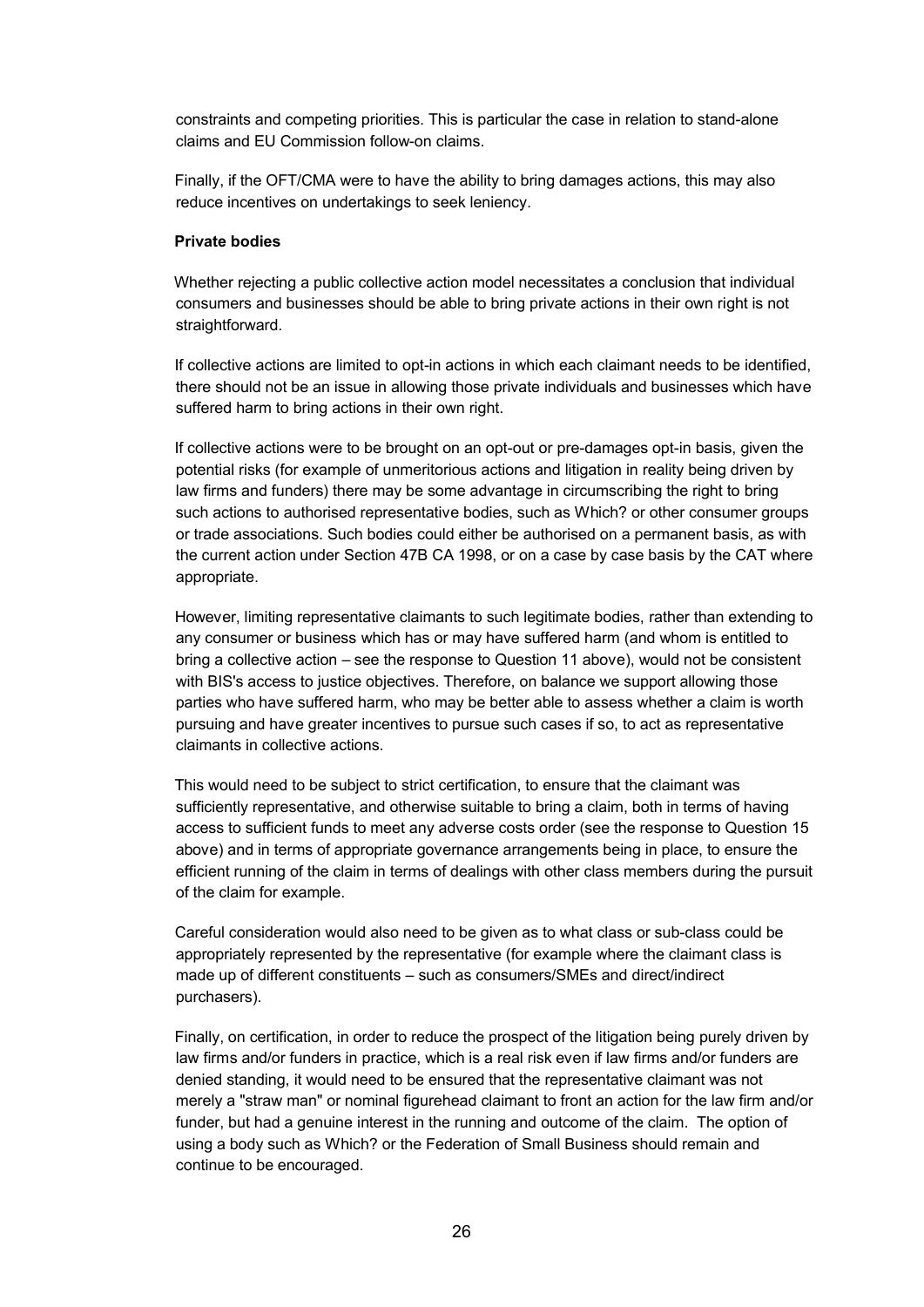- **Q23. If the ability to bring collective actions were granted to private bodies, do you agree that it should be restricted only to those who have suffered harm and genuinely representative bodies, or would there be merit in also allowing legal firms and/or third party funders to bring cases?**
- **A:** We agree with BIS that law firms and funders should not be allowed to bring collective actions, in light of the concerns it identifies about the interests of the lawyers/funders potentially diverging from those of the consumers or business who have suffered harm.

 However, as noted above, these concerns may still arise as in most cases lawyers/funders will effectively run the claim. Due to funding arrangements, including remuneration for funders on the basis of a percentage of the damages awarded, conflicts of interest/perverse incentives may in any event arise.

## **Q24. Do you agree that ADR in competition private actions should be strongly encouraged but not made mandatory?**

**A:** We agree that ADR should be strongly encouraged, but not mandated, in private competition law actions.

 As the Consultation Paper recognises (at paragraph 6.3), it has long been UK Government policy to promote the use of ADR throughout the court system wherever it is feasible to use it and it has become a key feature of litigation in this country. Since at least the introduction of the CPRs in 1998, following the landmark *Access to Justice* (July 1996) report by Lord Woolf, the use of ADR and mediation in particular has been actively encouraged by both legislators and judges.

 Thus, for example CLLS members have been involved in cases where competition disputes, including the award of damages, have been resolved through mediation as well as arbitration.

In this regard we note that:

- Rule 1.4(e) of the CPRs makes it part of the Court's duty for furthering the "overriding objective" to "encourag[e] the parties to use an alternative dispute resolution procedure if the court considers that appropriate and facilitating the use of such procedure";
- Paragraph 8 of the CPR Practice Direction on Pre-Action Conduct encourages parties to consider the use of ADR pre-action and throughout the action. In accordance with paragraph 4.6 of the same Practice Direction, non-compliance may be punished through costs orders, awards of penal interest or deprivation of interest and/or the imposition of a stay. Where formal pre-action protocols exist for particular types of action, it is routinely a requirement of them that the use of alternative dispute resolution be considered;
- Question 1 of the standard Allocation Questionnaire (Form N150) requires all parties to consider whether they would like a stay to try and negotiate a settlement. The Court can order a stay for this purpose even if only one party asks for it;
- Provisions in the Commercial Court Guide require parties to provide information about what steps they have taken to resolve the dispute by ADR or, alternatively,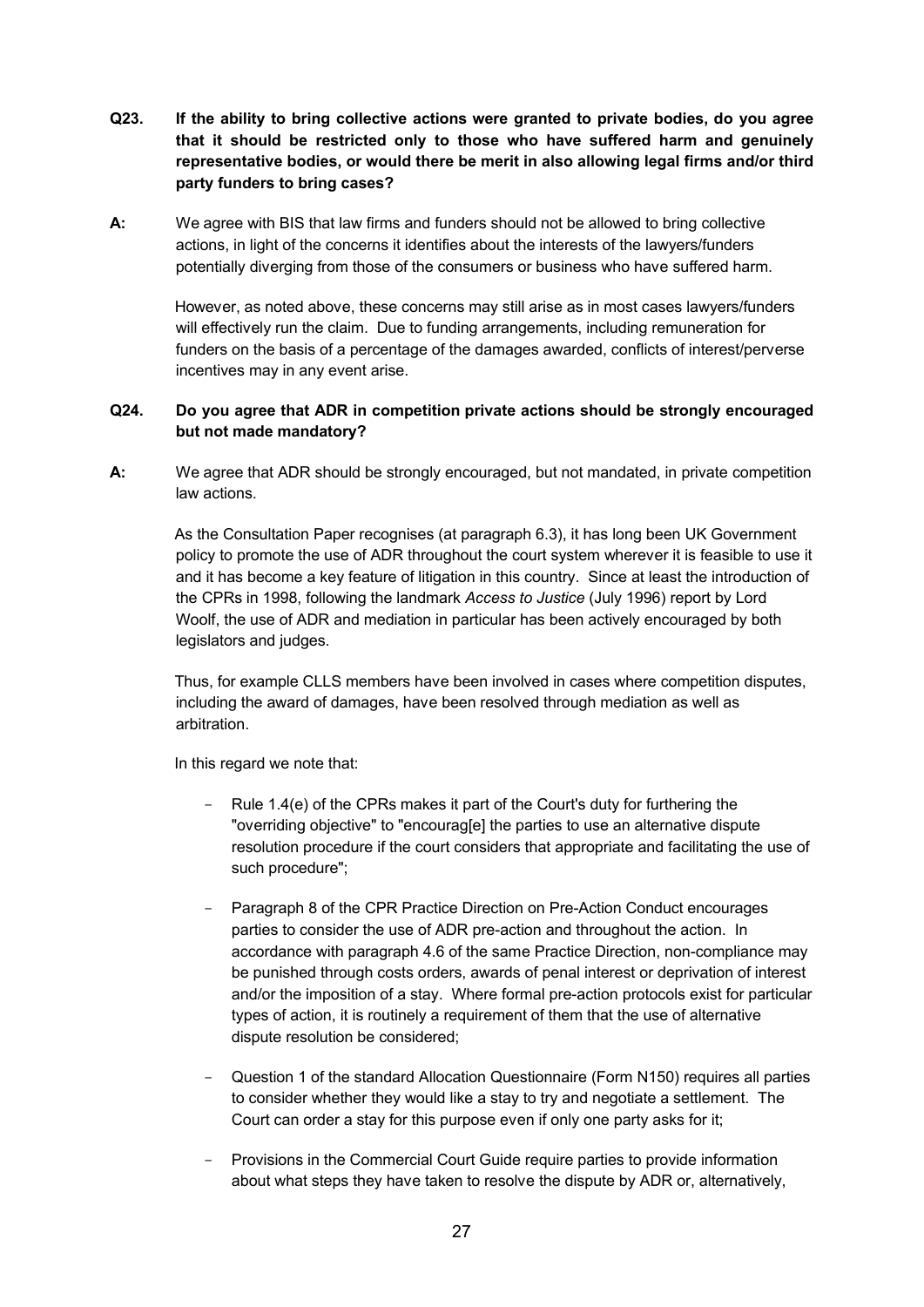why ADR would not be appropriate. The Commercial Court can also order use of an ADR process or, more typically, it may order a stay to allow the parties space to try to agree the use of an ADR process. It can even, by agreement, undertake an Early Neutral Evaluation itself, though we are not aware of this option ever being used in a competition law private action. The enthusiasm of the Commercial Court for ADR is of great importance in this context because, alongside the Chancery Division, it is one of the only two courts outside the Competition Appeal Tribunal ("CAT") that can hear competition law private actions;

- A series of judicial decisions have confirmed that it can be appropriate to impose costs sanctions for an unreasonable failure to participate in alternative dispute resolution processes. See, for example, *Dunnett v Railtrack plc* [2002] EWCA Civ 303; [2002] 1 W.L.R. 2434 and subsequent cases applying it;
- As noted in the Consultation Paper (at paragraph 6.9), the CAT can also encourage the use of ADR. Rule 44(3) of the CAT Rules gives the CAT the power to "encourage and facilitate the use of an alternative dispute resolution procedure if the Tribunal considers that appropriate". The CAT has used those powers in a number of cases.

 There is also now increasing support for ADR at the European level and we would refer to EU Directive 2008/52/EC on certain aspects of mediation in civil and commercial matters as support for that proposition.

We see nothing to suggest that ADR should be encouraged less in relation to private competition law actions than in relation to other types of litigation.

 In fact, it is already the case that most competition law private actions are already resolved by way of negotiation and/or mediation. Very few claims are litigated all the way to trial. This is the same as in other forms of commercial litigation. If there is an issue in relation to the use of ADR in private competition law actions, it is not so much that it is not used but that it is typically only used after proceedings have been issued and often only after quite a lot of time and cost has been incurred in the proceedings. We address the reasons for this further in our response to Question 30 below in explaining why we believe there are very good reasons for providing additional incentives to offer a scheme of redress.

 Whilst we believe that ADR should be strongly encouraged, we do also agree with the consultation paper that it should not be made mandatory in private competition law actions.

 There has, of course, been a long debate in legal circles about whether it is ever a good idea to make the use of ADR mandatory. We do not propose to repeat all the arguments that have been made over the years but we believe that there are at least three good reasons for not making it mandatory in relation to competition private actions, being that:

Where the form of ADR is one like mediation, that depends on the parties reaching a voluntary agreement, rather than having a solution imposed upon them by a third party, there is little point in compelling the involvement of the parties because it is unlikely to result in any resolution of the dispute. Parties who cannot even reach agreement on the use of an ADR procedure are unlikely to be able agree on settlement terms. Compelling parties to undertake ADR before they are willing to do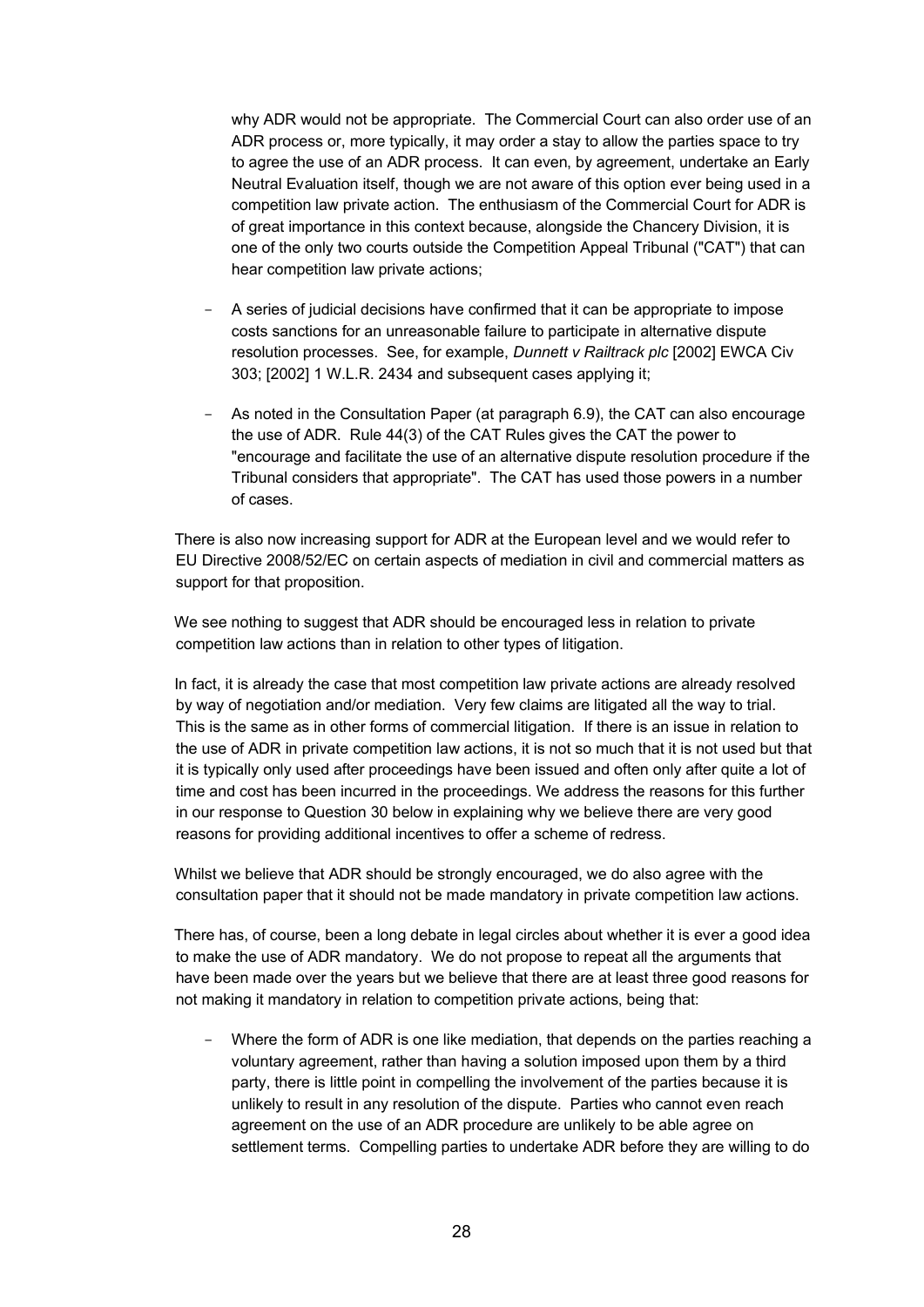so voluntarily may even obstruct settlement by making one or both parties less willing to try it again later at a more appropriate time.

- Parties should be free to insist on their right of access to the courts. It is a fundamental right of parties, protected inter alia by Article 6 of the European Convention of Human Rights, to have a "fair hearing" before "an independent and impartial tribunal". As most commercial litigators will concede, mediation (probably the most popular form of ADR) does very often resolve disputes but it does so in a fashion that typically has little to do with the merits of the case or, more broadly, in a way that would respect Article 6 rights.
- It has so far generally been the policy of the Government and the courts not to make ADR mandatory. In fact, we note that paragraph 3.9 of the Pre-Action Protocol for Defamation Claims goes as far as to say that, "It is expressly recognised that no party can or should be forced to mediate or enter into any form of ADR." Similar statements are made in other pre-action protocols. We see little justification for singling out private competition law actions as an exception in that regard.

 We would also oppose any attempt to mandate pre-action ADR in the specific circumstances of private competition law actions. for the same reasons that we would oppose a pre-action protocol, as discussed below.

 For the avoidance of doubt, we see no reason why the encouragement of ADR should be restricted only to one type of private competition law action. We can see how ADR is particularly suited to representative actions and collective actions . However, we think that ADR brings benefits for all types of claims and so would not single any out particular type of claim for different treatment.

#### **Q25. Should a pre-action protocol be introduced for (a) the proposed new fast track regime, (b) collective actions and/or (c) all cases in the CAT?**

The CLLS considers that although some form of incentive for pre-action consideration of ADR would be beneficial, proposals to introduce a pre-action protocol for private competition law actions should be approached with caution.

Pre-action protocols are guidelines under the CPRs for civil proceedings in England and Wales on what needs to happen before a case can be brought to Court. They encourage the parties to exchange information about their dispute and to consider the use of ADR. The CPRs allow the Courts to take into account the extent of the parties' compliance with the general Practice Direction on pre-action conduct<sup>26</sup> and with any applicable specific pre-action protocols in (i) giving directions on claims management and (ii) making orders as to the payment of costs.

There are at present 11 specific pre-action protocols under the CPRs, the latest to be introduced being that for dilapidations claims in commercial property disputes, which came into force on 1 January 2012. There is not currently a specific pre-action protocol for competition law claims brought before the High Court and there are no provisions in the CAT Rules concerning pre-action conduct.

<sup>&</sup>lt;sup>26</sup> CPRs, Practice Direction: Pre-Action Conduct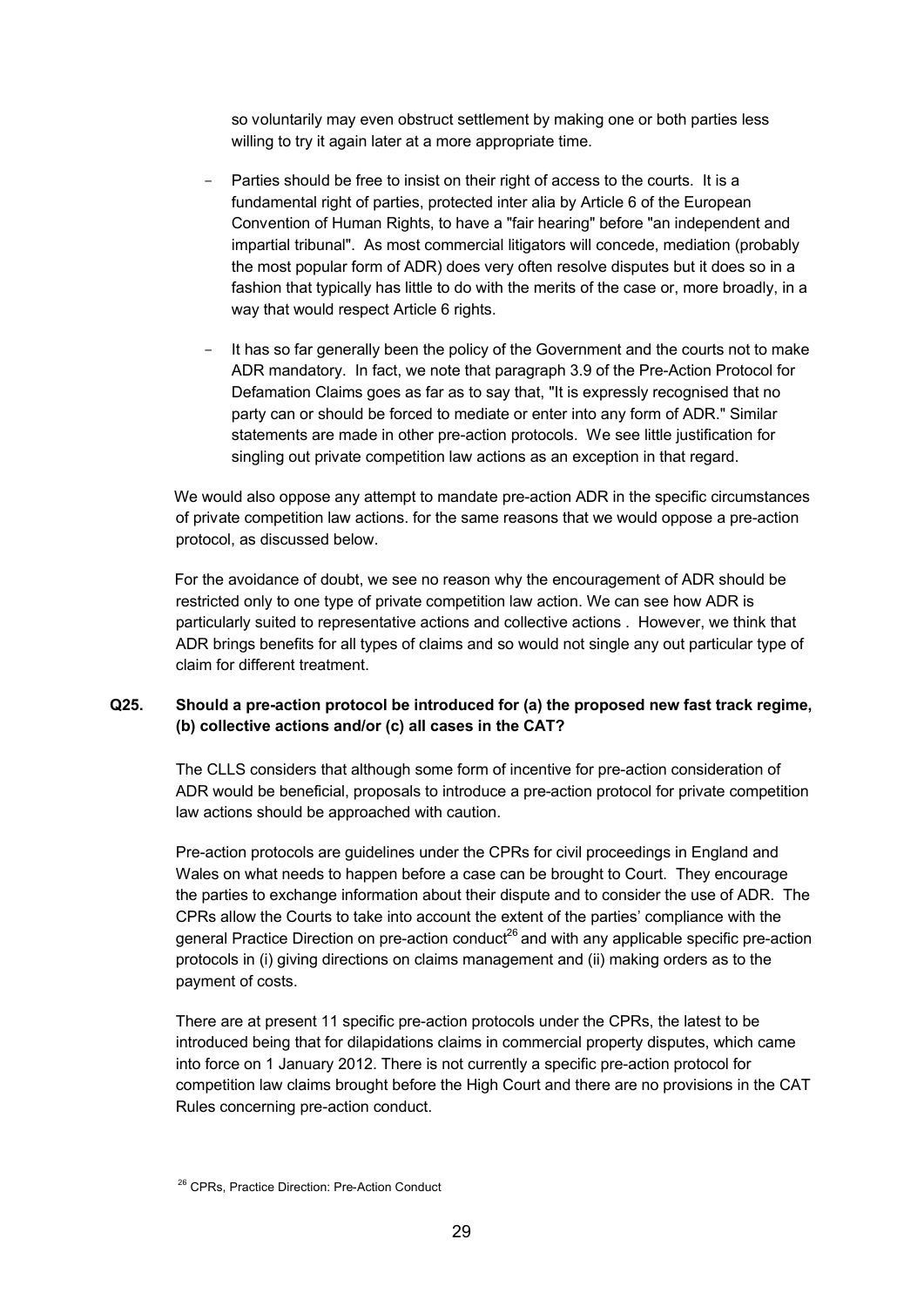BIS's proposal is for the adoption of one or more pre-action protocols for competition law cases. Failure to observe the relevant protocol could then be taken into account in attributing costs or in determining whether or not a case is suitable to be heard as a collective action. The Government considers that pre-action protocols are likely to be particularly useful for cases under the proposed new SME fast track procedure and for collective actions.

#### **a) Fast-track**

We believe that introducing pre-action protocols in respect of proceedings under the proposed new fast track model will help prevent the CAT from being inundated with a large number of potentially frivolous and vexatious claims so that it is well disposed to handle the most meritorious cases. However, we would caution against the introduction of extra procedural steps that a pre-action protocol might bring, especially with regard to pursuing ADR, which would undermine the efficacy of the new fast track timetable. SMEs need quick and direct access to the CAT if they are going to be able to secure immediate interim relief.

There is also a danger that if are too many procedural steps are put in place the fast track procedure will become discredited and consequently be little used.

Under the PCC Guidance, the parties are required to observe the general CPR pre-action Practice Direction, although this stops short of imposing an absolute obligation to attempt ADR prior to the issuing of proceedings, stating that:

"*as unjustified threats to bring legal proceedings in respect of many IP rights can themselves be subject to litigation, each claimant will have to make their own decision as to whether it is appropriate to write to a prospective defendant to see if matters can be settled before any proceedings are issued.*" 27

We believe that a similarly flexible requirement in relation to pre-action conduct would be favourable to a rigid pre-action protocol for the proposed new CAT fast track.

#### **b) Collective actions**

The requirement to pursue ADR under a pre-action protocol has the potential to precipitate more formal settlement offers, which would complement the proposed new "opt-out" system for bringing collective competition law actions. It would also help encourage regulatorsponsored agreement of redress schemes (discussed elsewhere in the Consultation Paper) by cartelists. Providing a costs incentive for claimants and defendants alike in collective actions to try and agree settlement terms should give them greater appeal. A heightened incentive to settle increases the prospect of swift redress.

#### **c) All cases in the CAT**

Pre-action protocols (and compliance, or not, with the guidelines they contain) can provide a useful guide to the CAT panel when determining costs in a case. Introducing a costs incentive to settle or otherwise resolve a case out of court is generally to be welcomed.

<sup>27</sup> Patent County Court Guide (issued 12 May 2011), available at http://www.justice.gov.uk/downloads/courts/patents-court/patents-court-guide.pdf, p. 9.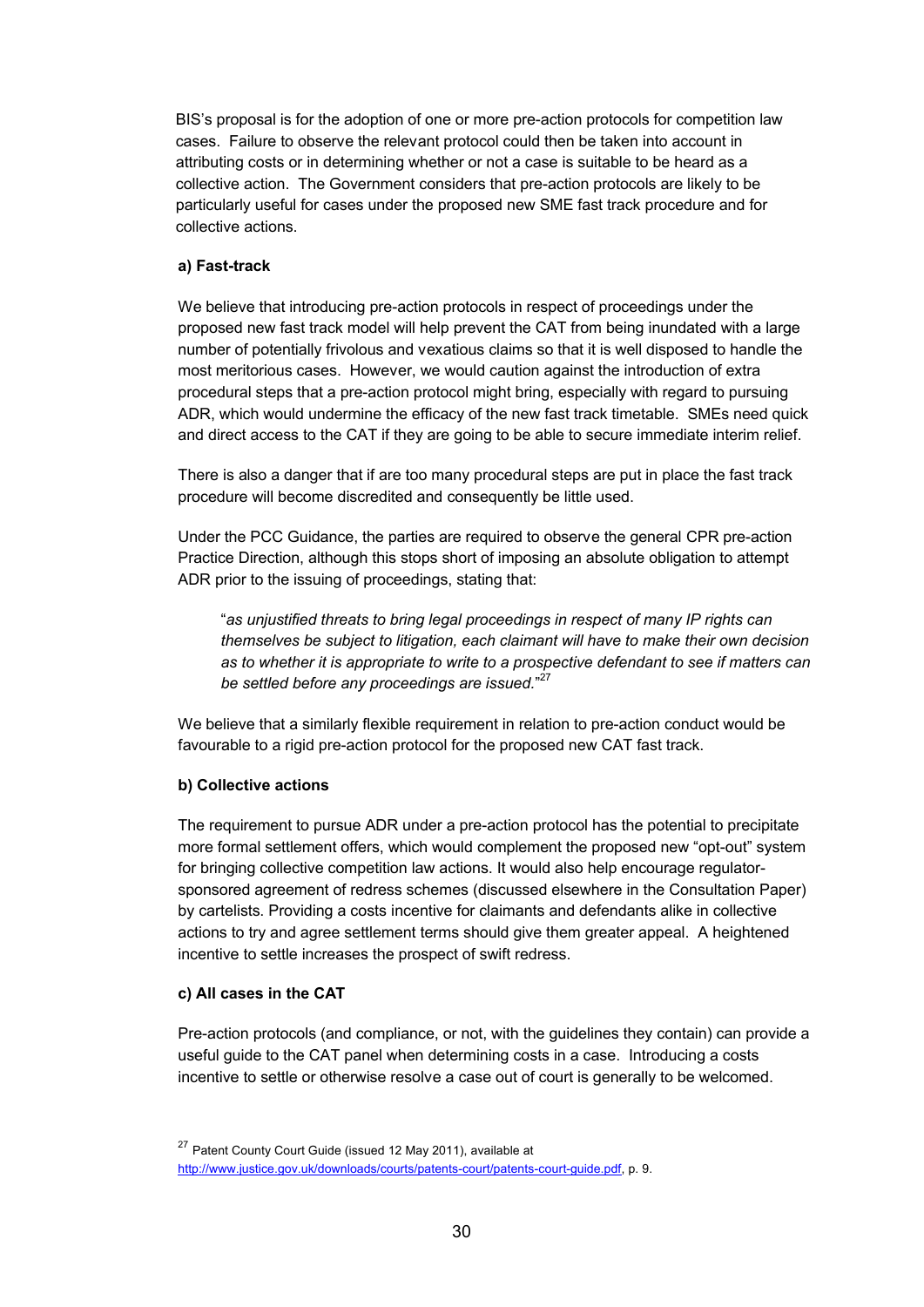However, we would urge that careful consideration needs to be given as to the manner and means by which pre-action conduct is regulated in CAT proceedings. Strict requirements to pursue routes of ADR (e.g. mediation and expert determination) may only prove efficacious in a minority of cases and may otherwise only serve to unnecessarily increase the paperwork and bureaucracy involved in bringing, defending and managing claims, which would defeat the aims of the proposed reforms to private enforcement. This is likely to be the case when smaller rivals are seeking to combat the abusive practices of a dominant rival who has taken a strategic business decision to engage in the disputed conduct.

Pre-action protocols as such are not practical in private competition law actions in Europe because of how the jurisdictional rules work under EU Regulation 44/2001 (the "Brussels Regulation").

The interaction of Articles 2, 5(3) and 6(1) of the Brussels Regulation create a situation where there are typically many different national courts that could entirely properly have jurisdiction to determine the loss (if any) suffered by any given purchaser of allegedly cartelised goods. There is, accordingly, a choice of courts available.

Article 27 creates a situation where it is the court "first seised" that takes priority. Any court where proceedings were started later between the same parties, and in relation to the same cause of action, must stay its proceedings until the first court seised has disposed of the claims before it (either substantively or by determining that it does not have jurisdiction).

If the purchaser must give the alleged cartelist prior notice of a claim, the alleged cartelist has the opportunity to pre-empt the claim by issuing its own proceedings in a court of its choice for a declaration that it has no liability toward the claimant. This is what has become known as the "Italian torpedo" and is what happened in the *Synthetic Rubber* case, where we believe that ENI acted precisely because it received a letter before action from a purchaser.

If a pre-action protocol required the purchaser to write to the alleged cartelist before issuing proceedings, it would inevitably create a risk of the purchaser losing the opportunity to bring its claim in England. In fact, it is most likely that purchasers would be advised to ignore the terms of the protocol.

This issue will be particularly acute with large-scale cross-border damages actions such as those that are likely to be brought by way of the new opt-out collective action (if the Government proceeds with that proposal) but it may still arise even in relation to cases that may be amenable to the proposed fast-track route. Indeed, the defendants' desire to avoid the fast-track may make it particularly likely for an Italian torpedo to be used as a tactical weapon.

For these reasons, therefore, we would not support a pre-action protocol as such.

We do believe, though, that there is merit in very strongly encouraging parties to engage with each other to try to narrow the issues in dispute and explore the scope for settlement. We also believe that the procedures typically set out in pre-action protocols can be quite effective for that purpose.

With that in mind, we would propose a slightly different form of pre-action protocol that, strictly speaking, could be considered a "post-issue protocol". This would very strongly encourage all parties to go through the protocol process before the time for preparation of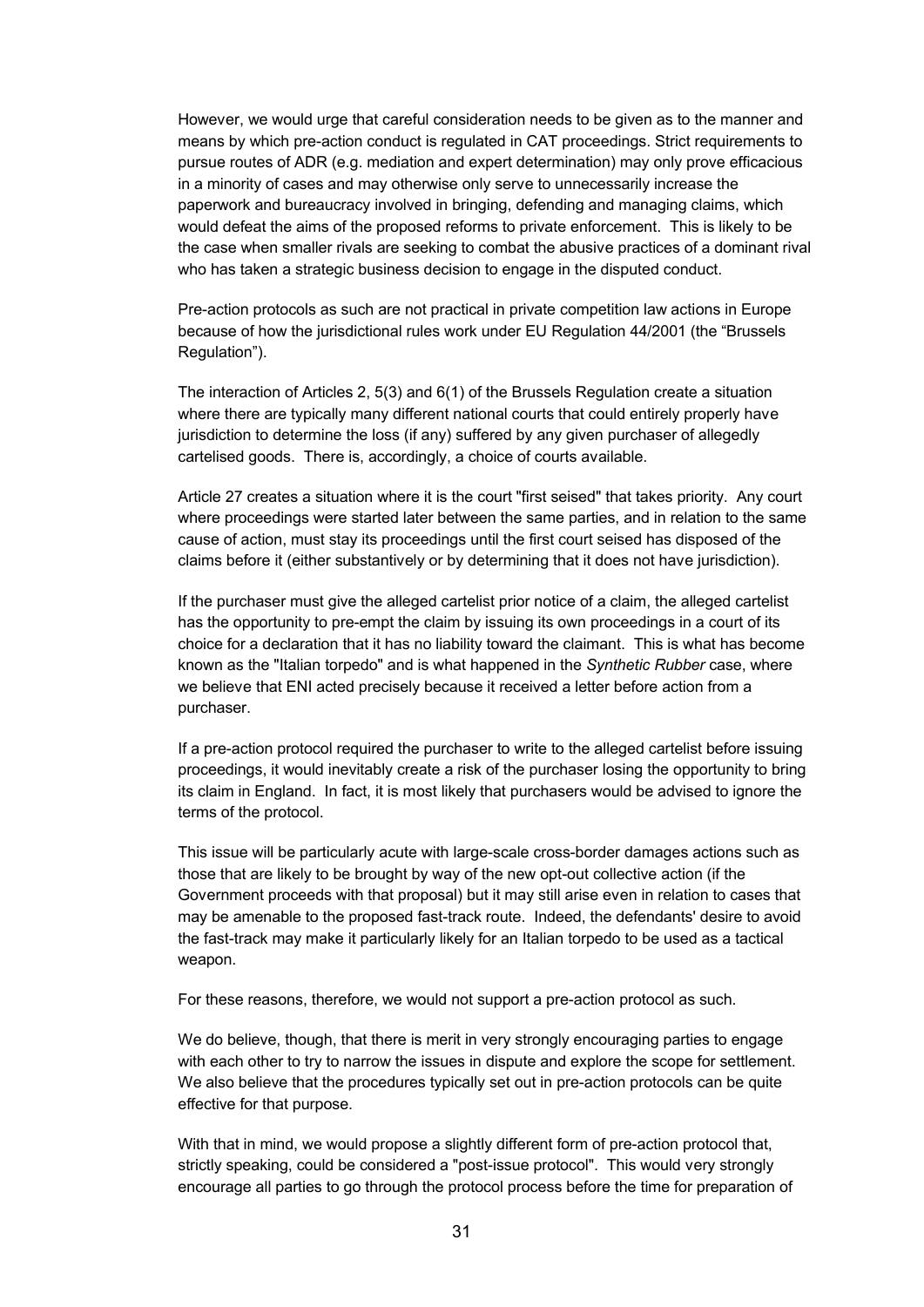defences, at the latest, with encouragement to agree stays of the proceedings for that purpose insofar as it may be necessary. We note that this is similar to the approach in existing pre-action protocols where parties issue proceedings before complying with the protocol due to the imminent expiry of a limitation period. As with more typical pre-action protocols, there could be cost sanctions for refusal to comply.

It may be that in at least some cases (particularly follow-on cases) there is no real need for a pre-action or even post-issue protocol because the approach just described is what tends to happen in practice anyway. In our experience, claimants and defendants tend to engage in discussions directed towards settlement and/or narrowing the issues in dispute either immediately following the issue of proceedings and even before service or, alternatively, following the determination of jurisdictional challenges. Nonetheless, we would suggest that a post-issue protocol would be helpful in ensuring that the claimant's arguments are fleshed out early on in proceedings, particularly in stand-alone cases.

#### **Q26. Should the CAT rules governing formal settlement offers be amended?**

**A:** Yes, the CAT Rules governing formal settlement offers need amending.

Rule 43 of the CAT Rules does not work well for the following reasons:

- The rule only sets out a process for formal offers by defendants and not by claimants;
- The rule requires a cash payment to be made into court by the defendant. The equivalent High Court rule long ago did away with the requirement to actually make a payment in order for a formal offer to be valid;
- There is no explanation of exactly how a payment into court is to be made. It is said that the details are to be found in a practice direction but there appears to be no practice direction;
- The defendant cannot withdraw or reduce the offer once made other than with the permission of the Registrar, however the criteria for granting permission are not set out anywhere;
- Rule 43(5) permits the claimant to accept the offer at any point up to 14 days before the final hearing and rule 43(6) establishes a default rule that the claimant will be entitled to its costs up to the date of acceptance. This is an especially significant deterrent to the making of formal offers by defendants under rule 43 because it requires a defendant to give an open offer to pay all the claimants costs up to the point 14 days before trial even if the claimant should have accepted the offer immediately at a very early stage in the litigation. Conversely, it gives claimants no incentive to accept an offer before the point 14 days prior to trial;
- There is very little benefit to a defendant making an offer under rule 43 because the consequences of the claimant failing to beat the offer are only that it will be required to pay the defendant's costs from the last date on which it was permitted to accept the offer, which would be 14 days before trial. Further, whilst the Tribunal "may" order those costs to be paid on an indemnity basis and/or subject to penal interest, it is under no obligation to do so;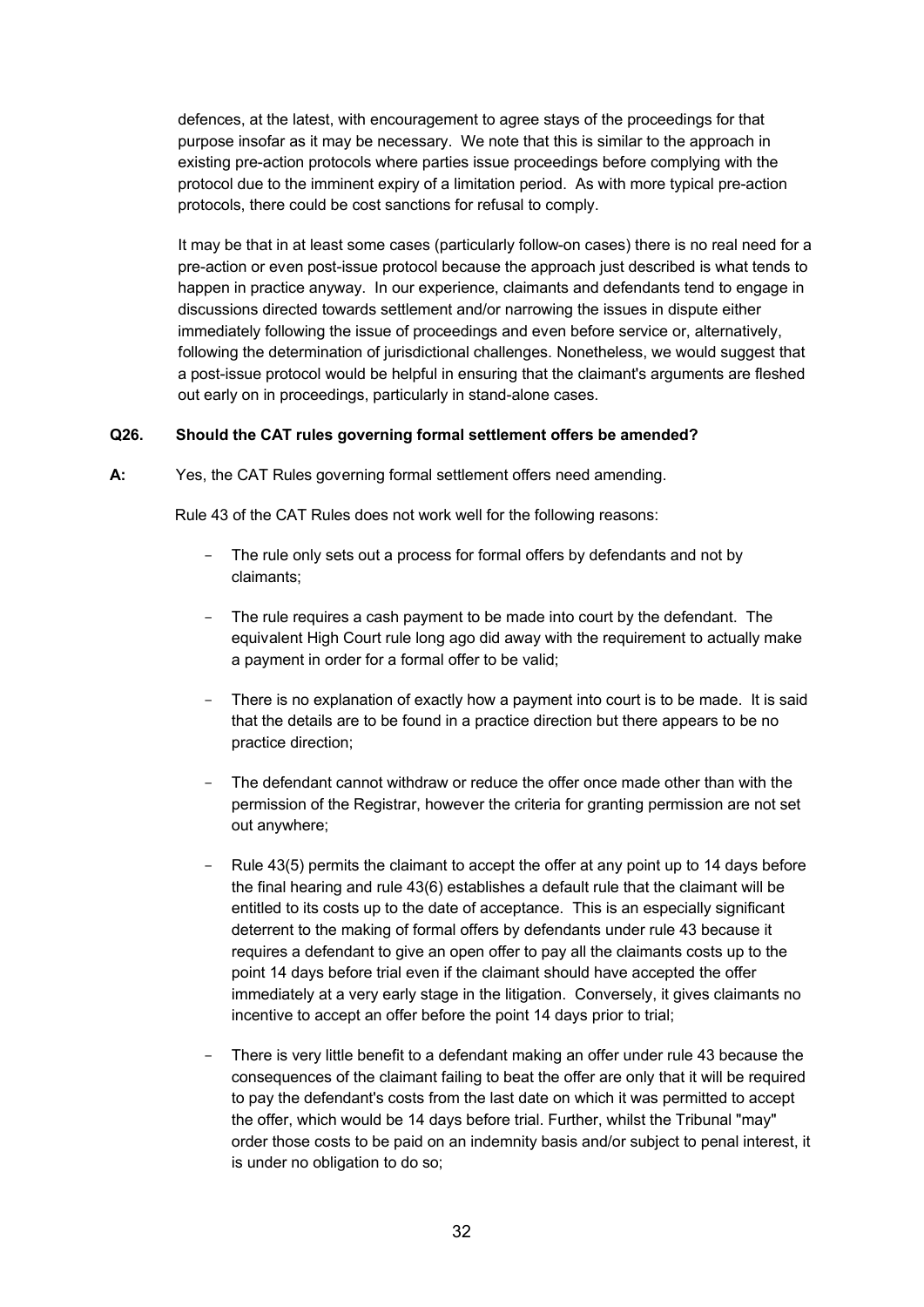- Although rule 43(10) expressly states that rule 43 does not preclude the making of offers in any other form, it gives little incentive to make such offers since it says no more than that the CAT "may" take account of such offers on the issue of costs.

 All said, rule 43 gives very little incentive to either claimants or defendants to make offers to settle.

 It does not follow that the CAT should simply adopt the CPR Part 36 mechanism that currently applies in the High Court as that also has serious limitations in relation to private competition law actions.

 Part 36 is not well designed to cope with situations where there are a large number of defendants all alleged to be jointly and severally liable for the same loss. An offer by a defendant in relation only to "its" proportion of the loss may be unlikely to give rise to any costs protection under Part 36 because the Court will be forced to acknowledge that the claimant was entitled to pursue that defendant for the whole of the loss caused by the cartel.

 It is unrealistic to expect a defendant to make an offer in respect of the whole of the loss as it will not wish to be left in a position where it bears the costs and risk of pursuing other participants in the cartel for a contribution. It may be said that this is no different than if the case were ultimately to conclude with a judgment against the defendant but such a position ignores the reality of how private competition law actions proceed. Virtually all competition law private actions ultimately conclude with a settlement or settlements. Where settlement is reached with an individual defendant or small group of defendants, it is only ever for a proportion of the total loss. Where there is a settlement reached simultaneously between the claimant(s) and all defendants, the defendants agree to split the loss. Moreover, even if the case were to proceed to judgment, there would typically be simultaneous judgments on the contribution between defendants. Whilst the claimants could still enforce against only one of the defendants, the defendant chosen would suffer less uncertainty and delay in its recovery than would be the case were there acceptance of a Part 36 offer in relation to the whole loss. In any event, most defendants are simply not willing to make an offer for the whole of the loss.

 The reality is that Part 36, rather paradoxically, pushes the defendant former cartelists to work together again to try to formulate a joint offer for the whole of the loss.

 Part 36 is also not well designed to cope with the evolution of claims, where claimants are added, defendants removed (including by way of bilateral settlements) or where new sales are identified.

 As with rule 43(10) of the CAT Rules, Part 36 does not prevent the making of offers outside its strict criteria but, again, the incentives for such offers are muted because the rules do not place an obligation on the Court to impose any particular consequences if the offer is not beaten (and there is certainly no expectation of indemnity costs or penal interest). There are also still issues arising from joint and several liability as there remains a question as to how a court will answer the question whether or not an offer has been beaten if it is only for a proportion of the amount claimed. The Court may reasonably feel that it is not appropriate to place a burden on the claimants to assess how liability should be split between the various cartelists but it is far from straightforward for one cartelist to put a burden on other cartelists in that respect.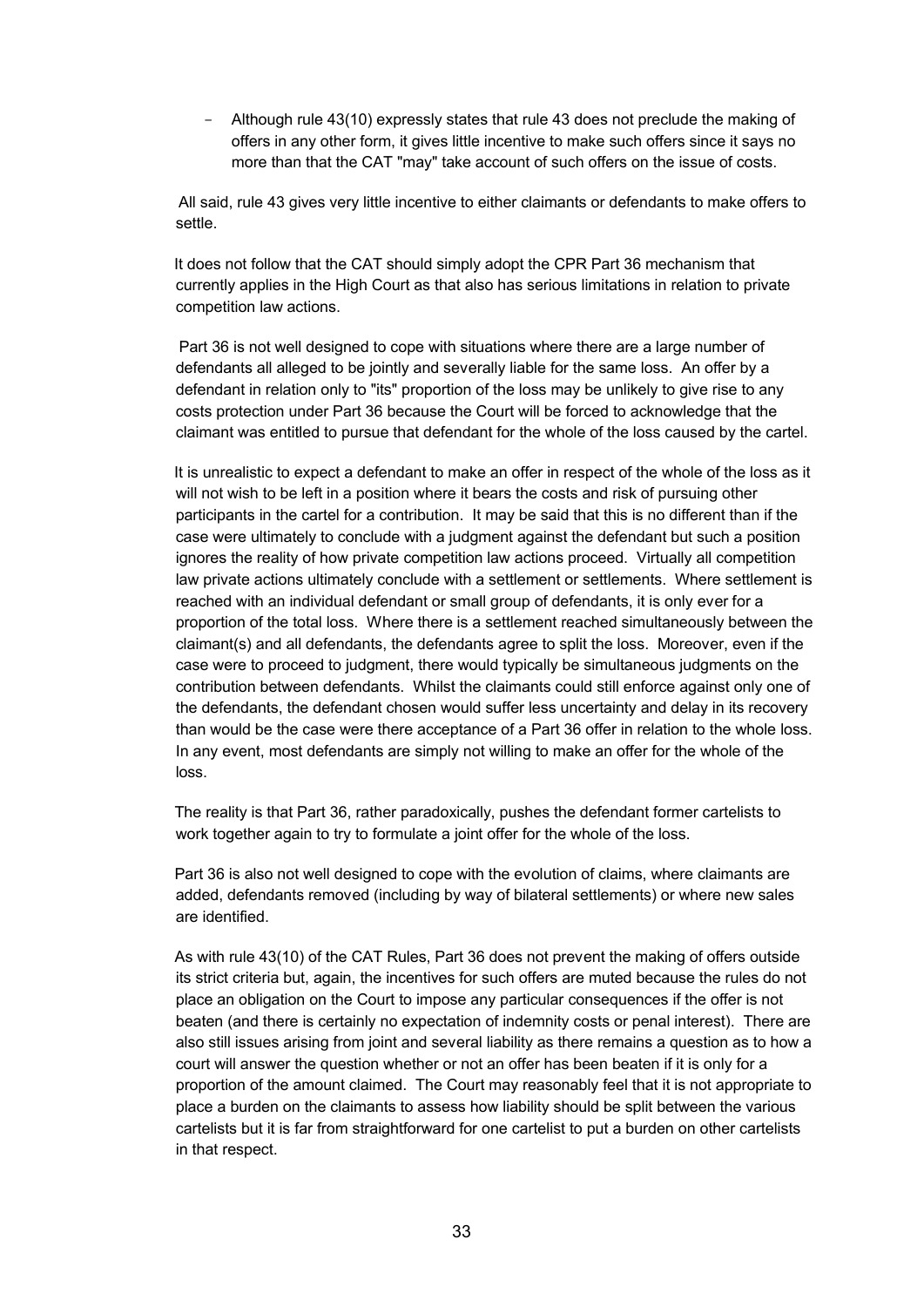Our proposed solution would be to adopt an issue-by-issue approach to settlement offers where court procedure and the CAT Rules provide that where an offer is not beaten on a particular issue, the costs of determining that issue will not be borne by the party that made the offer. If the claimant(s) failed to beat offers on the same issue by all defendants then they would have to bear their own costs and pay the costs incurred by the defendants - in line with the current approach in Part 36 but applied on an issue-by-issue basis.

We would suggest another innovation, though, where the claimant(s) only fails to beat an offer or offers made by some of the defendants. In that situation, the claimant(s) would complain - usually with justification - that they would have had to incur the same costs even if they had accepted the offers they failed to beat in order to deal with the other defendants. We would suggest, in that situation, that it is entirely fair that the claimant(s)'s costs should be borne only by the defendants who failed to make offers or whose offers were beaten.

 The rules could go further in specifying a non-exhaustive list of types of issue-based offer that could be made bearing in mind the typical contours of cartel damages claims. These types of offer could include:

- Percentage overcharge suffered;
- Proportion of overcharge passed through;
- Volume of purchases affected; and
- Pre-judgment interest rate to be applied.

 Such an approach would give individual defendants the opportunity to secure some degree of costs protection without in any way undermining the principle of joint and several liability or shifting the risk on allocation of losses between defendants to the claimant(s). It would also increase incentives to settle by incentivising individual defendants to make more generous offers in order to avoid being left with a disproportionate share of the claimant(s)'s costs and, in turn, by probably leaving the claimant(s) facing higher offers from all defendants.

# **Q27. The Government would be interested to hear of whether, should the reforms in this consultation be carried out, your organisation would intend to establish any initiatives that might facilitate the provision of ADR for disputes relating to competition law.**

**A:** The establishment of initiatives to facilitate the provision of ADR for disputes relating to competition law is unlikely to be a role appropriate for the CLLS, but we would certainly be supportive of any such initiative.

# **Q28. Do you agree that, should a right to bring opt-out collective actions for breaches of competition law to be introduced, there would be no need to make separate provisions for collective settlement in the field of competition law?**

**A:** The Consultation Paper may be correct in its view that it would be possible to generate a collective action to be settled in most cases where there was a desire to reach a collective settlement. It would also commonly be possible for the parties to resort to the Dutch courts to give effect to their settlement if they wished to reach a collective settlement. There may still be situations, though, where it would be desirable for parties to be able to apply to the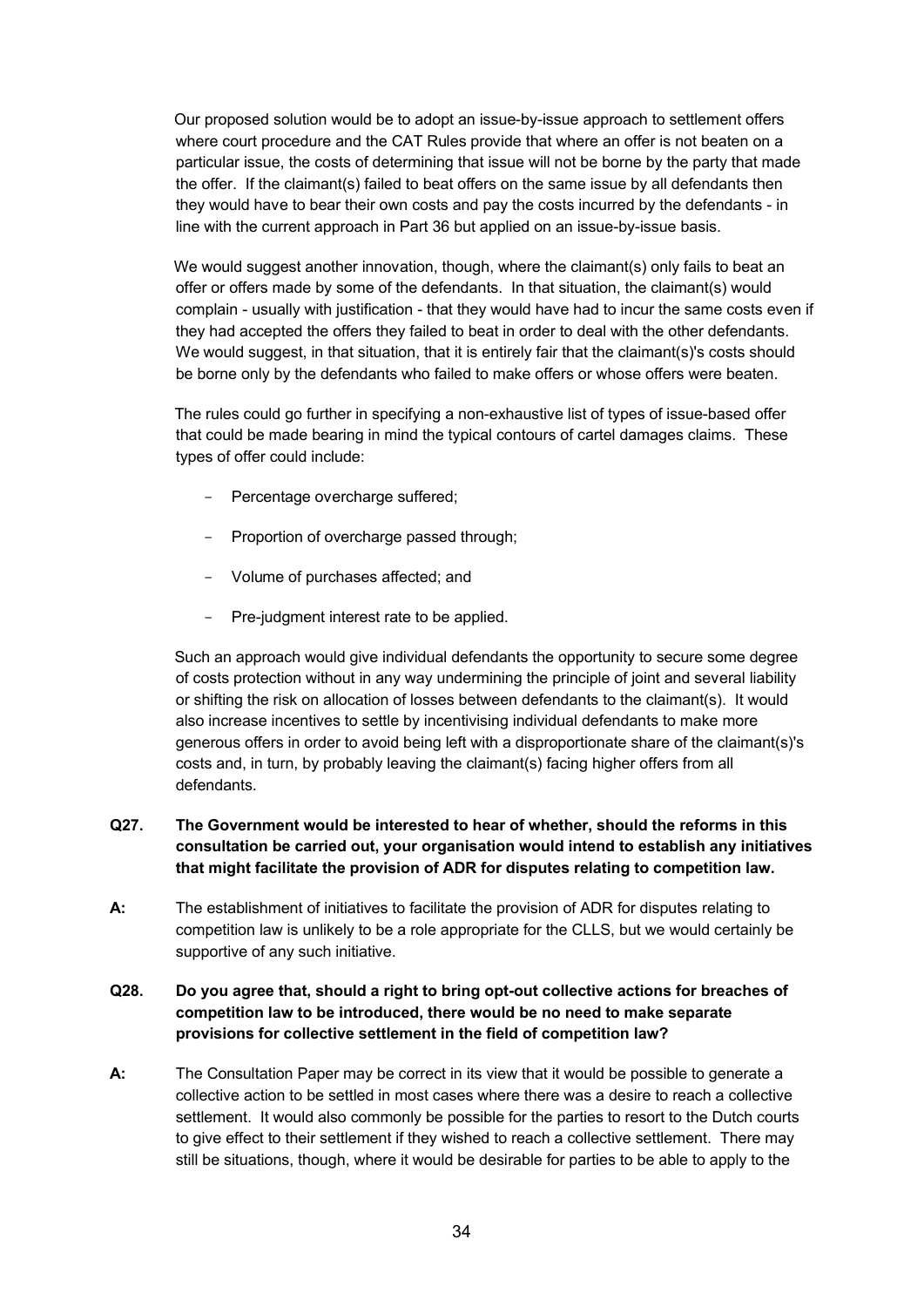CAT for certification of a collective settlement without prior issue of proceedings. The CLLS would support giving the CAT the scope to provide for that possibility in its procedural rules.

The same issue arises in relation to any opt-out collective settlement, though, as in relation to any opt-out collective action: namely its enforceability outside the UK. We refer to our response to Question 14 above.

# **Q29. Should the competition authorities be given a power to order a company found guilty of an infringement of competition law to implement a redress scheme, or to certify such a voluntary redress scheme?**

**A:** We can see merit in the idea of giving competition authorities the power to certify voluntary redress schemes but would be opposed to giving competition authorities the power to impose a redress scheme on an unwilling cartelist.

#### **Voluntary redress schemes**

 One of the inevitable, and reasonable, concerns for claimants in looking at a voluntary redress scheme is whether it will deliver a fair level of compensation or whether it is simply an attempt to secure cheap settlements. Individual claimants will rarely be in a position to assess for themselves on an informed basis whether a redress scheme is fair. Further, those wishing to earn fees from making claims for claimants (whether the lawyers, funders or claims handlers) may have their own incentives for advising against the acceptance of the outcome of any voluntary redress process.

 A competition authority should be seen by claimants as unambiguously supportive of their interests with no ulterior motives of its own. As such, its opinion of a voluntary redress scheme is likely to carry a lot of weight.

 We believe, though, that the Consultation Paper may go too far in suggesting that the competition authority could or should specify "how redress should be calculated" (paragraph 6.39). In our view, such an approach would be subject to the same concerns and criticisms that have previously been aired in relation to suggestions that competition authorities should actually specify the amount of compensation to be offered, namely:

- It would be a resource-intensive exercise for the relevant competition authority requiring it to engage with the specifics of the particular case and diverting its resources away from other, higher priority activities including enforcement;
- It is not necessarily a task that falls within the expertise of the competition authority. Competition authorities do not currently get involved in the quantification of losses at all whereas there are many other professionals who do it every day. Whilst the competition authority's assessment could be expected to be impartial, the approach required could well run the risk of leading to erroneously high or low figures;
- If the competition authority is to get involved in the substance of redress proposals, there may be issues about what information it can use in assessing those proposals. The competition authority may well have access to information that could not or would not otherwise be available to claimants, defendants and/or tribunals determining such issues (e.g. leniency submissions or information relating to connected investigations);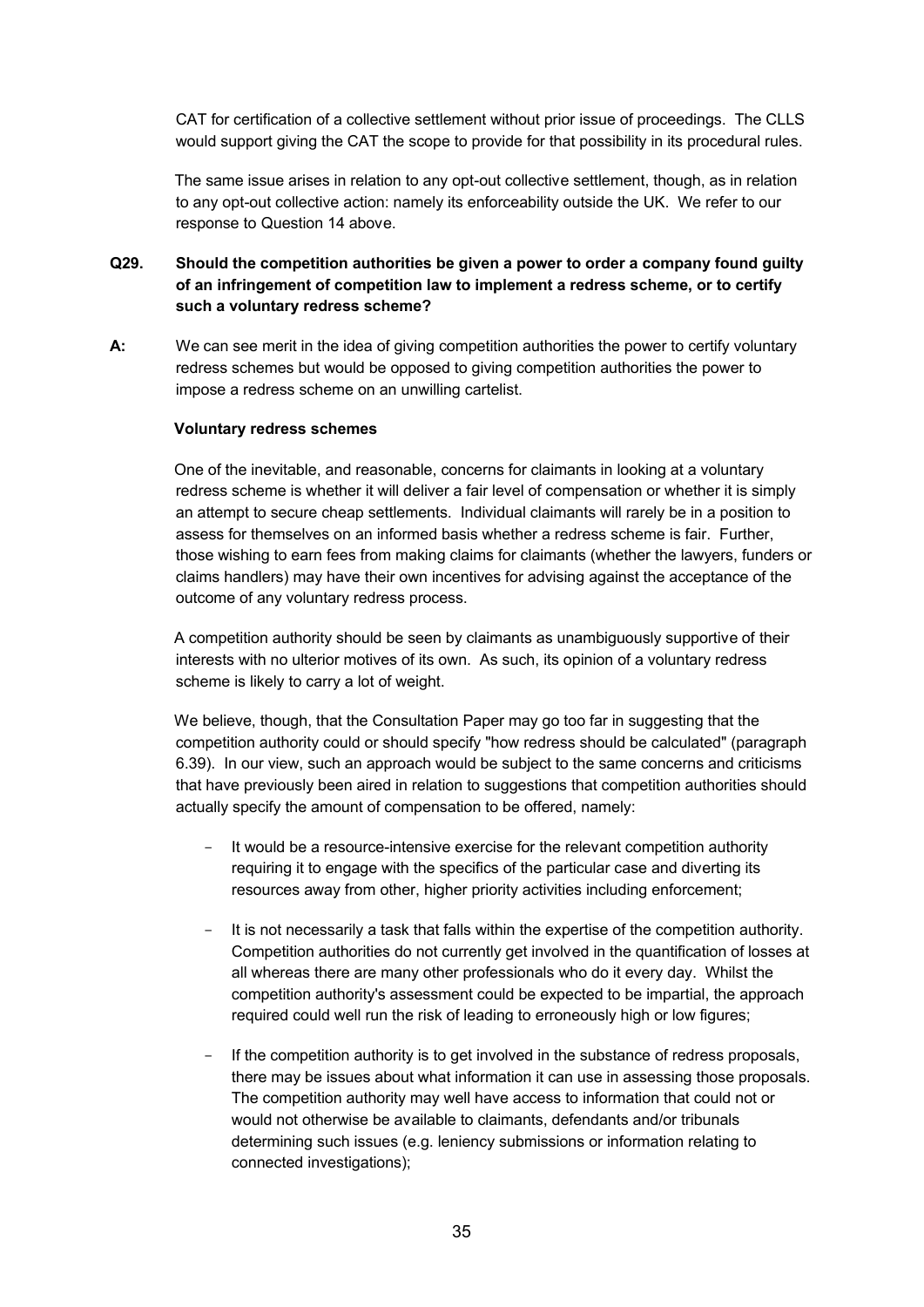The competition authority may find itself in a very awkward position if it is simultaneously involved in redress issues and in the defence of appeals against the infringement findings.

 Our view is that the competition authority should be asked to do no more than provide assurance that a particular process is non-partisan and fit for the purpose of fairly determining losses. Further, we would not suggest that the competition authority should necessarily be expected to examine and individually sign-off on each and every different scheme of redress that might be imagined. A better suggestion might be that the competition authority should agree with industry organisations a number of model schemes of redress that defendants could choose to adopt.

We are aware that the Confederation of British Industry has suggested this sort of process to both the UK authorities and European Commission. The minimum components of its suggested model process include the following:

- Submission of claims to an independently appointed panel of experts, perhaps consisting of one lawyer, one economist and one accountant;
- Agreement by any participating cartelist to accept the panel's decisions as binding. Decisions would only become binding on purchasers if they chose to accept them;
- Power of the panel to determine its own procedure in any particular case, including the evidence to be received (albeit with an expectation that evidence will be kept to a reasonable minimum);
- Power of consumer / representative organisations to be involved and make submissions;
- Flexibility on defendants to offer non-monetary redress;
- Supervision / administration of the process by a renowned ADR provider such as CEDR;
- Processing of claims by an independent claims handler;
- Funding of the process by the cartelist(s).

 The competition authority could more tightly specify these requirements by, for example, being more specific on disclosure requirements or representation of claimants.

 It is envisaged that "certification" by the competition authority would give rise to a modest reduction in fines (see response to next question) and costs consequences akin to those under Part 36 of the CPRs if purchasers chose not to accept the resulting offers but failed to beat them in subsequent litigation.

#### **Imposition of redress schemes**

 We do not believe that it would be a good idea for a competition authority to be empowered to impose a redress scheme on an unwilling cartelist.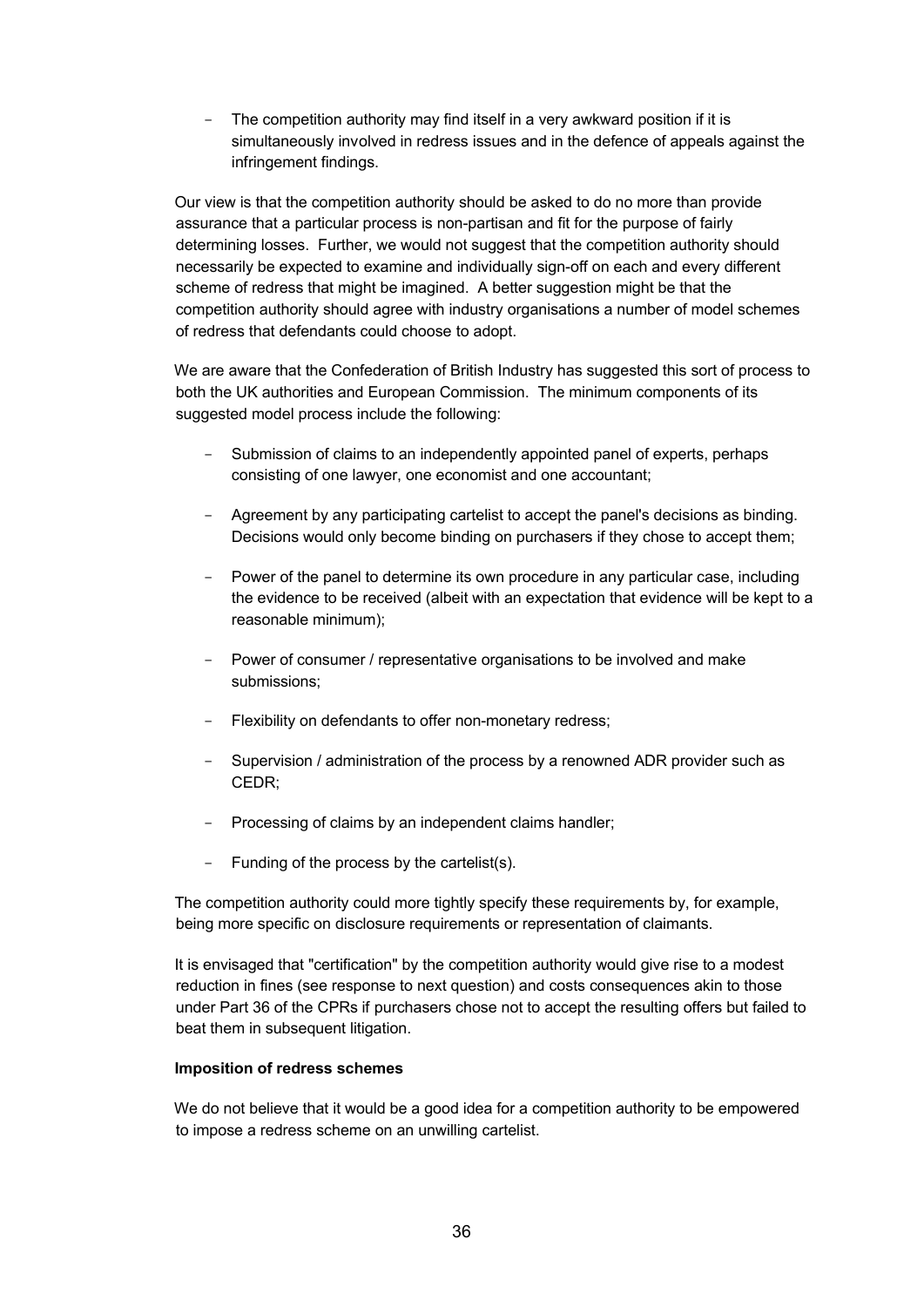The (admittedly) tentative analogy drawn in the Consultation Paper with financial services and other regulated industries is inappropriate for reasons hinted at in the Paper. An important distinction between regulated and unregulated industries is that a business choosing to operate in a regulated industry voluntarily accepts additional obligations in order to be permitted to operate in the industry. Regardless of how impractical it may be to do anything different, the regulated entity does have at least a theoretical choice about whether to accept the requirements of its regulator. It can choose to give up its licence and no longer operate in the industry. Thus, there is always a voluntary element even where a requirement is "imposed" by the regulator.

 A redress scheme imposed by a competition authority would not be voluntary in any sense. At the extreme, it could simply amount to a deprivation of property without proper judicial controls - which would no doubt raise issues under, inter alia, Article 1 of Protocol 1 to the European Convention on Human Rights. At best, it would amount to a partial deprivation of rights of defence without any compelling justification. We note, in this regard, that arguments could be made for similar powers in relation to other losses that tend to affect many people to a modest extent: for example, product liability, public nuisance and other "mass torts".

We would also question how practical it would be to enforce the powers. It is not obvious how the proposed compulsory redress scheme could give rise to any rights or remedies that would be enforceable in other jurisdictions under the Brussels Regulation. The redress scheme itself could not give rise to any judgment in civil or commercial matters and even if one could get a High Court judgment to give effect to the outcome from the redress scheme, one could well see that other jurisdictions may refuse to give effect to such a judgment either on public policy grounds or on the grounds that it is effectively penal rather than civil or commercial in character. In the meantime, cartelists could sue for negative declarations in other jurisdictions and secure judgments enforceable in England under the Brussels Regulation.

 It has been suggested that the power to compel participation in a redress scheme might only be used where most of the participants in a cartel are willing to take part in a redress scheme and only one or two are not. Whilst we can see some superficial merit in that situation, in that it is clearly preferable to have all participants involved, we would suggest that any refusenik will come under considerable public pressure to participate and it will also face a threat of legal action avoided by all the others. One would hope that, over time, those factors will encourage participation. A reduction in fines would also help in that regard (see answer to next question).

# **Q30. Should the extent to which a company has made redress be taken into account by the competition authorities when determining what level of fine to impose?**

**A:** We believe that a binding commitment to participate in a certified voluntary redress scheme should result in at least a modest reduction in fines imposed.

A reduction in fines is justified for at least four reasons:

The threat of opt-out collective action and other litigation otherwise will not necessarily be enough to incentivise participation in a voluntary redress scheme. Participation in a voluntary redress scheme will entail (alleged) cartelists sacrificing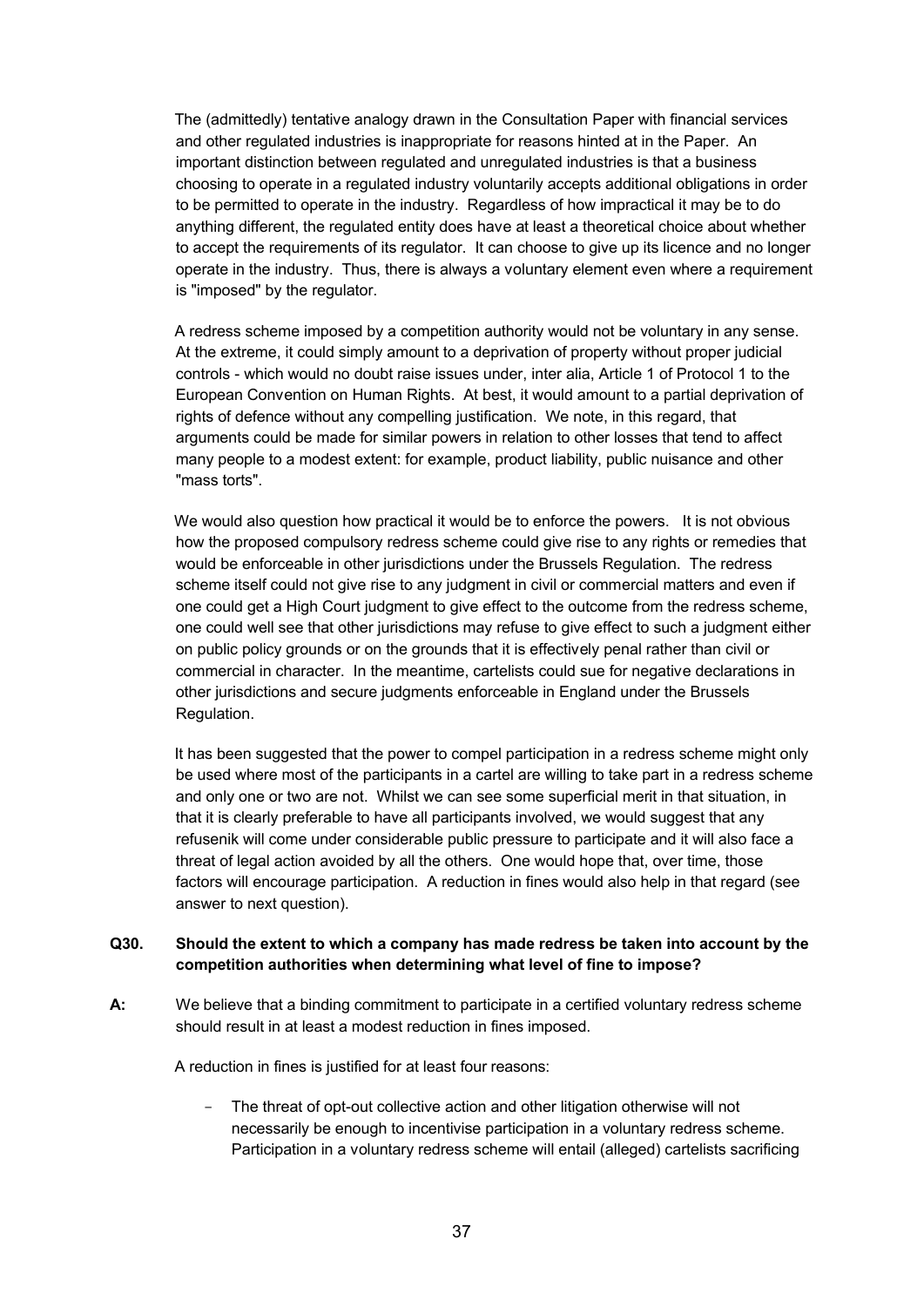various things that are of value to them and which they might quite reasonably be unprepared to do without some clear financial benefit. For example:

- Companies with infringement appeals pending may legitimately be reluctant to discuss compensation whilst there remains a chance that they will not be held liable at all. The availability of a *Masterfoods* stay in formal damages litigation allows them to avoid doing so;
- A company submitting to a voluntary redress scheme might be able to avoid the opt-out collective action through a challenge to the jurisdiction of the court, a challenge to class certification or otherwise. More broadly, the company would be sacrificing the ability to raise all manner of procedural objections to claims;
- A company submitting to a voluntary redress scheme will be accepting a probably less rigorous testing of purchasers' claims;
- If the model adopted were similar to that proposed by the CBI, which would be binding on the cartelist but only binding on purchasers who accept the result of the process, a company submitting to the scheme would not be getting any certainty and might be wasting a lot of costs for little gain;
- The formal litigation process will tend to delay the payment of compensation. Even with mounting legal costs and interest, the delay may still be valuable to companies.
- The alleged cartelist would also be exposing itself to the costs of participation in the redress scheme (including the funding of the process if a solution like the CBI's were adopted).
- There is likely to be a considerable benefit for claimants above and beyond anything they may achieve in litigation. In particular, compensation is likely to be available much more quickly and easily.
- There is a benefit in terms of deterrence. The Consultation Paper and BIS Impact Assessment recognise that greater and quicker compensation will add to deterrence. If the redress scheme speeds up the process of compensation and avoids procedural obstacles to it, there is likely to be a public deterrence benefit. Such a benefit or, conversely, the reduced need for the penalty to provide deterrence is something that ought properly to be recognised in setting fines.

 A modest reduction of at least 10% of the fine would not be out of line with what the OFT has done from time to time in relation to, for example, compliance policies. It would also be very easy to administer.

 The Consultation Paper (paragraph 6.45) suggests that there may be practical difficulties in tying a reduction in fine to participation in a voluntary redress scheme. We do not agree. If the reduction were for giving a binding agreement to participate in a pre-certified redress scheme, it would be easy to implement and the fining would not need to be delayed until after the redress was provided. Similarly, we are not suggesting that the reduction would be linked to the amount of the redress provided, so there would never need to be any attempt to assess whether the redress offered was adequate.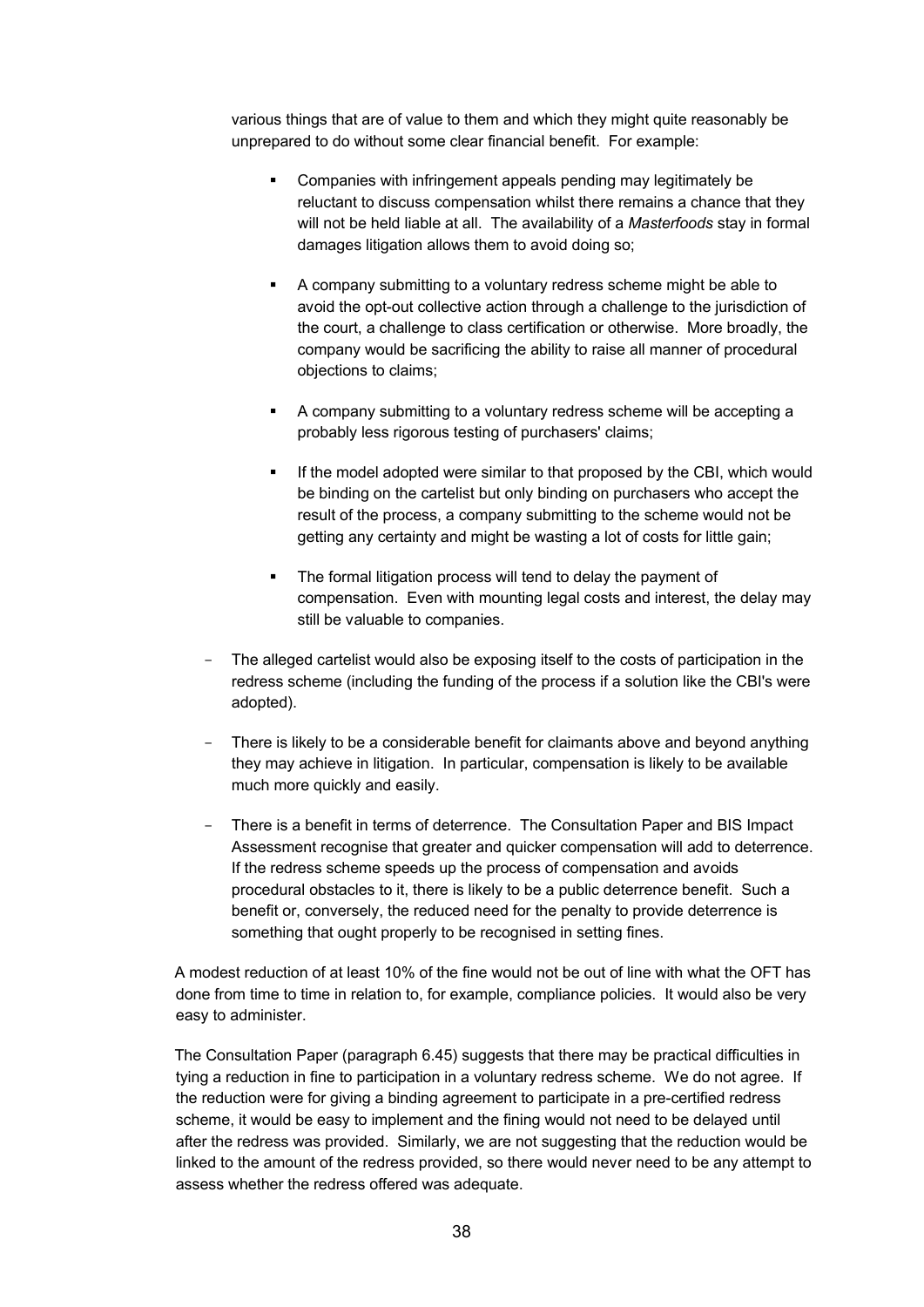#### **Q31. The Government seeks your views on whether and how an extended role for private actions would positively complement current public enforcement.**

**A:** We consider that an extended role for private actions has the potential positively to complement public enforcement in a number of ways.

> First, an extended role for private actions, under which private actions could be brought by both individuals and businesses, in both stand-alone and follow-on cases, could potentially complement the deterrent effect of financial penalties imposed by the OFT.

 Secondly, an extended role for private actions could also complement the enforcement of competition law, by facilitating stand-alone claims in cases where the OFT decides not to investigate an alleged infringement due to its prioritisation criteria and limited resources. Strengthening the private enforcement regime could therefore increase the number of competition law infringements which are identified and brought to an end, without requiring any additional public resources. In this way a strengthened and more effective private enforcement regime could work positively alongside the public enforcement regime, to the benefit of both those who have suffered loss and also consumers more generally (due to the increased deterrent effect resulting from increased chance of detection and sanctions).

 Thirdly, facilitating redress for those who have suffered loss as a result of competition law would complement the public enforcement of competition law to the benefit of victims of infringements. By achieving this outcome through the strengthening of the private enforcement regime, rather than by involving the OFT in ordering redress in addition to imposing fines, the OFT could continue to focus on its primary responsibility of public enforcement of the competition law rules.

 We acknowledge the concerns identified by BIS at paragraph 7.3 of the Consultation Paper regarding the risk of damage being caused to the public enforcement system through the introduction (or strengthening) of private actions. However, we believe that any potential conflict and tensions can be addressed through the measures discussed below.

#### **Q32. Do you agree that some leniency documents should be protected from disclosure, and if so what sort of documents do you believe should be protected?**

**A:** We agree that potential leniency applicants may be deterred from applying for leniency if they believe that doing so could make them more vulnerable to private actions than their cocartelists.

 We acknowledge that the opportunity to escape fines and criminal sanctions provides a very strong incentive to apply for leniency that will not lightly be outweighed by increased vulnerability to private actions. We also acknowledge that potential leniency applicants will need to take into account the possibility that others will expose the cartel even if they stay silent. Nonetheless, there are occasions where the decision on whether or not to seek leniency is finely balanced and where increased vulnerability to private actions could be determinative. It may also be a much more significant factor where the potential applicant knows that it only has the potential to be a "Type B" and not a "Type A" leniency applicant (i.e. eligible for a reduction in fines rather than complete immunity).

 Given the significant role of the leniency regime in increasing the likelihood of detection – and ultimately prevention – of cartel conduct we therefore support the proposal that certain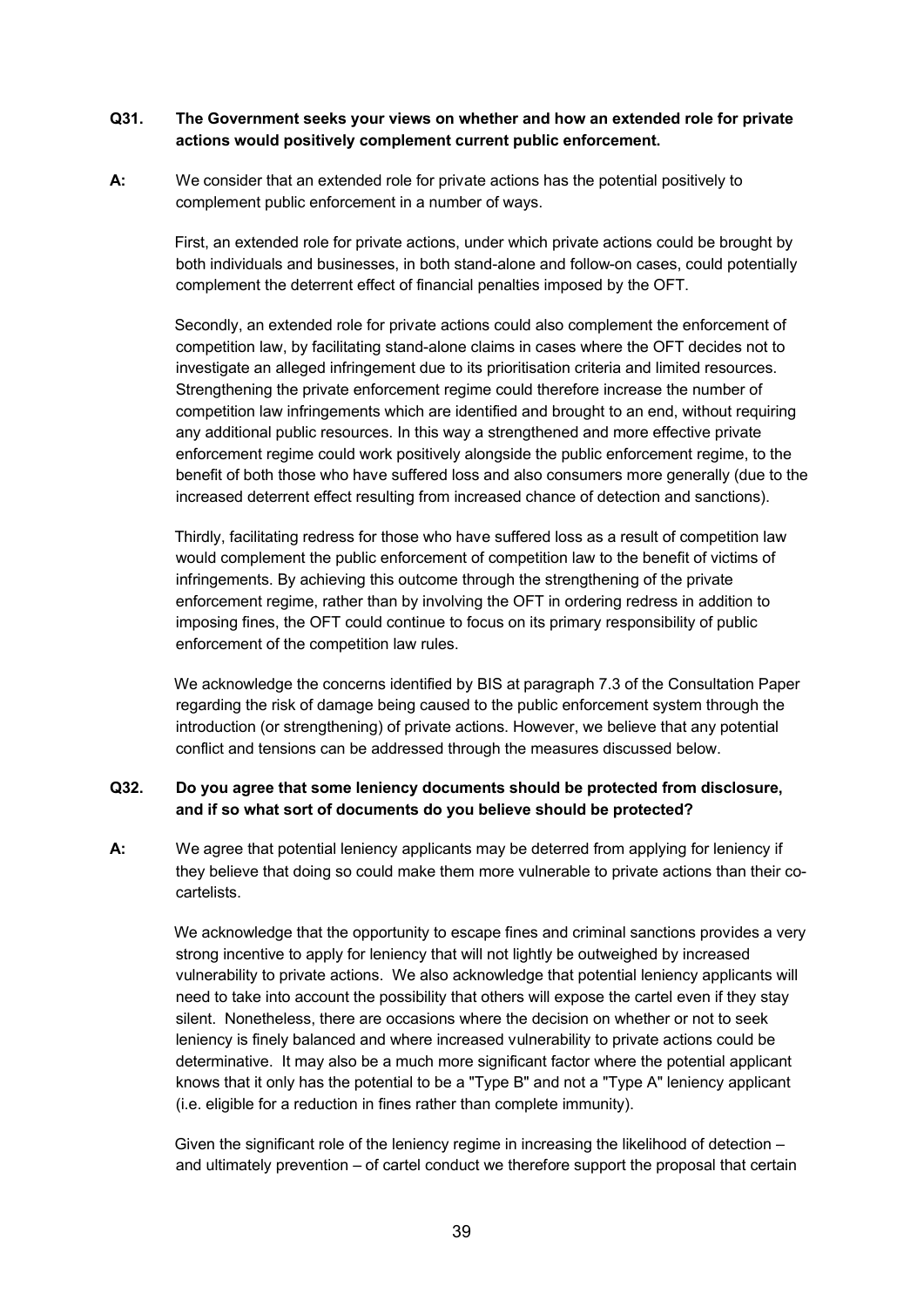leniency documents should be protected from disclosure in the context of private actions brought in the English courts.

 With regard to the precise details of which documents should be disclosed and which documents should be protected, we agree that it is important to strike the right balance between claimants' rights to compensation on the one hand and ensuring the continued success and effectiveness of the OFT's leniency programme on the other. We would propose that only those documents which would not have existed but for the leniency process should be protected from disclosure in the context of a private action brought before the CAT (or the High Court, if the proposals to extend the role of the CAT are not implemented). So, for example, a corporate leniency statement should be protected, but preexisting documents disclosed to the OFT/CMA as part of an application for leniency should not be.

 We note in this regard that the European Commission's work programme for 2012 includes adopting a directive that would harmonise certain aspects of private damages claims across the EU and coordinate private and public antitrust enforcement. We understand that this is intended to include regulating access by private claimants to documents provided by a whistle-blower pursuant to a leniency programme, in the wake of the European Court of Justice's decision in *Pfleiderer AG v Bundeskartellamt* (Case C-360/09). The possibility of legislative proposals being brought forward by the European Commission on this issue is acknowledged in the Consultation Paper,<sup>28</sup> but it is suggested that there may be increased urgency for action at the UK level if private actions are extended as proposed. We would note that, based on the "roadmap" published by the European Commission $^{29}$  a proposed directive was due to be published in June 2012. Although no proposals have been published to date (as far as we are aware), we understand that a consultation document is expected in September or October.

 It is not entirely clear whether the planned EU directive will cover only documents provided to the European Commission under the EU leniency regime, or also documents provided to national competition authorities such as the OFT under national leniency regimes. However, given the stated intention to harmonize certain aspects of private damages claims across the EU the second of these two options seems likely. We would assume that BIS will in any event have regard to the proposed EU approach when reaching a final decision the extent to which certain leniency documents should be protected from disclosure under the UK regime.<sup>30</sup>

 On this issue, although the precise details of the European Commission's proposed approach are not yet clear, it seems clear from its submission to the English High Court in *National Grid v ABB & others* [2012] EWHC 869 Ch that it will seek to ensure that leniency documents are protected as far as possible and only disclosed as a last resort. This is also the approach adopted in the recent resolution adopted by the European Competition Network ("ECN") on this issue (with which the OFT was presumably involved as a member of the ECN). $^{31}$  As set out above, we would suggest that the UK Government should take a

<sup>&</sup>lt;sup>28</sup> See paragraph 7.5 of the Consultation Paper.

<sup>&</sup>lt;sup>29</sup> http://ec.europa.eu/governance/impact/planned\_ia/docs/2009\_comp\_023\_damages\_breaches\_antitrust\_en.pdf

<sup>&</sup>lt;sup>30</sup> Whilst it is anticipated that any EU directive in this field will only set minimum standards, and Member States will remain free to adopt higher standards should they wish to do so, it will nonetheless clearly be important to have regard to the ongoing developments at EU level.

<sup>&</sup>lt;sup>31</sup> Resolution of the Meetings of Heads of European Competition Authorities of 23 May 2012, "Protection of leniency material in the context of civil damages actions" – see http://ec.europa.eu/competition/ecn/leniency\_material\_protection\_en.pdf